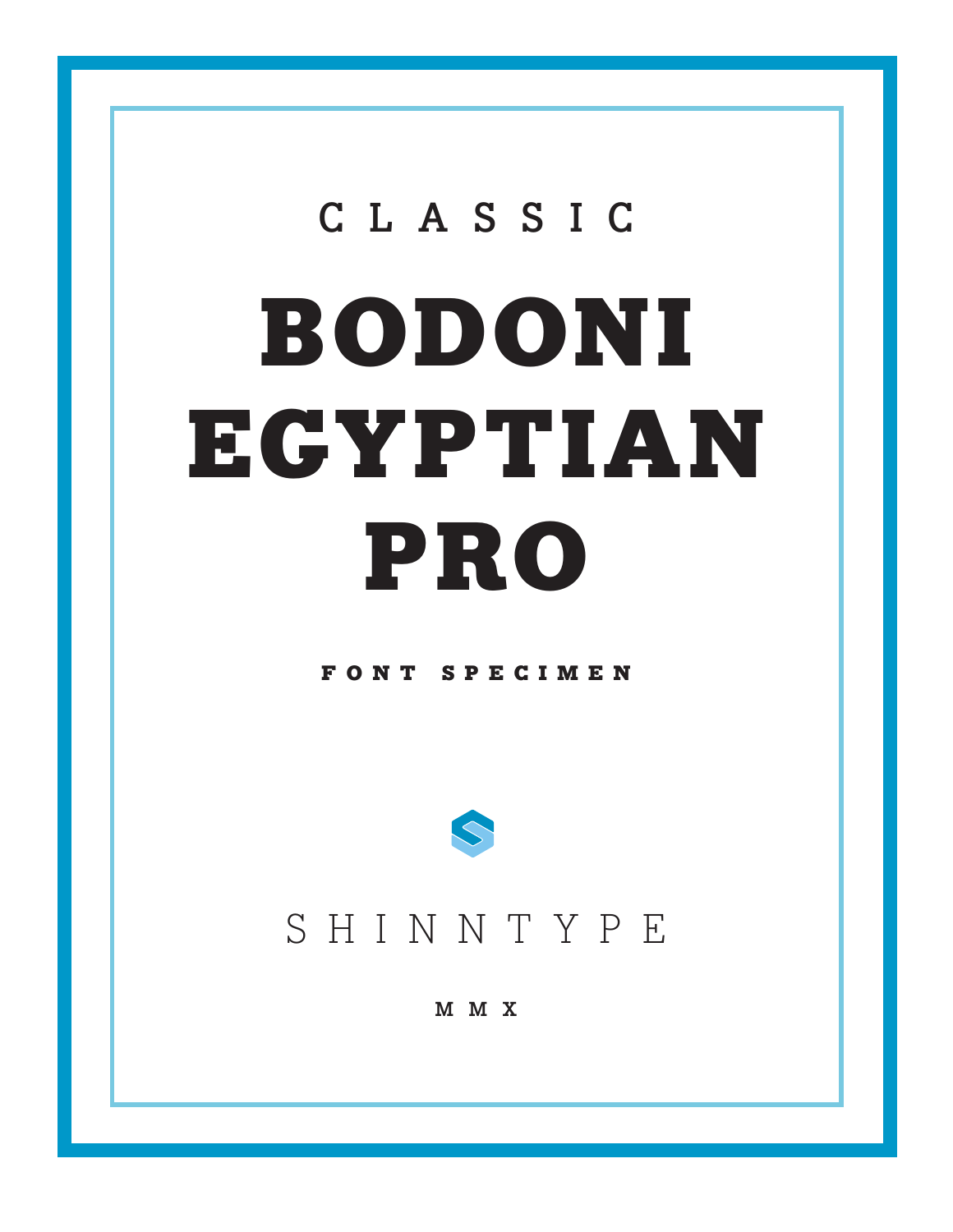# 8Weights14Fonts

THIN ABCdefghi 01234 EXTRA LIGHT ABCdefghi 01234 light ABCdefghi 01234 **REGULAI** ABCdefghi 01234 **MEDIUM** ABCdefghi 01234 bold **ABCdefghi 01234** extra bold **ABCdefghi 01234** black ABCdefghi 01234

extra light italic *ABCdefghi 01234* light italic *ABCdefghi 01234* REGULAR ITA *ABCdefghi 01234* medium italic *ABCdefghi 01234* bold italic *ABCdefghi 01234* extra bold italic *ABCdefghi 01234*

# **All fonts have:**

- The four basic figure sets: oldstyle, lining, tabular & proportional.
- All the 'f' ligatures.
- Complete European Latin script coverage, fully kerned.

# **Five weights (Light, Regular, Medium, Bold & Extra Bold) are fully featured for expert text typography:**

- Small caps with small cap lining figures.
- Superior figures and letters.
- Inferior figures.
- Arbitrary fractions.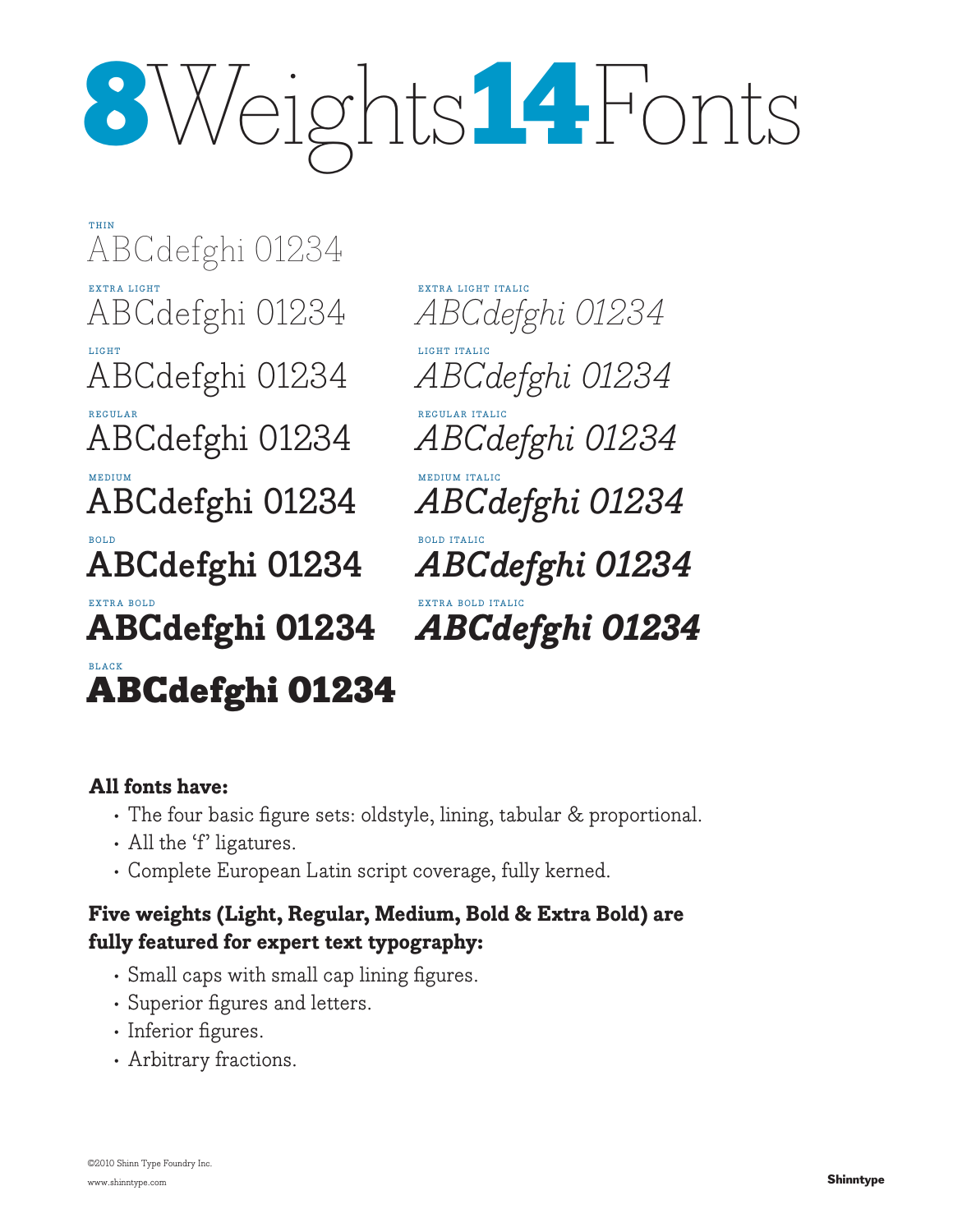# **Evolution**

# $n+1=r$

BODONI EGYPTIAN originated in 1997 as a single font, Bodoni Hairline, which was a deconstruction of the communal archetype 'Bodoni', informed by the observation that the serifs of the digital Bauer Bodoni have a slab-like quality, and a thickness comparable to Helvetica 25. This prompted the experiment: *What would an extremely light, slab serif version of Bodoni look like?* Sketches were made over blow-ups of a Headliners typositor font, Bodoni Book, from around 1980, which I had considered using as the basis for a quite different kind of typeface. These drawings were scanned, and provided the skeleton of the face.

When I had finished the design, I submitted it to FontShop, who had previously published Fontesque and Merlin, but they weren't interested. As I had several other rejections, from various foundries, of faces that I considered to be perfectly acceptable, I determined in 1998 to start my own foundry and

publish whatever I saw fit. This was feasible due to two recent inventions, Dreamweaver, which enabled me to design the Shinntype site and establish a web presence, and Makambo, the original online font distributor, which sold licences for any font I chose to upload (this was before the launch of MyFonts).

In order to bolster the Shinntype catalogue, I expanded my unpublished type designs into families, and added weights and italics to Bodoni Egyptian (as it was renamed). This was prior

to OpenType, so, as was often then the custom, only the Regular Roman style had small caps and alternate figures. Also, in keeping with the concept of the face being strictly constructed of a monoline of equal width in capitals, lower case, and serifs, with marginal thinning at joints, Bold was the heaviest weight.

Subsequently, OpenType emerged as a viable format, and it became possible to produce much larger fonts containing extended language support and features such as small caps and alternative figures for every style in a family. Also, slab serifs returned to favor, spearheaded by the redoubtable Clarendon. With all this in mind, I spent a number of years, on and off, upgrading Bodoni Egyptian to Pro status—refining glyph shapes, spacing and kerning, extending language support, adding OpenType features, and increasing the number of weights. – *Nick Shinn, Orangeville, 2010*

# C G RW

**Stripped of their high contrast cloak, the signature forms of Bodoni persist: twin-serifed 'C', round-bottomed 'G', curly-tailed 'R', and double-V 'W'.**

twin-serifed 'C', round-bottomed 'G', curly-tailed 'R', and double-V 'W'.

**The classic personality of Bodoni Egyptian is attested by its two-storey 'a', high-waisted 'e', binocular 'g', balled terminals, and old-style figures.**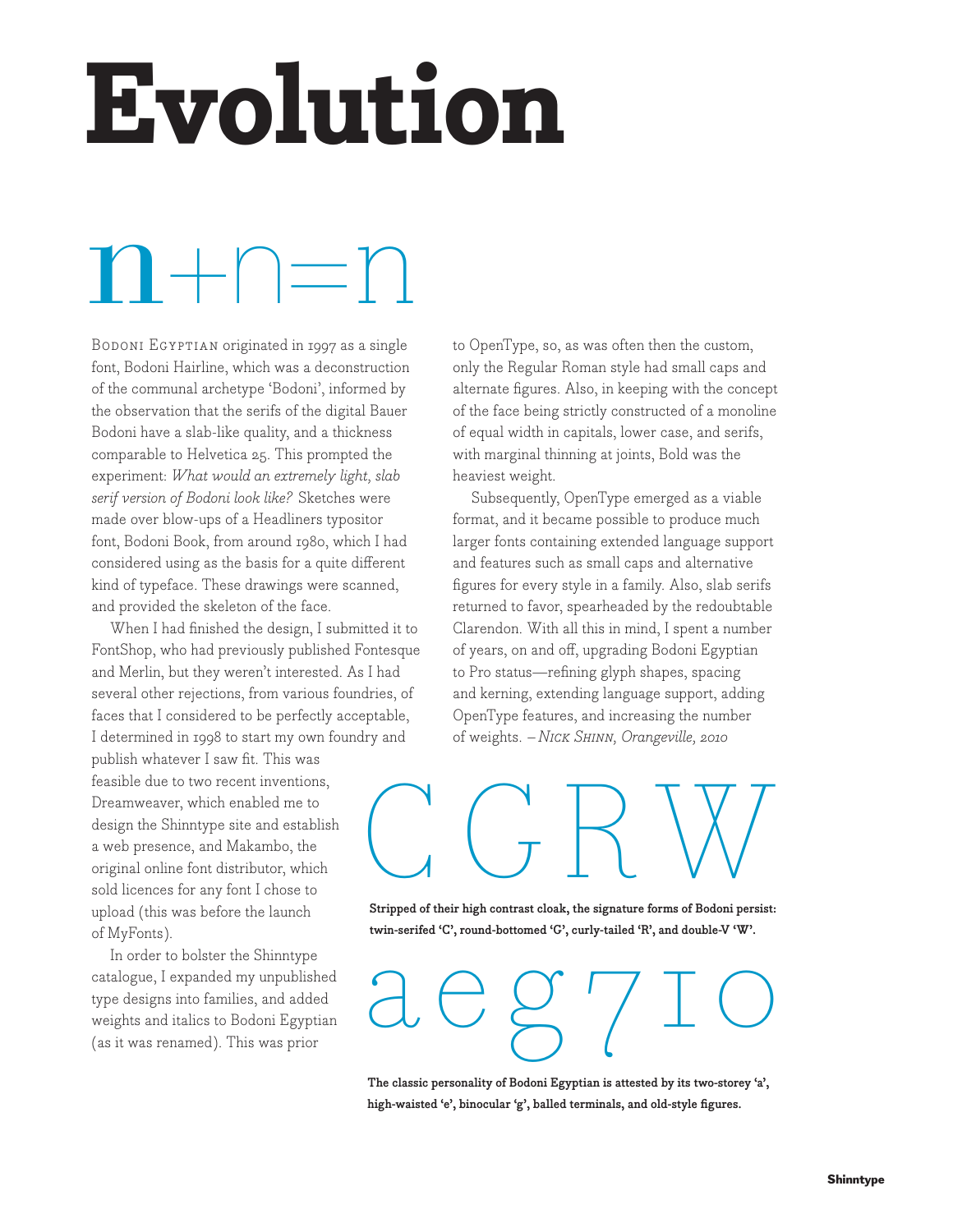# **Theory**

BEYOND being quite literally a Post-modern design, in the sense that *modern* is a typographic epithet used to describe the didone genre, of which Bodoni is the pre-eminent member, Bodoni Egyptian is also conceived as speculative fiction. That is to say,



**The fundamental 'hot spots' that occur in the slab serif genre are augmented by thickening of right angle joints (dark blue circles) and ball terminals (darker blue).**



**Bodoni Egyptian is constructed with a monoline of**  *almost* **even width in upper case, small caps, lower case, and serifs.**

although the slab serif style had yet to be invented in Giambattista's day, one supposes that if it had been, then it would have looked like this—closely following his letter shapes, and without the 'clean', reductive finish of 20th century slab serif types.

The main expressions of this steampunk quality are a slight modulation of stem widths and a thickening of right-angle joints.

So although, in all but the two heaviest weights, the predominant effect is of an even-width monoline throughout upper case, lower case, small caps and serifs, there are also variations in monoline width between vertical and horizontal, and between straight and curved—and ball terminals

The thickening of right-angle joints—by a bracket on the inside, or, at the top of lower case vertical stems, a barb on the outside (dark circles)—serves to match 'hot spots' at T and Y junctions (light circles).

This assortment of thickening agents distributes a subtle stroke modulation across text, providing a smooth, complex, rich and rewarding effect.



**Complexities such as off-square serifs and soft ball joints, in the lighter weights, animate display settings.**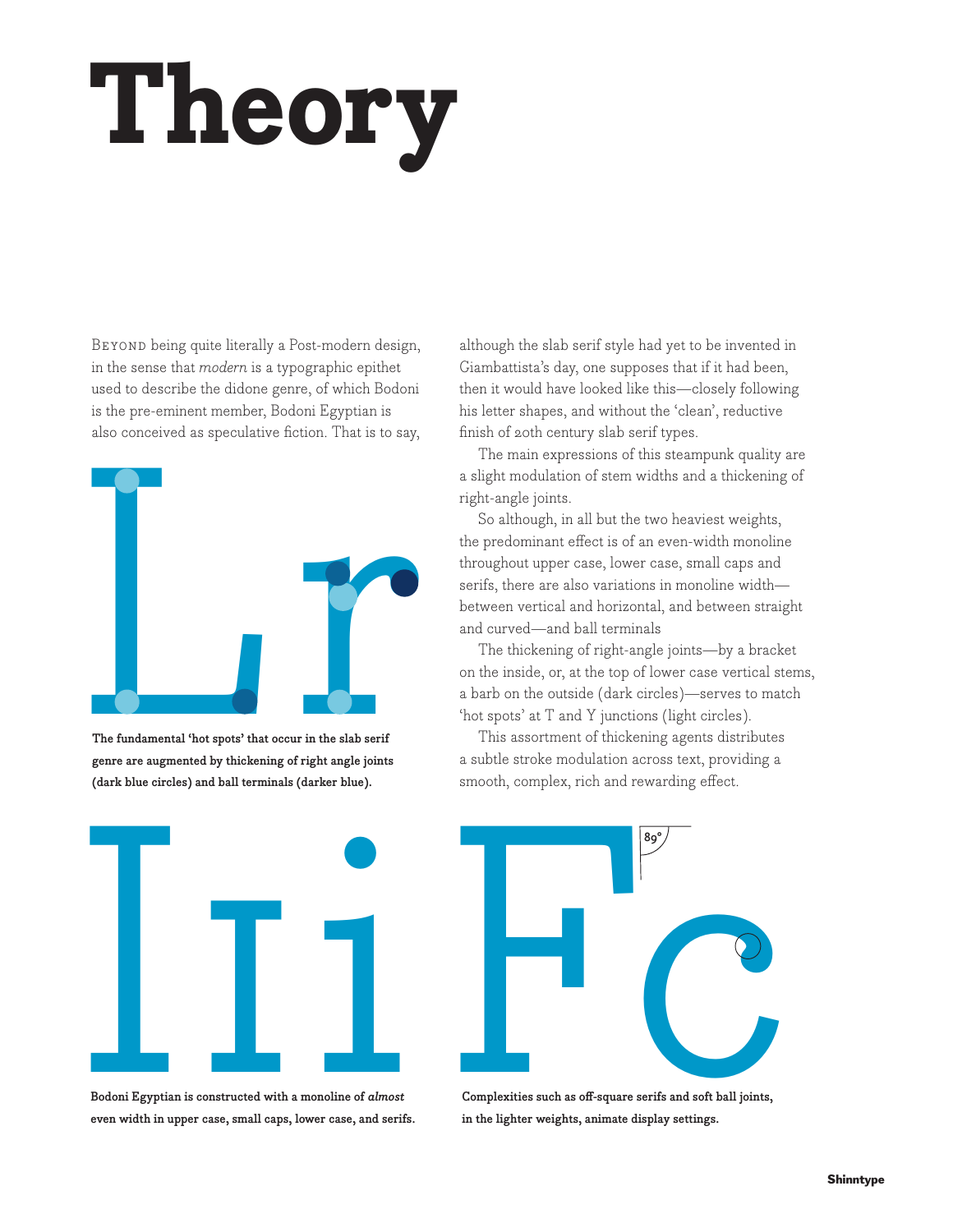# OpenType Features

| $($ Eat \$1 waffles! $)$ | LIGATURES is on by default in InDesign, Illustrator, Photoshop, and Quark.<br>The default figure style is proportional lining.                               |
|--------------------------|--------------------------------------------------------------------------------------------------------------------------------------------------------------|
| (EAT \$1 WAFFLES!)       | SMALL CAPS changes only lower case letters; this feature is really 'Caps with<br>Small Caps'. The figure style remains the default, proportional lining.     |
| (EAT \$1 WAFFLES!)       | ALL SMALL CAPS changes upper and lower case letters, monetary symbols, and<br>some punctuation, to small caps. Figures are small cap height, tabular lining. |
| (EAT \$1 WAFFLES!)       | ALL CAPS. Does not add extra 'cap spacing'. Repositions some punctuation.<br>The figure style for this setting is the default, proportional lining.          |

 $11$  $11$ <sup> $11$ </sup> $11$ <sub>1</sub> GIAMBATTISTA BODONI (1740-1813) Giambattista Bodoni (1740-1813) giambattista bodoni (1740-1813) All Caps. Proportional lining figures. (Caps with) Small Caps. Proportional lining figures. All Small Caps. Tabular lining figures. Proportional Lining 0123456789 Tabular Lining 0123456789 Proportional Oldstyle 0123456789 Tabular Oldstyle 0123456789 Superior/Superscript 0123456789 Numerator 0123456789 Small Caps 0123456789 Denominator 0123456789 Inferior/Subscript 0123456789 **figure styles**

 Giambattista Bodoni (1740-1813)  $\rm{Giambattista}$   $\rm{Bodoni}$   $(1740\text{-}1813)$  Tabular Lining. Same metrics as tabular oldstyle figures.  $\rm{Giam}$ battista Bodoni (1740-1813) TABULAR OLDSTYLE. Same metrics as tabular lining figures. Giambattista Bodoni (1740-1813)

PROPORTIONAL LINING (Default). Cap height, fitted and kerned. PROPORTIONAL OLDSTYLE. Fitted and kerned.

**NB: Extra Light, Light, Regular, Medium and Bold weights (including italics) have identical tab figure widths.**

# $$10^{00}$  50° Dd<sup>d</sup> E=mc<sup>2</sup> H<sub>2</sub>SO<sub>4</sub> 13<sup>th</sup> 83<sup>rd</sup> feifsors

Superscript/Superior and Subscript/Inferior: properly sized, weighted, and positioned.

# $1+$ [space]+ $13+$ /+ $16=113/16$

FRACTIONS converts "number-space-number-slash-number" to integer and fraction, replacing the full space by a thin space.

ORDINALS, coded for English.

HISTORICAL (SSO1) activates long s, with automatic coding for typical 18th century English usage.



Class Kerning is an OpenType feature which kerns all accented variants of any letter.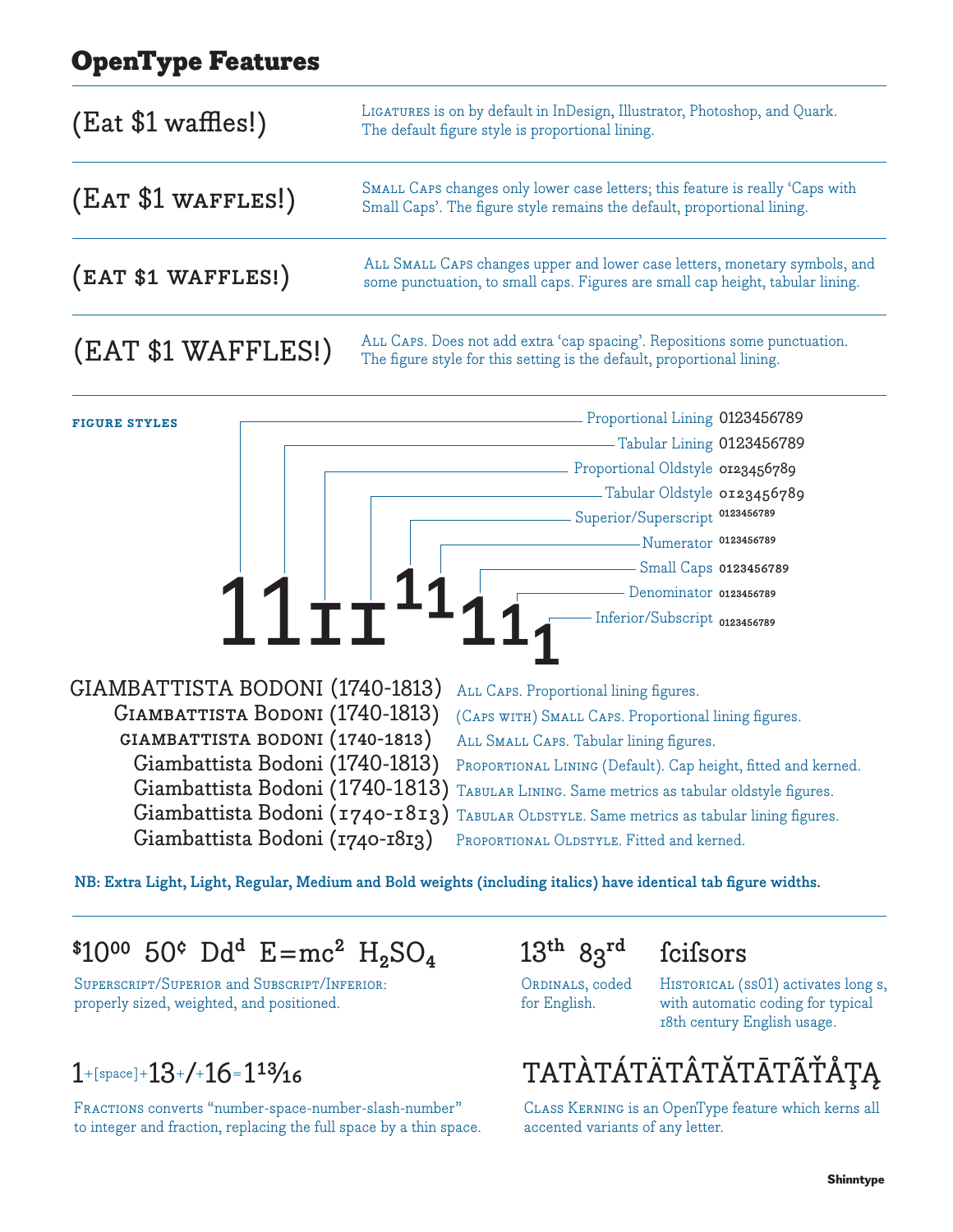# **ABCDEFGHIJ** KLMNOPORS TUVWXYZ 0123456789 abcdefghijklmn opqrstuvwxyz 0123456789\* <sup>66</sup>1?@\$€£%&?? « æ oe BAE Œ B »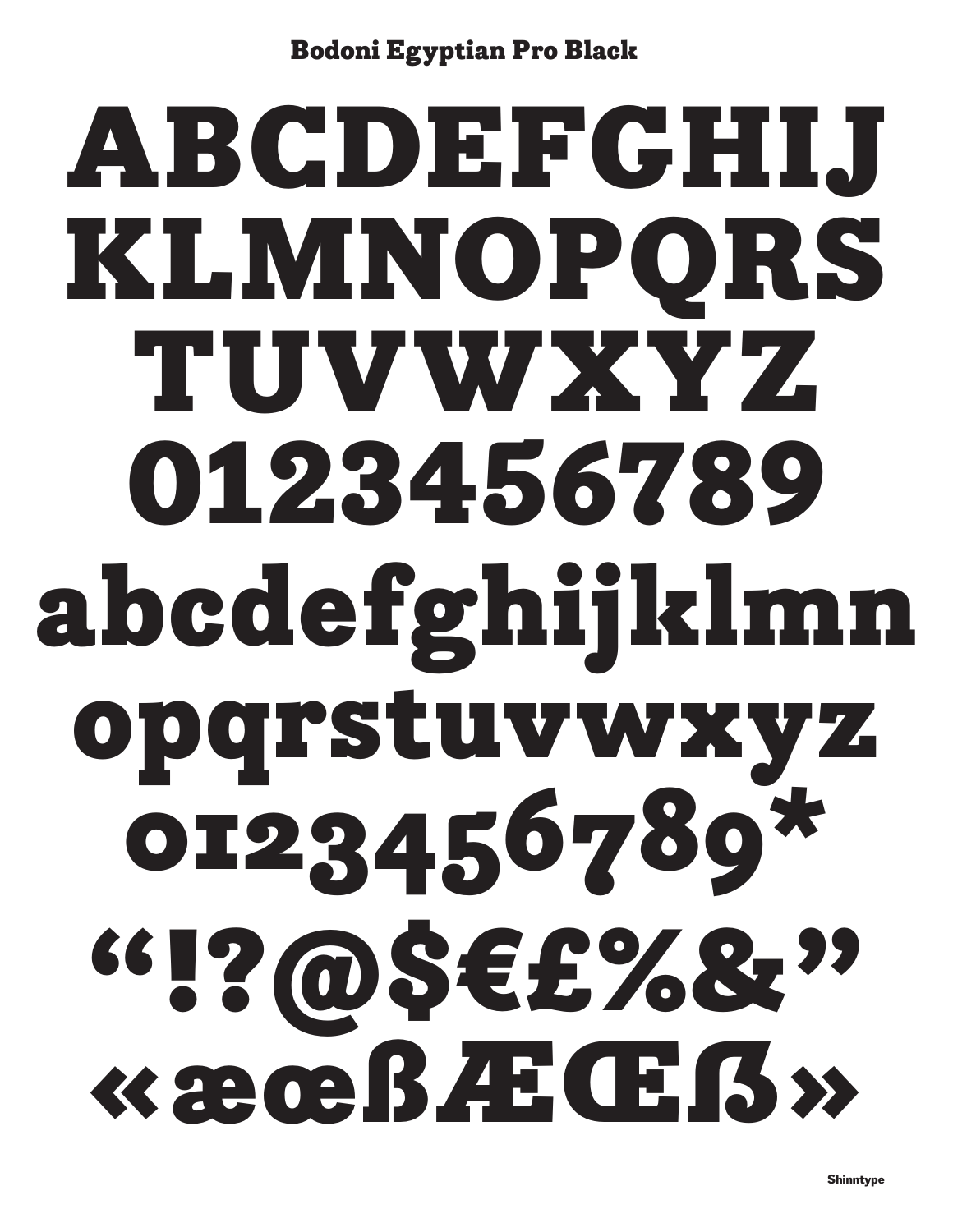Bodoni Egyptian Pro Thin

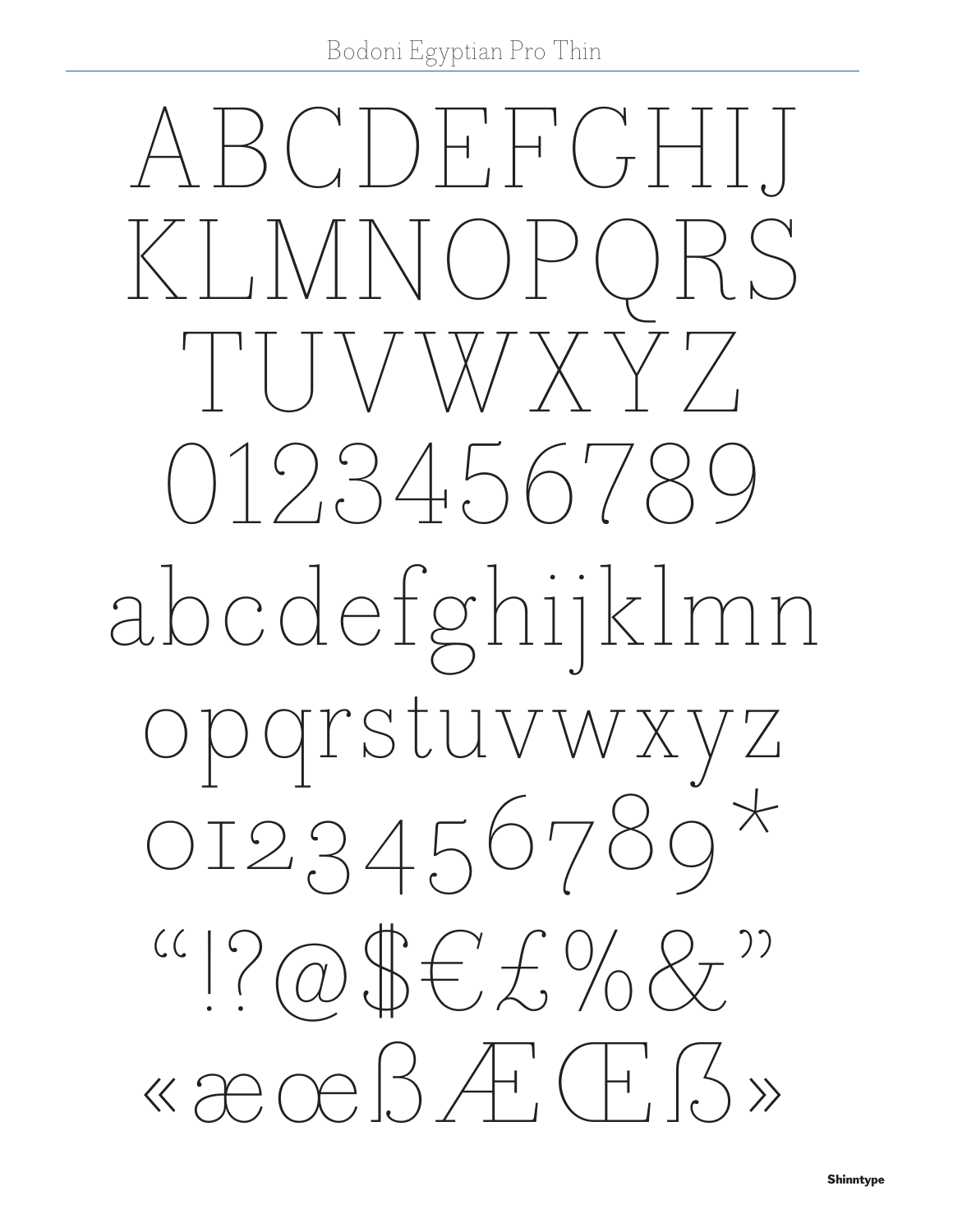Bodoni Egyptian Pro Extra Light

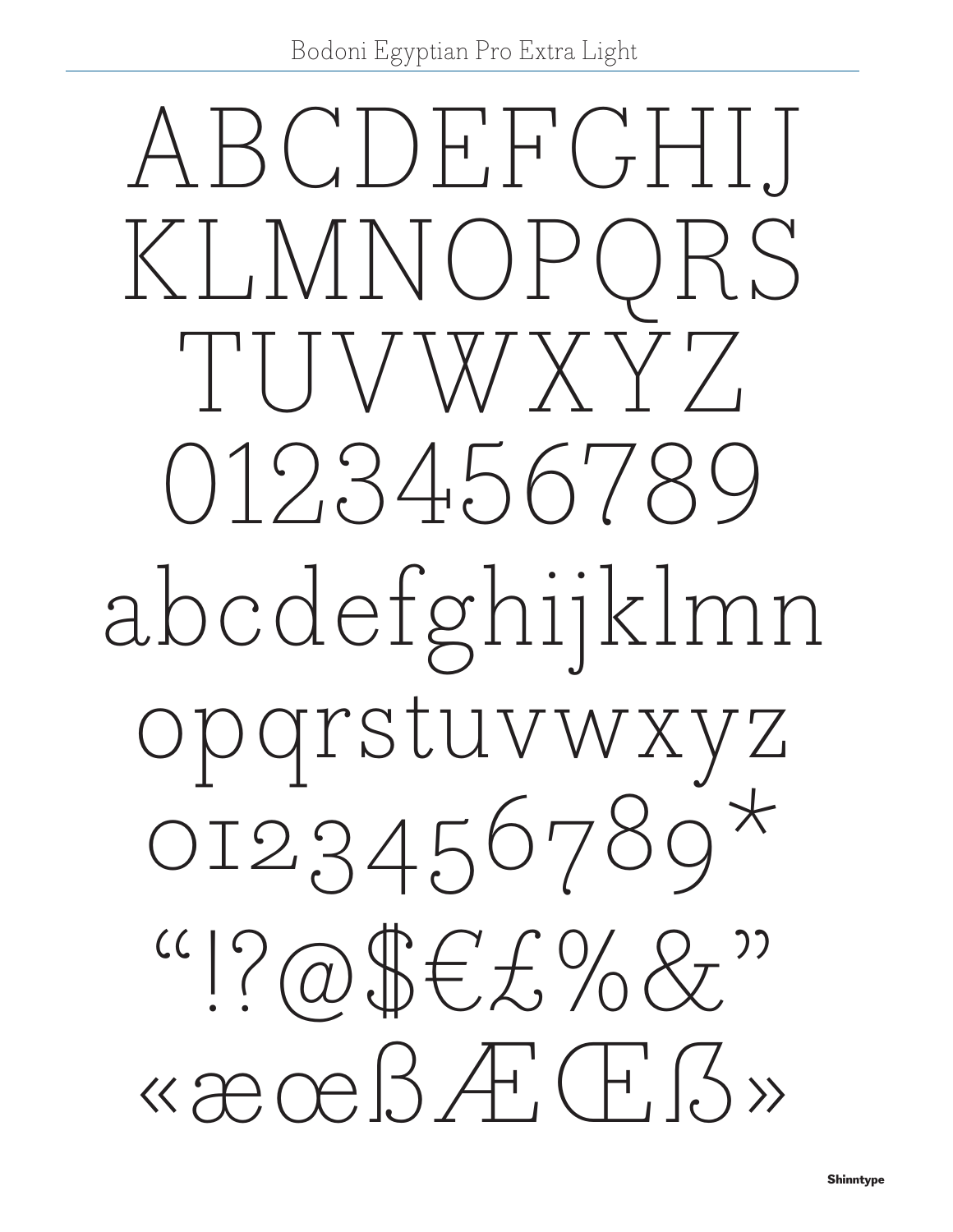Bodoni Egyptian Pro Extra Light Italic

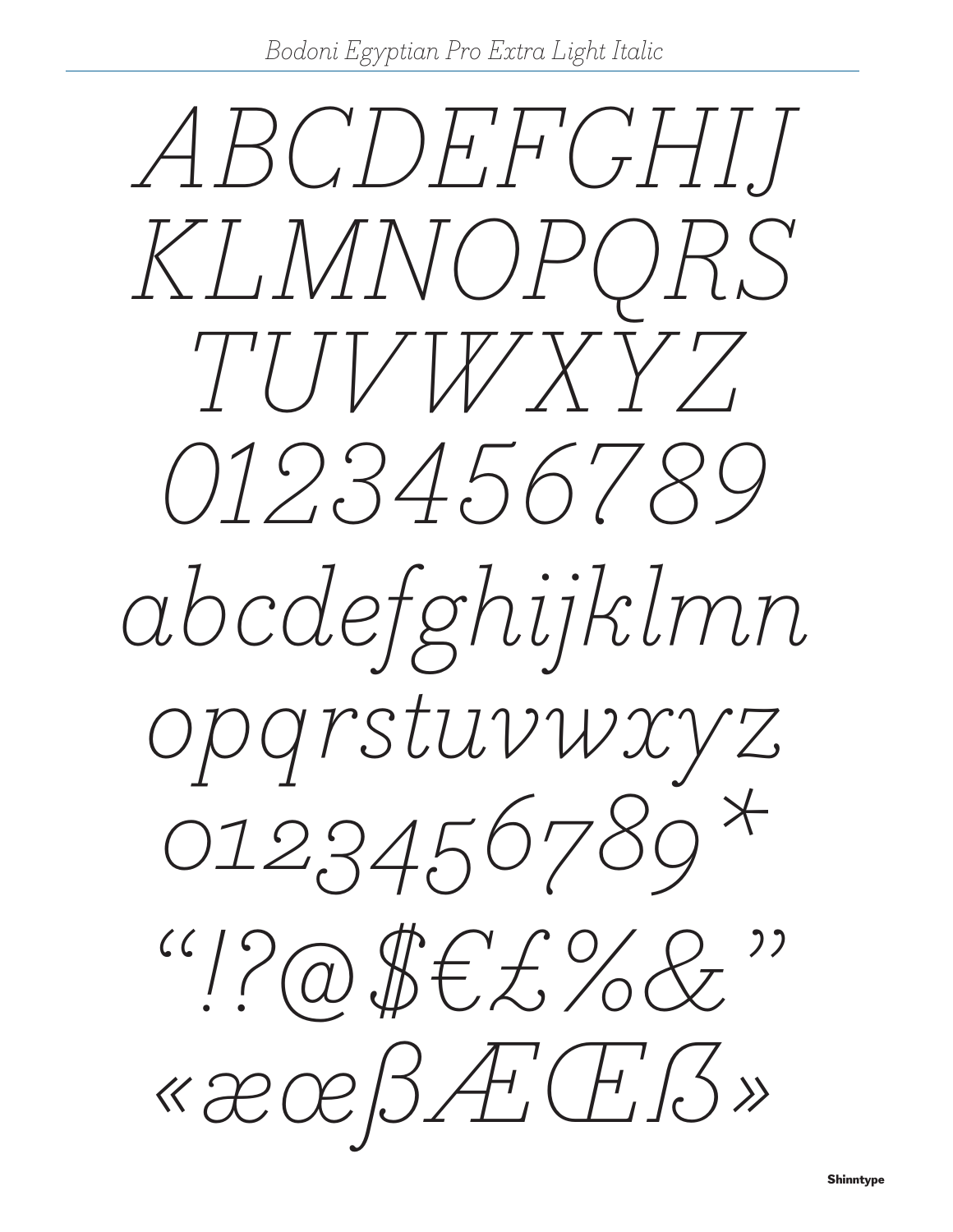Bodoni Egyptian Pro Light

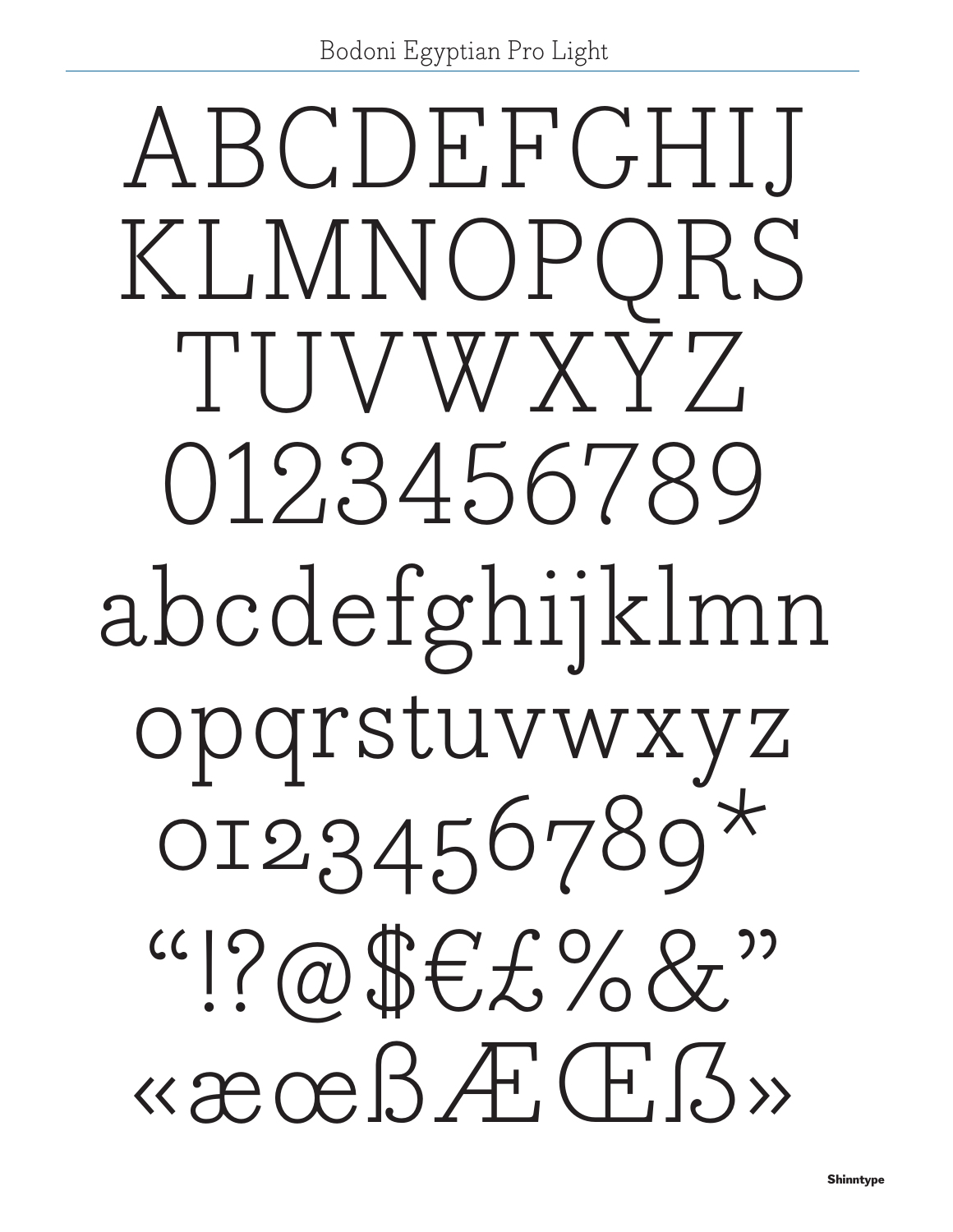Bodoni Egyptian Pro Light Italic

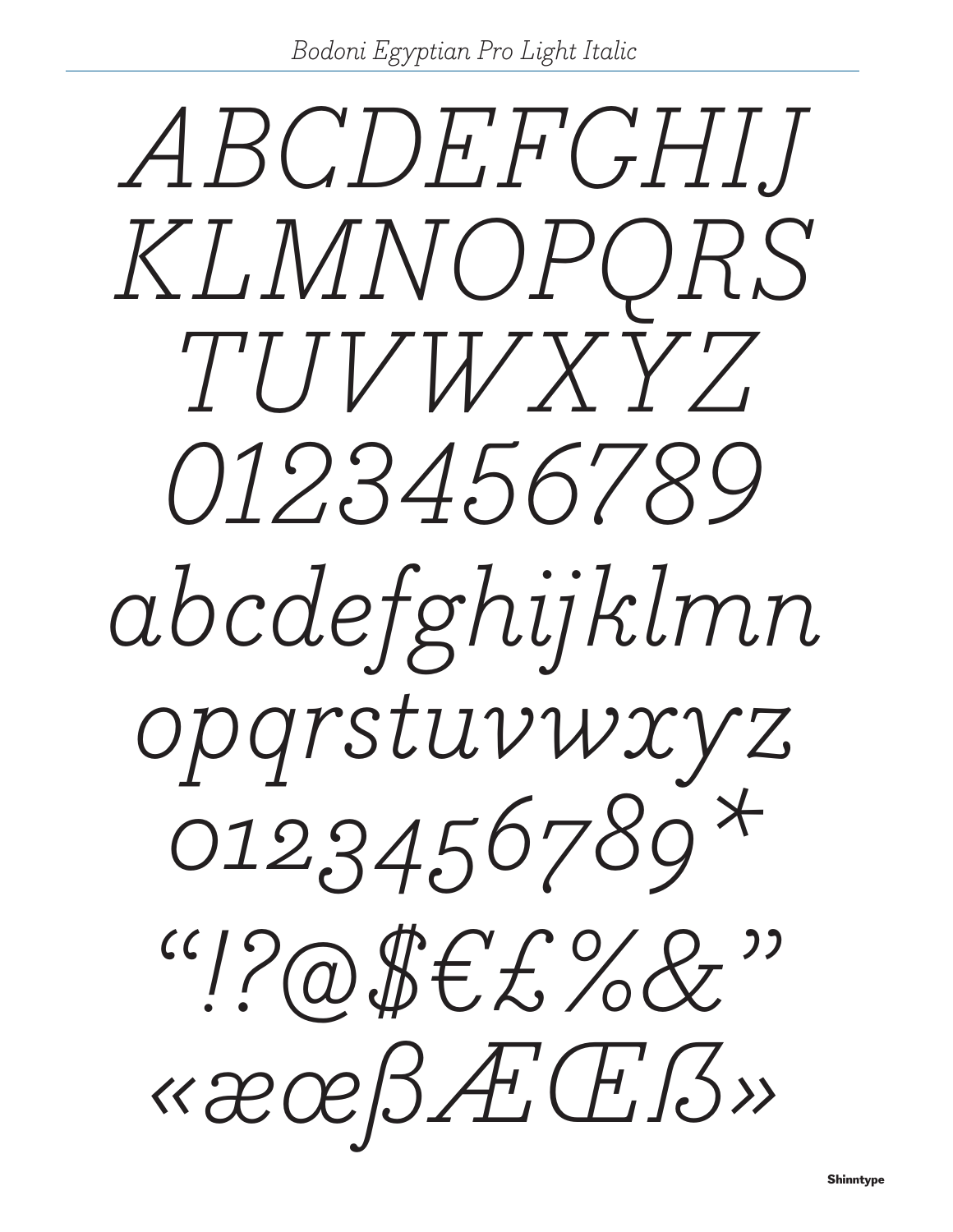# ABCDEFGHIJ KLMNOPQRS TUVWXYZ 0123456789 abcdefghijklmn opqrstuvwxyz  $0123456789*$  $``!?\@$Ef\%8"$ «æœBƌ߻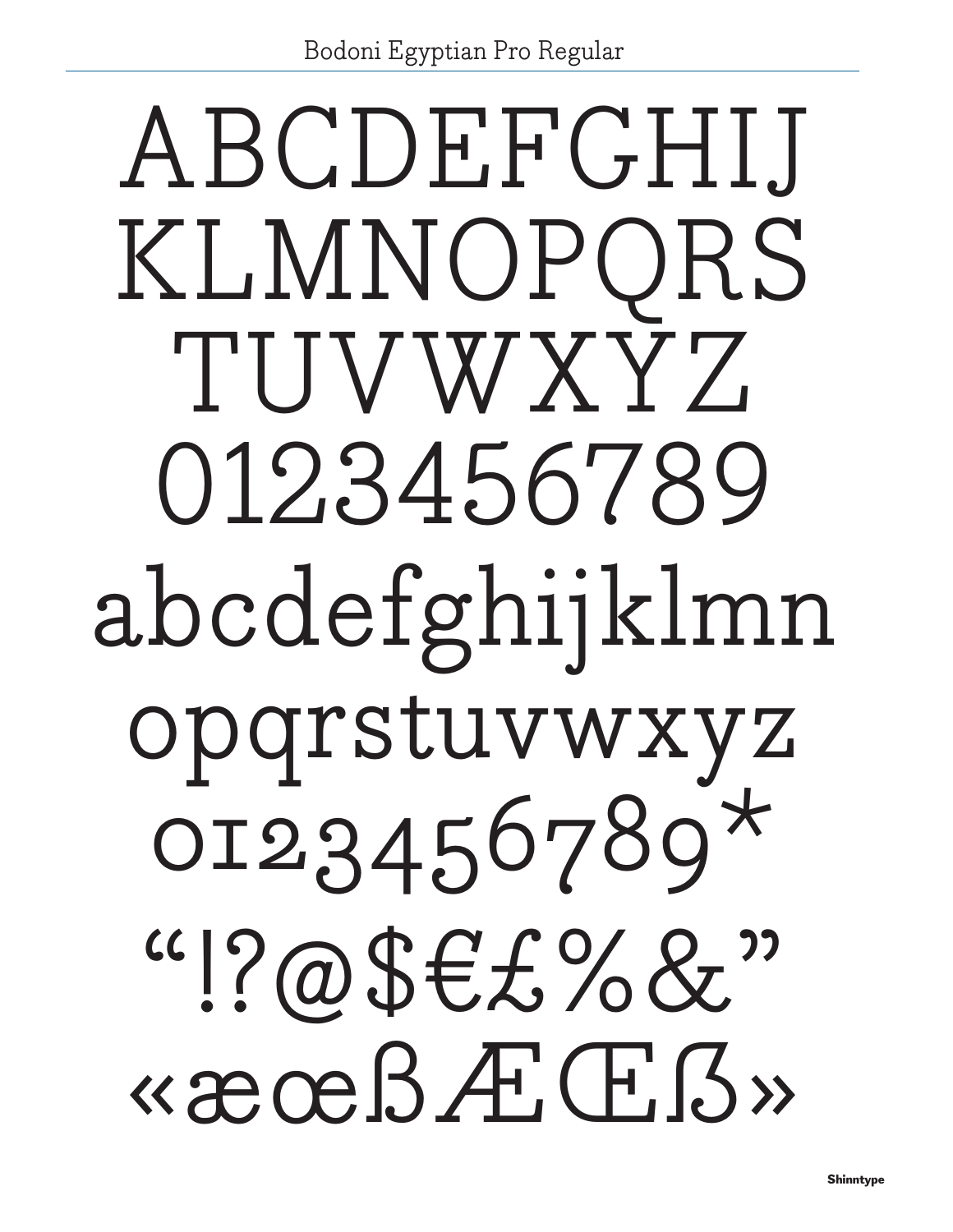Bodoni Egyptian Pro Regular Italic

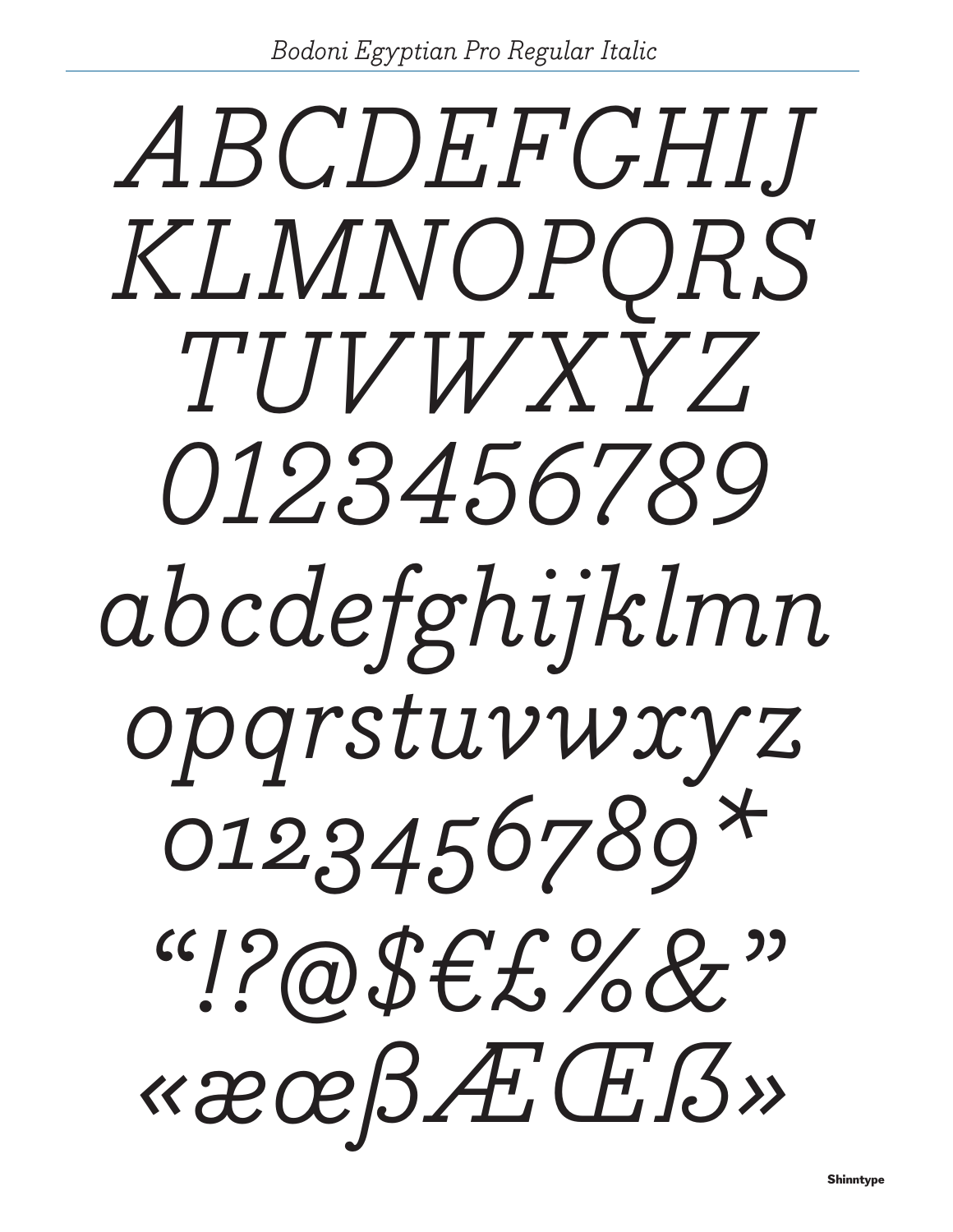# ABCDEFGHIJ KLMNOPQRS TUVWXYZ 0123456789 abcdefghijklmn opqrstuvwxyz 0I23456789\*  $``!?@$$$E$%&$""$ Ǿϧƌ߻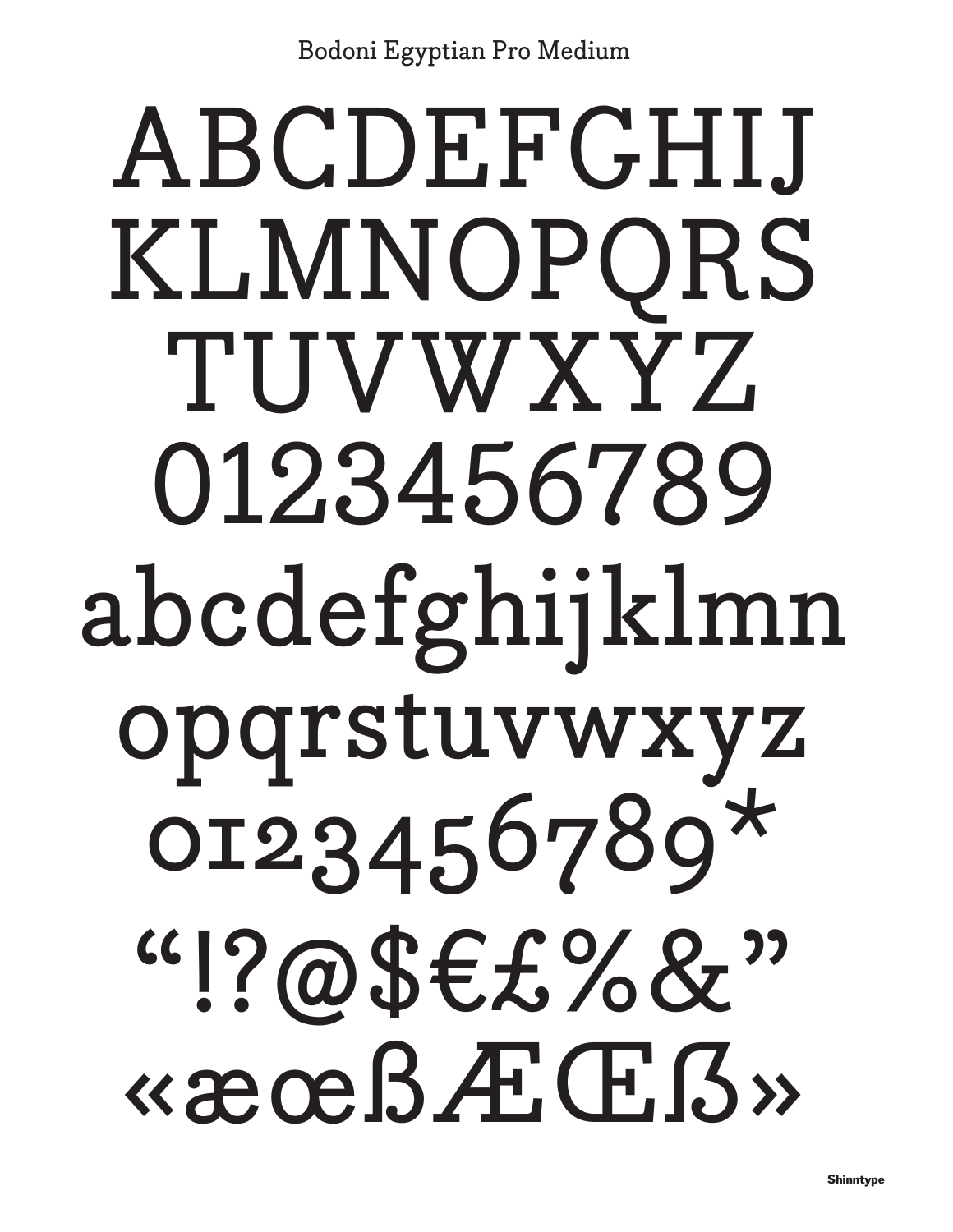# ABCDEFGHIJ KLMNOPQRS TUVWXYZ 0123456789 abcdefghijklmn opgrstuvwxyz 0123456789\*  $``!?@$$E$%&"$ Ǿϧƌ߻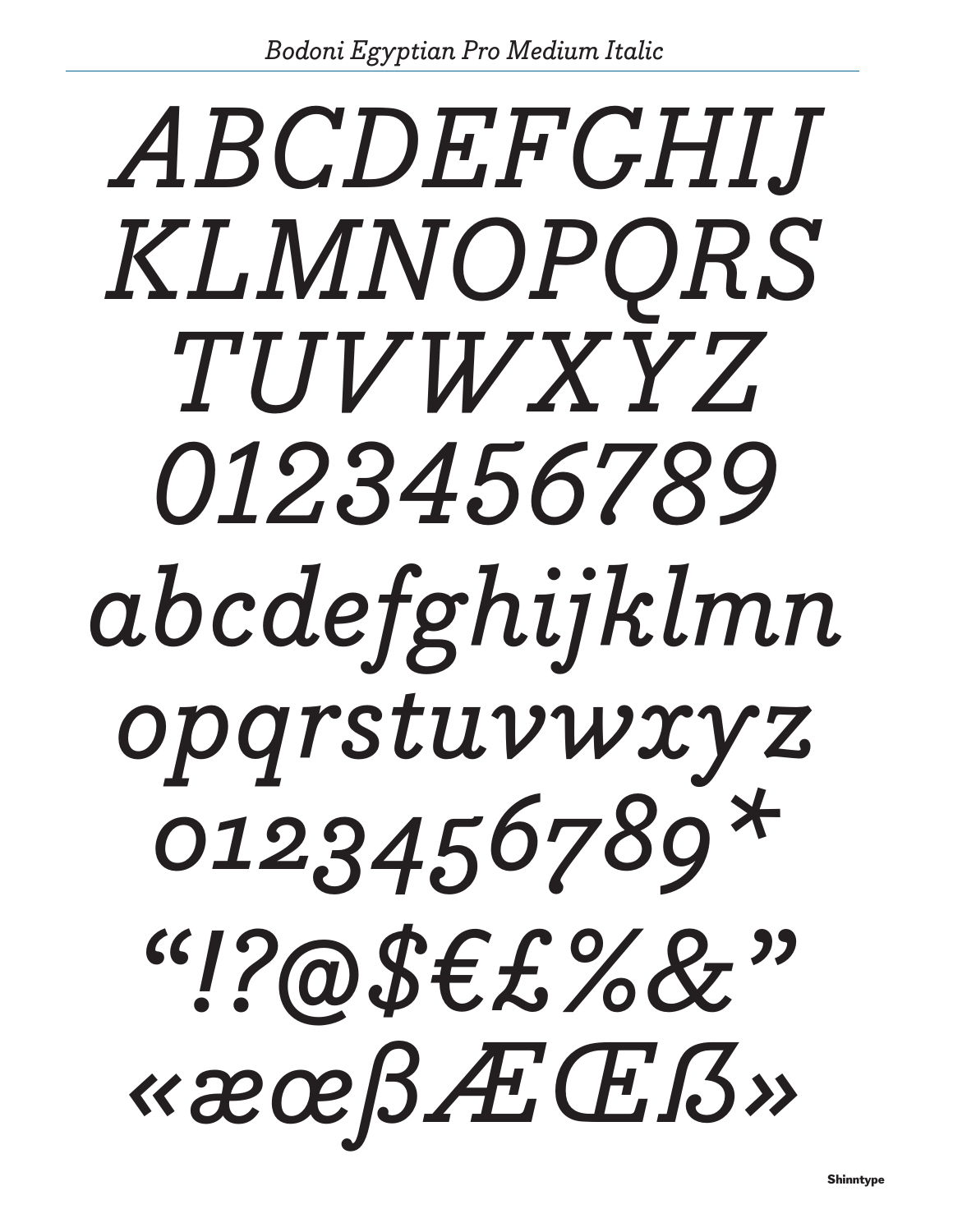# ABCDEFGHIJ KLMNOPQRS TUVWXYZ 0123456789 abcdefghijklmn opqrstuvwxyz OI23456789\*  $``!?@$$E$%&"$ Ǿϧƌ߻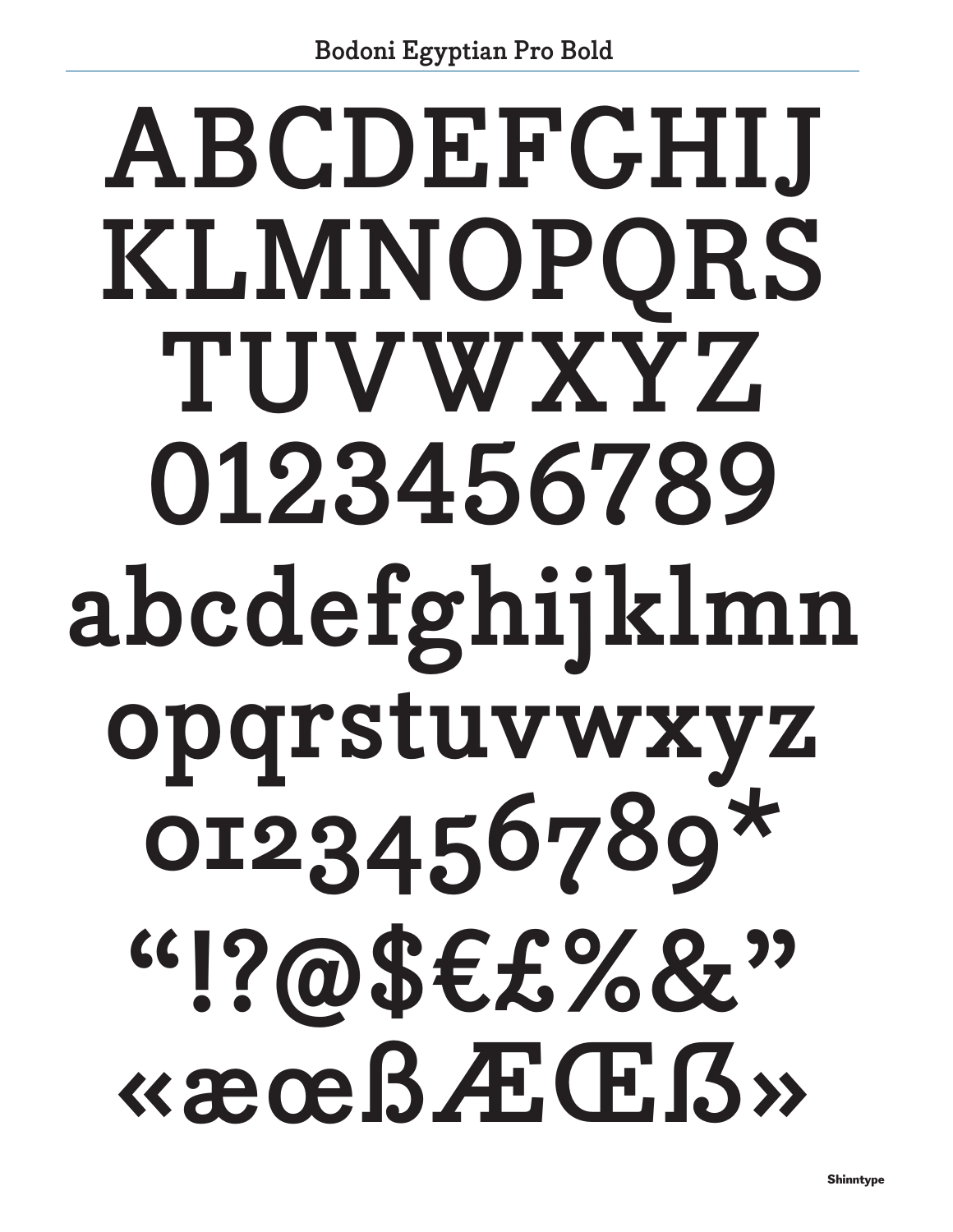# ABCDEFGHIJ KLMNOPORS TUVWXYZ 0123456789 abcdefghijklmn opqrstuvwxyz 0123456789\* Ǿϧƌ߻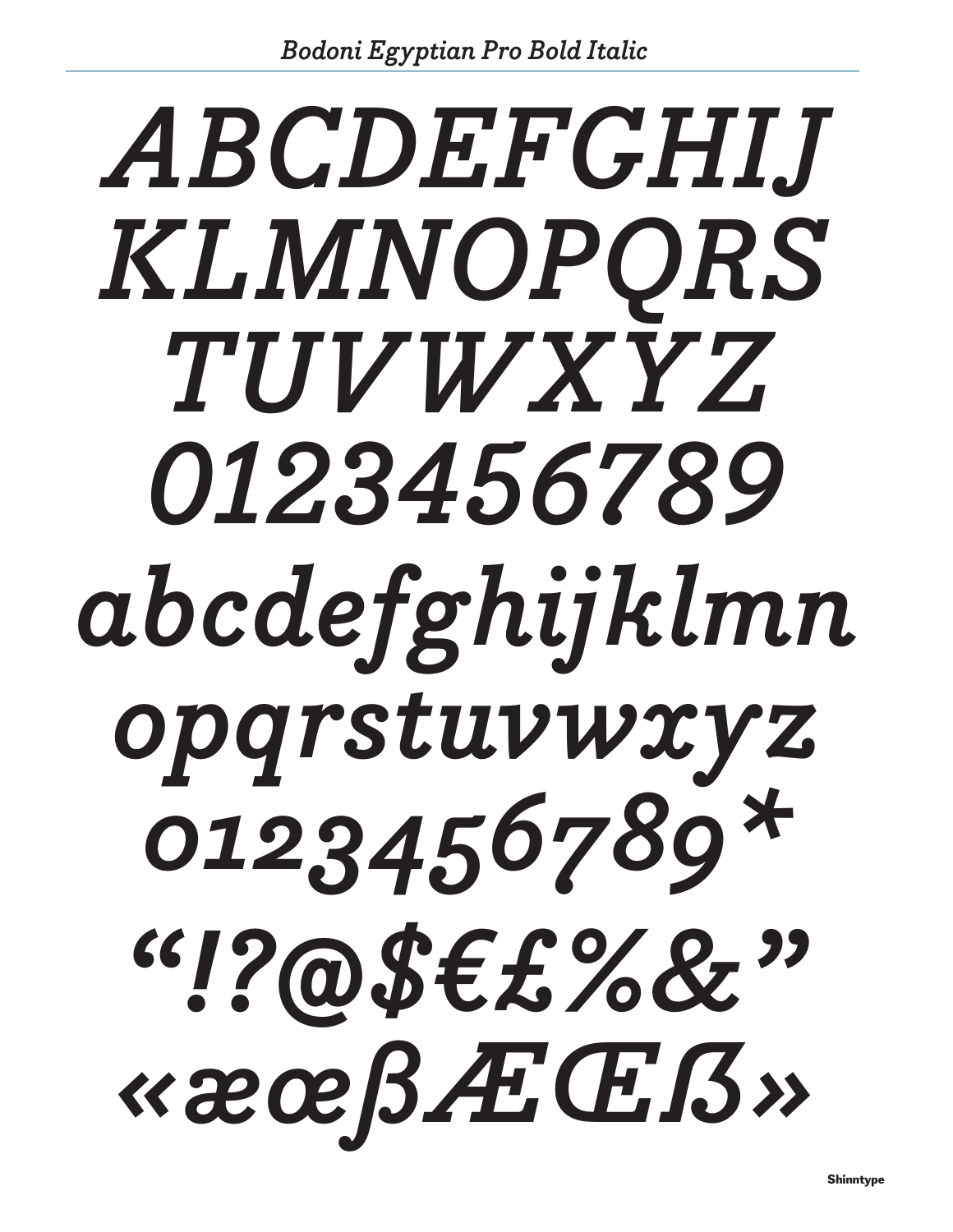# **ABCDEFGHIJ** KLMNOPQRS TUVWXYZ 0123456789 abcdefghijklmn opqrstuvwxyz 0123456789\*  $``!?@$E282"$ Ǿϧƌ߻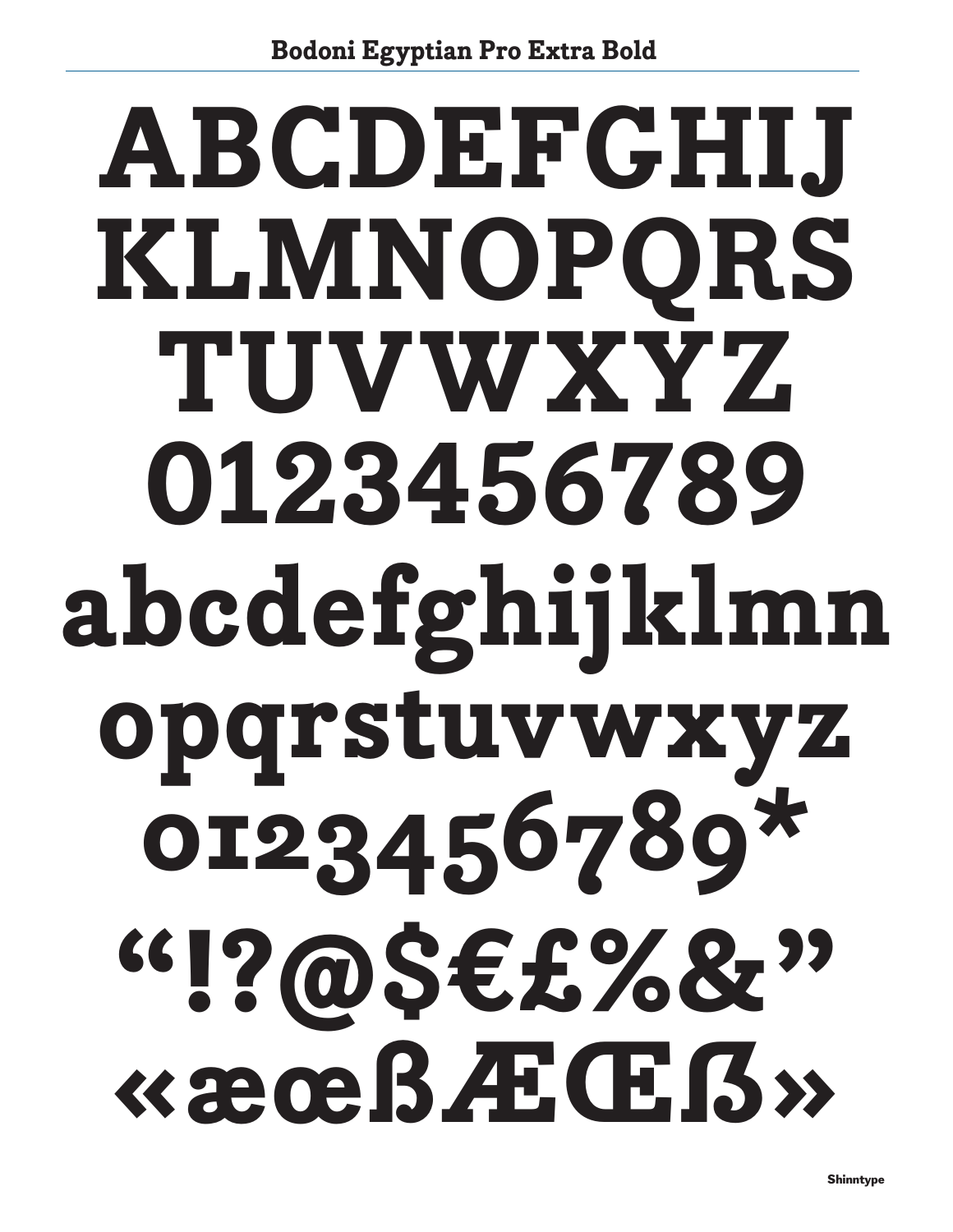# ABCDEFGHIJ KLMNOPORS TUVWXYZ 0123456789 abcdefghijklmn opqrstuvwxyz 0123456789\* « æ œ ߯ Œ ß »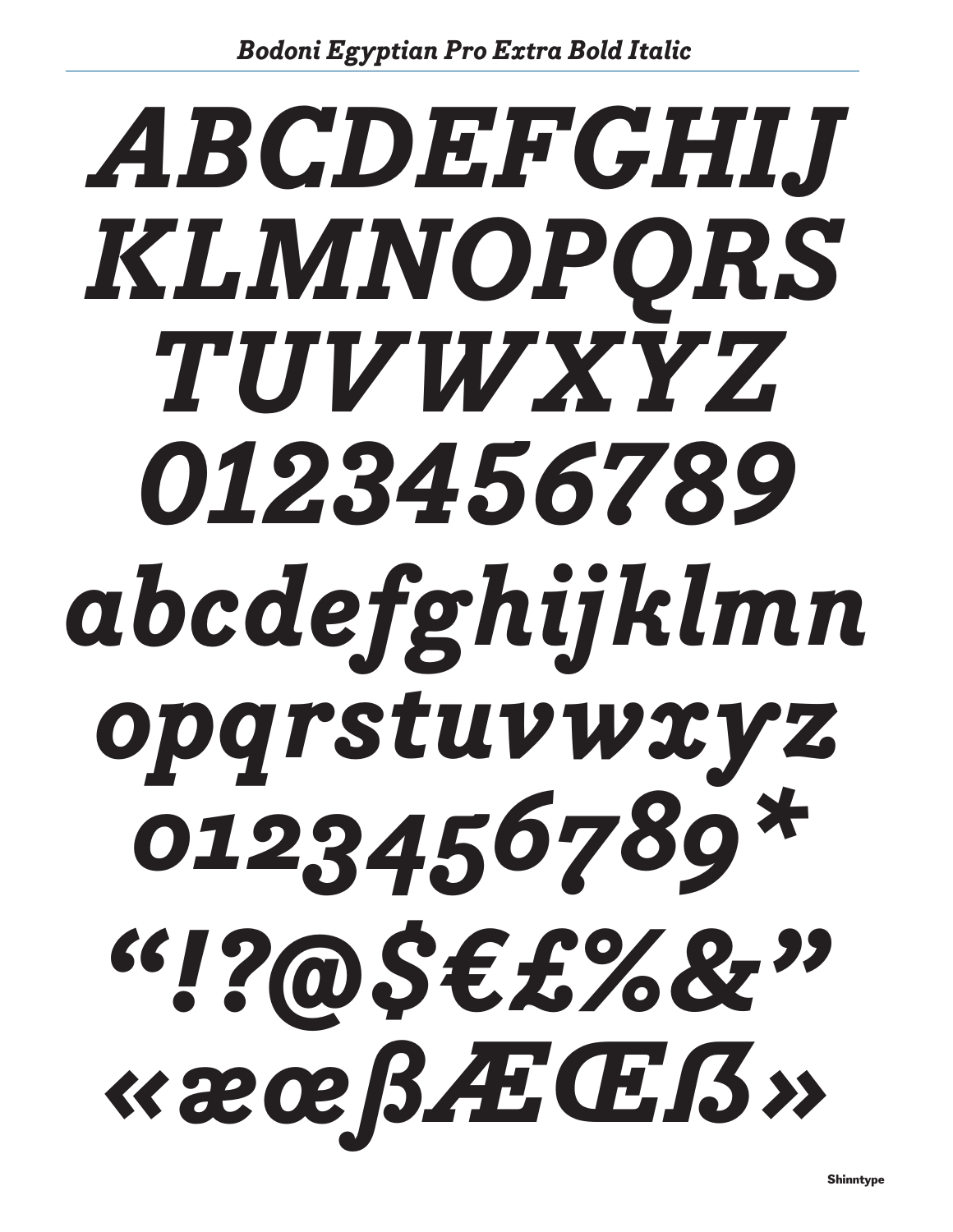# BODONI EGYPTIAN PRO · BLACK

# 96 48 e forn

# The formal qualities of

# 36 The formal qualities of a type-

24/26 The formal qualities of a typeface energize, facilitate and inform the typographic layout.

18/21

The formal qualities of a typeface energize, facilitate and inform the typographic layout. Skilled typographers will

 $14/15$  12/15 12/15 12/16 12/17 12/18 12/18 12/18 12/18 12/18 12/18 12/18 12/18 12/18 The formal qualities of a typeface energize, facilitate and inform the typographic layout. Skilled typographers

9/10 8/10 7/8 The formal qualities of a typeface energize, facilitate and inform the typographic layout. Skilled typographers will leverage the attributes of judiciously chosen fonts to maximize the personality of the page,

The formal qualities of a typeface energize, facilitate and inform the typographic layout. Skilled typographers

The formal qualities of a typeface energize, facilitate and inform the typographic layout. Skilled typographers will leverage the attributes of judiciously chosen fonts to maximize the personality of the page,

The formal qualities of a typeface energize, facilitate and inform the typographic layout. Skilled typographers will leverage

The formal qualities of a typeface energize, facilitate and inform the typographic layout. Skilled typographers will leverage the attributes of judiciously chosen fonts to maximize the personality of the page, thereby

# 24 PT. NON-ACCENTED CHARACTERS ABCDEFGHIJKLMNOPQRSTUVWXY&Z? abcdefghijklmnopqrstuvwxyz 0123456789 0123456789 @fiflffifflff� ĄąÆæŁłÞþÐðĘęŒœØøſẞßΩ∆ ¶\*†‡§©®[«»‹›""'']•·.,;:...,,,\|/⁄-–– (\$€£¥¢)!?{∑∏∂∫∞<>=≈×+−±÷¬^~%‰'"°}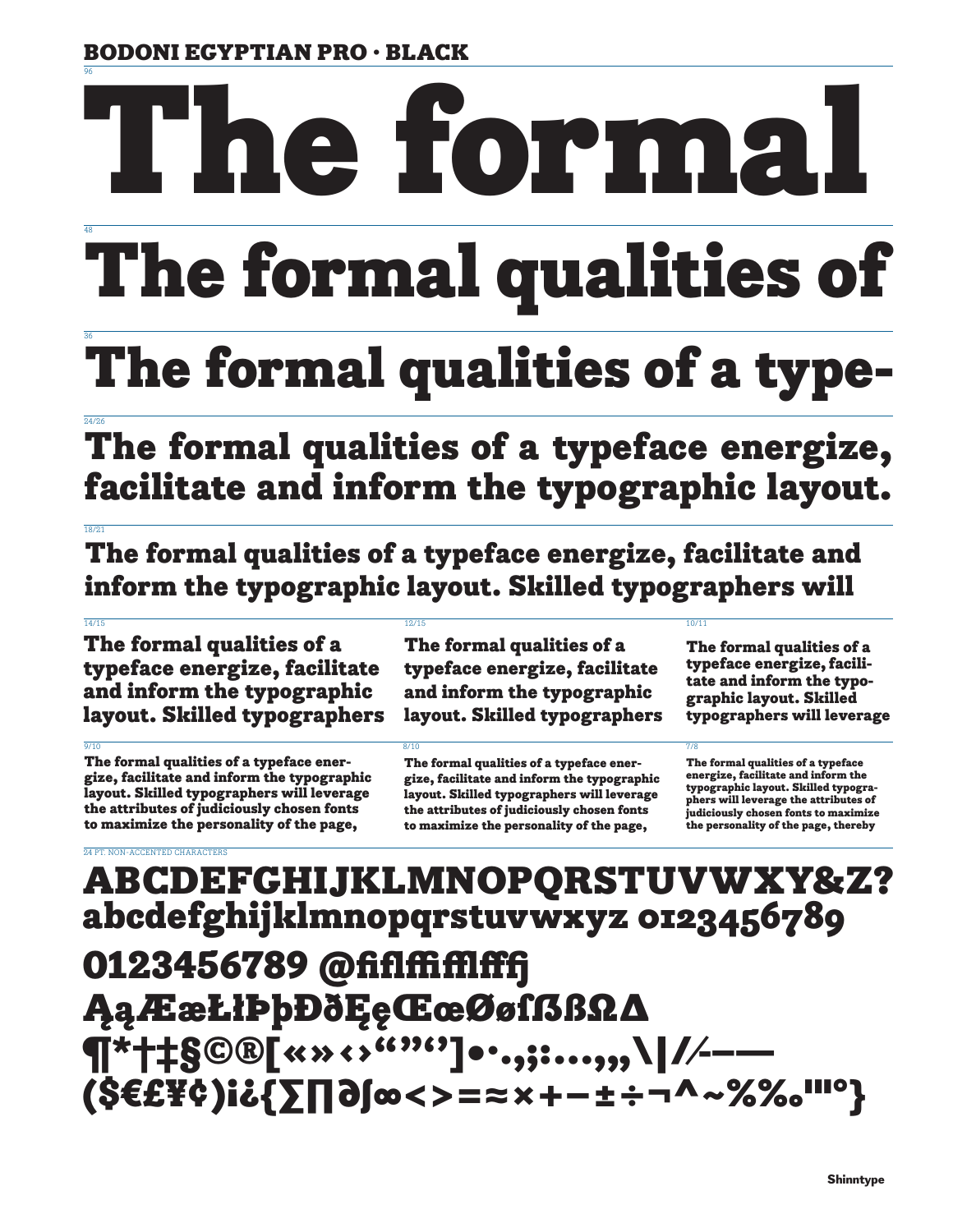# 96 e forma

# 48 The formal qualities of a

# The formal qualities of a typeface

24/26 The formal qualities of a typeface energize, facilitate and inform the typographic layout. Skilled typographer

18/21 The formal qualities of a typeface energize, facilitate and inform the typographic layout. Skilled typographers will leverage the attributes of

The formal qualities of a typeface energize, facilitate and inform the typographic layout. Skilled typographers will leverage the attributes

9/10 8/10 7/8 The formal qualities of a typeface energize, facilitate and inform the typographic layout. Skilled typographers will leverage the attributes of judiciously chosen fonts to maximize the personality of the page, thereby standing out from the crowd. The formal

The formal qualities of a typeface energize, facilitate and inform the typographic layout. Skilled typographers will leverage the attributes

The formal qualities of a typeface energize, facilitate and inform the typographic layout. Skilled typographers will leverage the attributes of judiciously chosen fonts to maximize the personality of the page, thereby standing out from the crowd. The formal

# $14/15$  12/15 12/15 12/16 12/17 12/18 12/18 12/18 12/18 12/18 12/18 12/18 12/18 12/18

The formal qualities of a typeface energize, facilitate and inform the typographic layout. Skilled typographers will leverage the attributes of judiciously

The formal qualities of a typeface energize, facilitate and inform the typographic layout. Skilled typographers will leverage the attributes of judiciously chosen fonts to maximize the personality of the page, thereby standing out from the crowd. The formal qualities of a typeface

24 PT. NON-ACCENTED CHARACTERS ABCDEFGHIJKLMNOPQRSTUVWXY&Z? abcdefghijklmnopqrstuvwxyz 0123456789 0123456789 @fiflffifffff ĄąÆæŁłÞþÐðĘęŒœØøſẞßΩ∆ ¶\*†‡§©®[«»‹›""'']•·.,;:…'"\|/⁄-–— (\$\$€£¥¢)!?{∑∏∂∫∞<>=≈×+−±÷¬^~%‰'"°}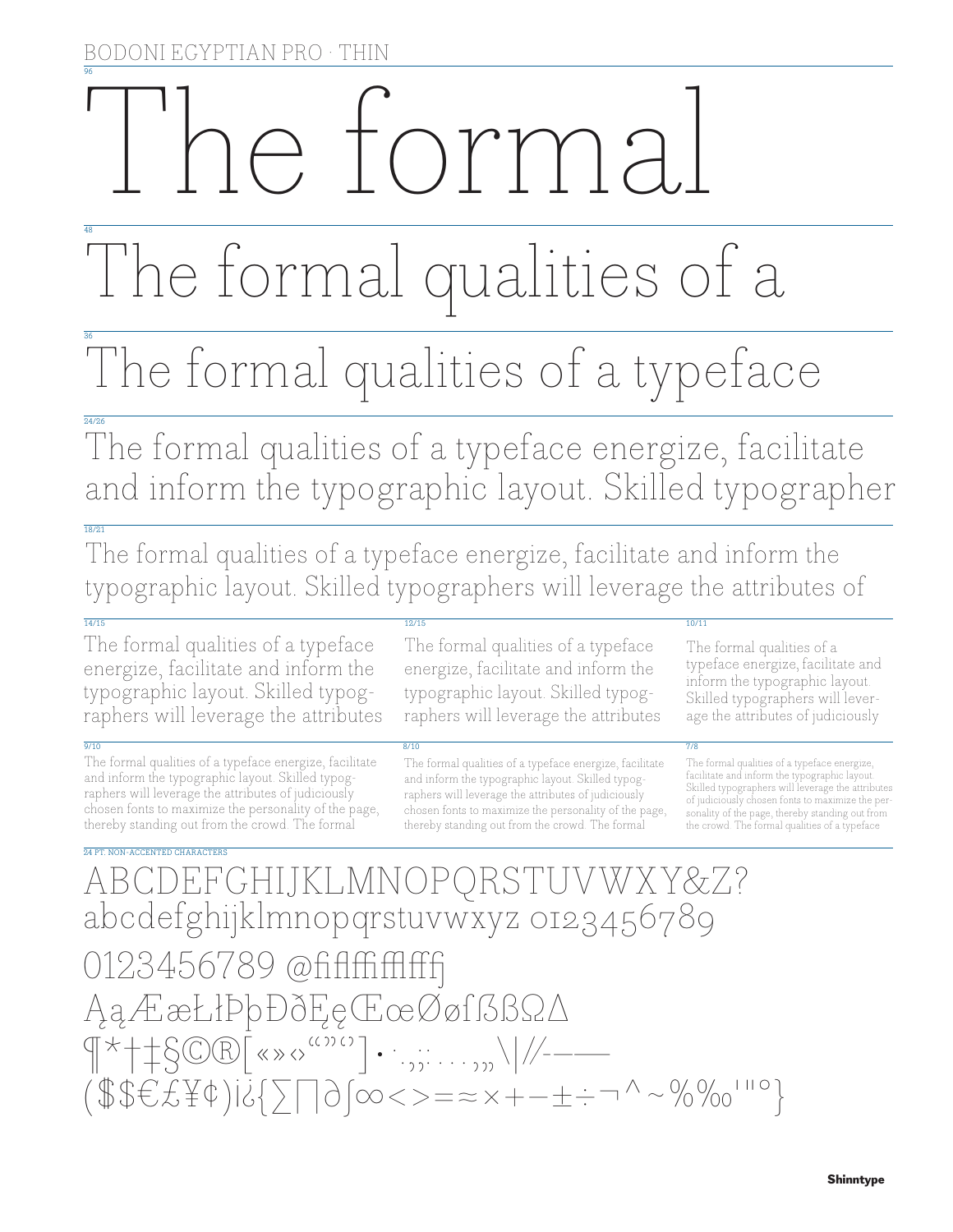# 96 e torma

# 48 The formal qualities of a

# 36 The formal qualities of a typeface

24/26 The formal qualities of a typeface energize, facilitate and inform the typographic layout. Skilled typographer

18/21 The formal qualities of a typeface energize, facilitate and inform the typographic layout. Skilled typographers will leverage the attributes of

 $14/15$  12/15 12/15 12/16 12/17 12/18 12/18 12/18 12/18 12/18 12/18 12/18 12/18 12/18 The formal qualities of a typeface energize, facilitate and inform the typographic layout. Skilled typographers will leverage the at-

9/10 8/10 7/8 The formal qualities of a typeface energize, facilitate and inform the typographic layout. Skilled typographers will leverage the attributes of judiciously chosen fonts to maximize the personality of the page, thereby standing out from the crowd. The formal

The formal qualities of a typeface energize, facilitate and inform the typographic layout. Skilled typographers will leverage the attributes

The formal qualities of a typeface energize, facilitate and inform the typographic layout. Skilled typographers will leverage the attributes of judiciously chosen fonts to maximize the personality of the page, thereby standing out from the crowd. The formal

The formal qualities of a typeface energize, facilitate and inform the typographic layout. Skilled typographers will leverage the attributes of judiciously

The formal qualities of a typeface energize, facilitate and inform the typographic layout. Skilled typographers will leverage the attributes of judiciously chosen fonts to maximize the personality of the page, thereby standing out from the crowd. The formal qualities of a typeface

24 PT. NON-ACCENTED CHARACTERS ABCDEFGHIJKLMNOPQRSTUVWXY&Z? abcdefghijklmnopqrstuvwxyz 0123456789 0123456789 @fififfiffffff ĄąÆæŁłÞþÐðĘęŒœØøſẞßΩ∆  $\P^{\star}$   $\uparrow$   $\downarrow$   $\mathcal{S}$   $\mathbb{R}$   $\left[\text{max} \right]$   $\cdots$ ,,, $\cdots$ ,,, $\setminus$   $\mid$   $\nmid$   $\mid$   $\mid$   $\mid$   $\mid$   $\mid$ (\$\$€£¥¢)!?{∑∏∂∫∞<>=≈×+−±÷¬^~%‰'"°}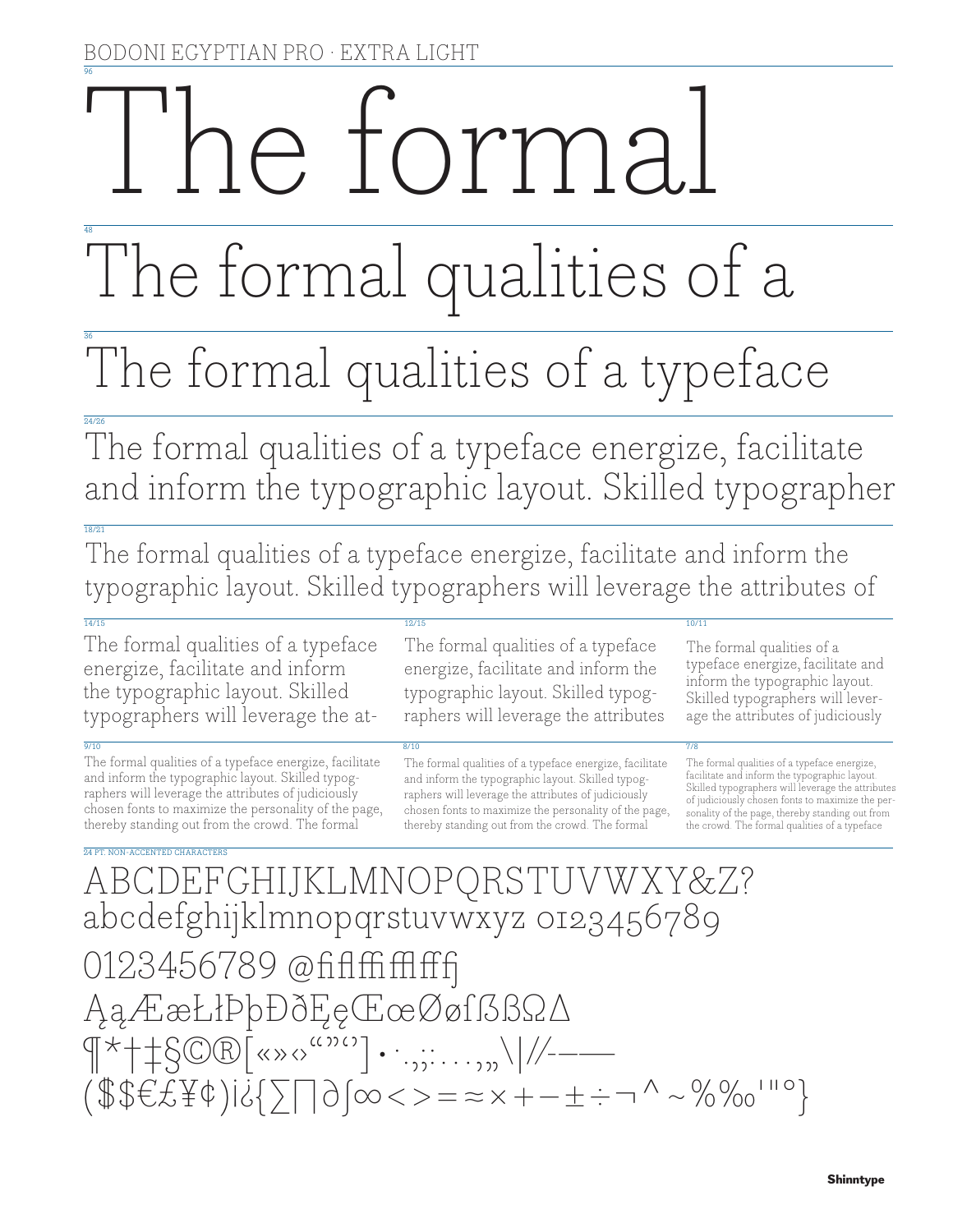# 96 48 *The formal*

*The formal qualities of a* 

36 *The formal qualities of a typeface*

24/26 *The formal qualities of a typeface energize, facilitate .and inform the typographic layout. Skilled typographers* 

18/21 *The formal qualities of a typeface energize, facilitate and inform the .typographic layout. Skilled typographers will leverage the attributes of* 

 $14/15$  12/15 12/15 12/16 12/17 12/18 12/18 12/18 12/18 12/18 12/18 12/18 12/18 12/18 *The formal qualities of a typeface · energize, facilitate and inform the typographic layout. Skilled typographers will leverage the attributes* 

9/10 8/10 7/8 *The formal qualities of a typeface energize, facilitate and inform the typographic layout. Skilled typographers will leverage the attributes of judiciously chosen fonts to maximize the personality of the page, thereby standing out from the crowd. The formal qualities of a* 

*The formal qualities of a typeface · energize, facilitate and inform the typographic layout. Skilled typographers will leverage the attributes* 

*The formal qualities of a typeface energize, facilitate and inform the typographic layout. Skilled typographers will leverage the attributes of judiciously chosen fonts to maximize the personality of the page, thereby standing out from the crowd. The formal* 

*The formal qualities of a typeface energize, facilitate and inform the typographic layout. Skilled typographers will leverage the attributes of judiciously chosen fonts* 

*The formal qualities of a typeface energize, facilitate and inform the typographic layout. Skilled typographers will leverage the attributes of judiciously chosen fonts to maximize the personality of the page, thereby standing out from the crowd. The formal qualities of a typeface* 

24 PT. NON-ACCENTED CHARACTERS *ABCDEFGHIJKLMNOPQRSTUVWXY&Z? abcdefghijklmnopqrstuvwxyz 0123456789 0123456789 @ fi fl ffi fflff� ĄąÆæŁłÞþÐðĘęŒœØøſẞßΩ∆ ¶\*†‡§©®[«»‹›""'']•·.,;:…'"\|/⁄-–— (\$\$€£¥¢)!?{∑∏∂∫∞<>=≈×+−±÷¬^~%‰'"°}*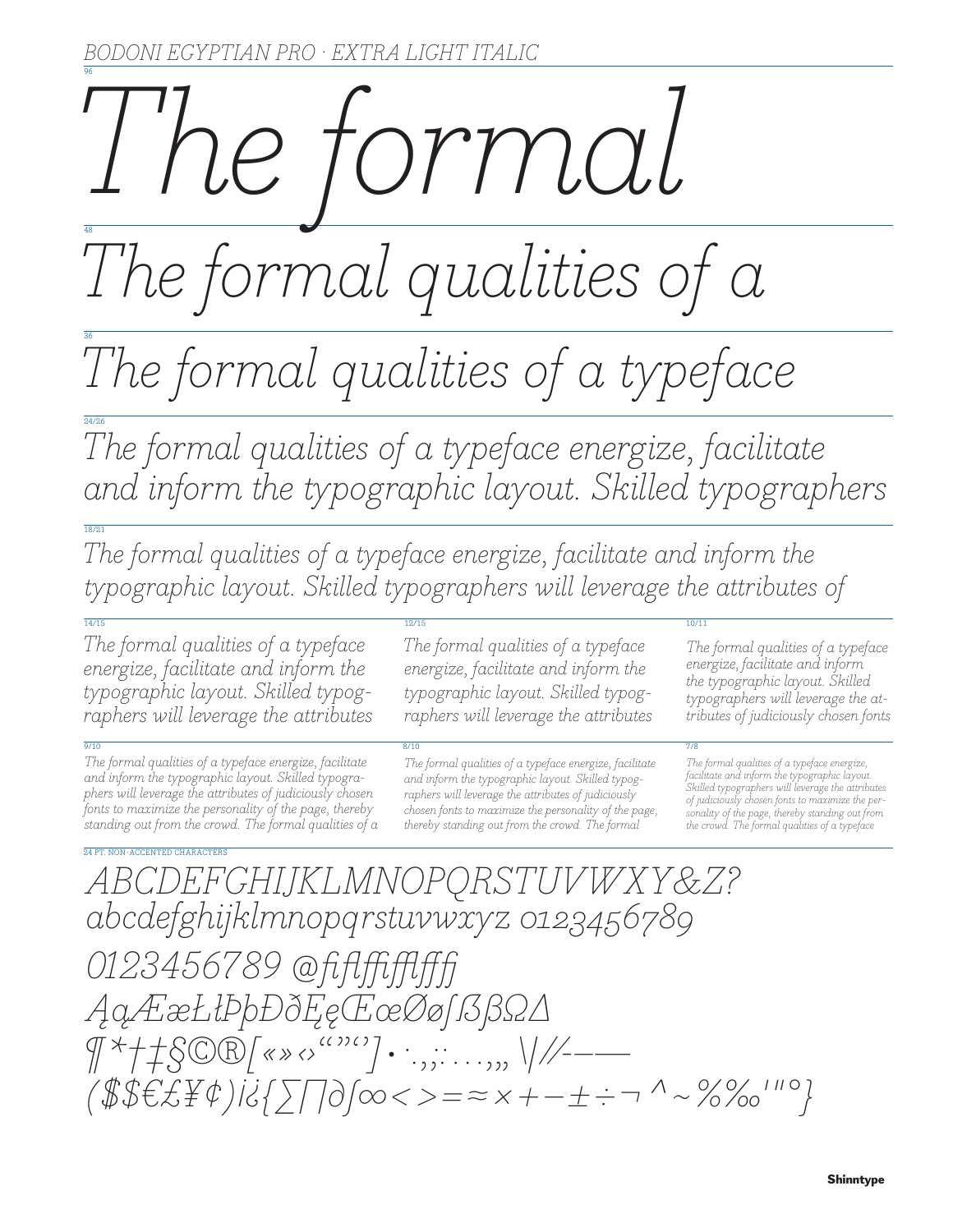# 96 ie forma

# 48 The formal qualities of a

# 36 The formal qualities of a typeface

24/26 The formal qualities of a typeface energize, facilitate and inform the typographic layout. Skilled typogra-

THE FORMAL QUALITIES of a typeface energize, facilitate and inform the typographic layout. Skilled typographers will leverage the attributes of

 $18/21$ 

THE FORMAL qualities of a typeface energize, facilitate and inform the typographic layout. Skilled typographers will lever-

9/10 8/10 7/8 THE FORMAL QUALITIES of a typeface energize, facilitate and inform the typographic layout. Skilled typographers will leverage the attributes of judiciously chosen fonts to maximize the personality of the page, thereby standing out from the crowd. The

THE FORMAL qualities of a typeface energize, facilitate and inform the typographic layout. Skilled typographers will leverage

THE FORMAL QUALITIES of a typeface energize, facilitate and inform the typographic layout. Skilled typographers will leverage the attributes of judiciously chosen fonts to maximize the personality of the page, thereby standing out from the crowd. The

# $14/15$  12/15 12/15 12/16 12/17 12/18 12/18 12/18 12/18 12/18 12/18 12/18 12/18 12/18

THE FORMAL qualities of a typeface energize, facilitate and inform the typographic layout. Skilled typographers will leverage the attributes of judiciously

THE FORMAL QUALITIES of a typeface energize, facilitate and inform the typographic layout. Skilled typographers will leverage the attributes of judiciously chosen fonts to maximize the personality of the page, thereby standing out from the crowd. The formal qualities of

24 PT. NON-ACCENTED CHARACTERS ABCDEFGHIJKLMNOPQRSTUVWXY&Z?! abcdefghijklmnopqrstuvwxy&z?! 0123456789 abcdefghijklmnopqrstuvwxyz 0123456789 0123456789 0123456789 abcdefghijklmnopqrstuvwxyz @ĄąąÆææŁłłÞþþÐððĘęęŒœœØøøſẞẞßΩ∆ ¶\*†‡§©®[«»‹›""'']•·.,;:…'"\|/⁄-–—fiflffifflff� (\$\$€£¥¢)!?{∑∏∂∫∞<>=≈×+−±÷¬^~%‰'"°}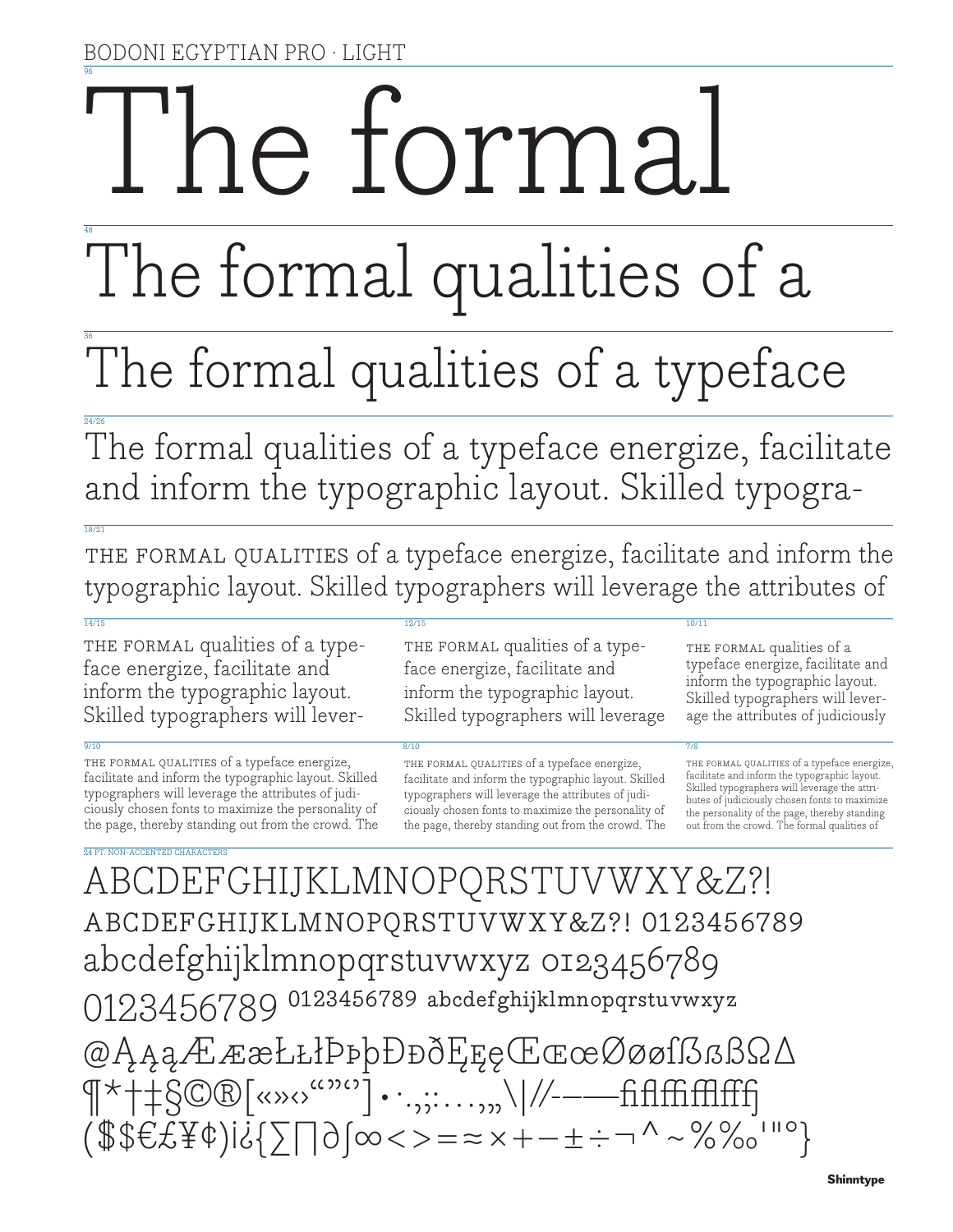# 96 48 *The formal*

*The formal qualities of a* 

# 36 *The formal qualities of a typeface*

24/26 The formal qualities of a typeface energize, facilitate *and inform the typographic layout. Skilled typogra-*

18/21 THE FORMAL QUALITIES of a typeface energize, facilitate and inform the *typographic layout. Skilled typographers will leverage the attributes of*

 $14/15$  12/15 12/15 12/16 12/17 12/18 12/18 12/18 12/18 12/18 12/18 12/18 12/18 12/18

*the formal qualities of a typeface energize, facilitate and inform the typographic layout. Skilled typographers will leverage* 

9/10 8/10 7/8 *the formal qualities of a typeface energize, facilitate and inform the typographic layout. Skilled typographers will leverage the attributes of judiciously chosen fonts to maximize the personality of the page, thereby standing out from the crowd. The formal* 

*the formal qualities of a typeface energize, facilitate and inform the typographic layout. Skilled typographers will leverage the attributes* 

*the formal qualities of a typeface energize, facilitate and inform the typographic layout. Skilled typographers will leverage the attributes of judiciously chosen fonts to maximize the personality of the page, thereby standing out from the crowd. The* 

*the formal qualities of a typeface energize, facilitate and inform the typographic layout. Skilled typographers will leverage the attributes of judiciously* 

*the formal qualities of a typeface energize, facilitate and inform the typographic layout. Skilled typographers will leverage the attributes of judiciously chosen fonts to maximize the personality of the page, thereby standing out from the crowd. The formal qualities of a typeface* 

24 PT. NON-ACCENTED CHARACTERS *ABCDEFGHIJKLMNOPQRSTUVWXY&Z?! abcdefghijklmnopqrstuvwxy&z?! 0123456789 abcdefghijklmnopqrstuvwxyz 0123456789* 0123456789 <sup>0123456789</sup> abcdefghijklmnopqrstuvwxyz *@ĄąąÆææŁłłÞþþÐððĘęęŒœœØøøſẞẞßΩ∆ ¶\*†‡§©®[«»‹›""'']•·.,;:…'"\|/⁄-–—fiflffifflff� (\$\$€£¥¢)!?{∑∏∂∫∞<>=≈×+−±÷¬^~%‰'"°}*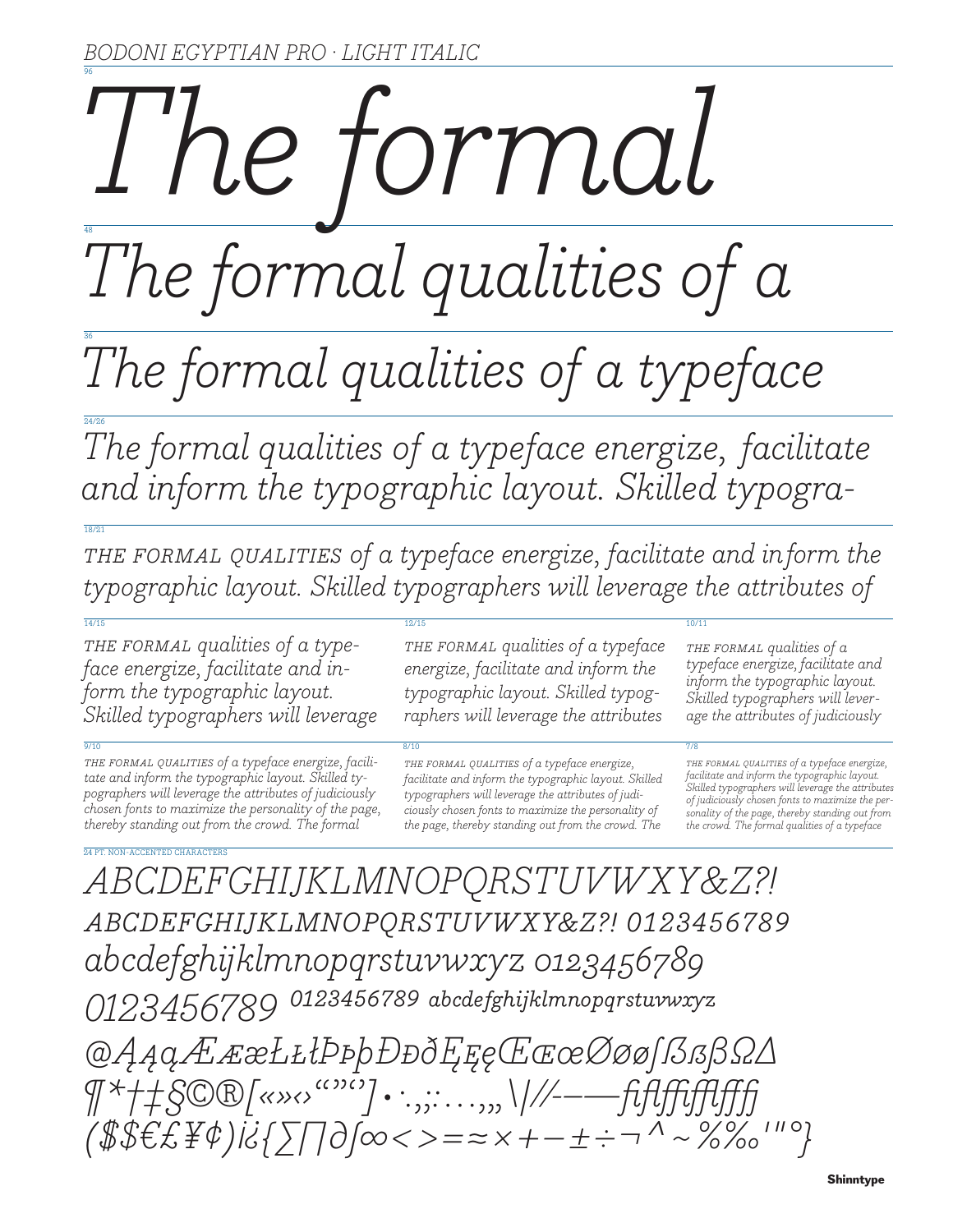# 96 he forma.

# 48 The formal qualities of a

# 36 The formal qualities of a typeface

24/26 The formal qualities of a typeface energize, facilitate and inform the typographic layout. Skilled typogra-

THE FORMAL QUALITIES of a typeface energize, facilitate and inform the typographic layout. Skilled typographers will leverage the attri-

 $18/21$ 

THE FORMAL qualities of a typeface energize, facilitate and inform the typographic layout. Skilled typographers will lever-

9/10 8/10 7/8 THE FORMAL QUALITIES of a typeface energize, facilitate and inform the typographic layout. Skilled typographers will leverage the attributes of judiciously chosen fonts to maximize the personality of the page, thereby standing out from the

THE FORMAL qualities of a typeface energize, facilitate and inform the typographic layout. Skilled typographers will lever-

THE FORMAL QUALITIES of a typeface energize, facilitate and inform the typographic layout. Skilled typographers will leverage the attributes of judiciously chosen fonts to maximize the personality of the page, thereby standing out from the

# $14/15$  12/15 12/15 12/16 12/17 12/18 12/18 12/18 12/18 12/18 12/18 12/18 12/18 12/18

THE FORMAL qualities of a typeface energize, facilitate and inform the typographic layout. Skilled typographers will leverage the attributes of judiciously

THE FORMAL QUALITIES of a typeface energize, facilitate and inform the typographic layout. Skilled typographers will leverage the attributes of judiciously chosen fonts to maximize the personality of the page, thereby standing out from the crowd. The formal qualities of

24 PT. NON-ACCENTED CHARACTERS ABCDEFGHIJKLMNOPQRSTUVWXY&Z?! abcdefghijklmnopqrstuvwxy&z?! 0123456789 abcdefghijklmnopqrstuvwxyz 0123456789 0123456789 0123456789 abcdefghijklmnopqrstuvwxyz @ĄąąÆææŁłłÞþþÐððĘęęŒœœØøøſẞẞßΩ∆  $\P^{\star}$ † $\frac{1}{2}$ §©®[«»‹› $\frac{1}{2}$ ''.,;:...,,,\|//---fi fl ffifflfff (\$€£¥¢)!?{∑∏∂∫∞<>=≈×+−±÷¬^~%‰'"°}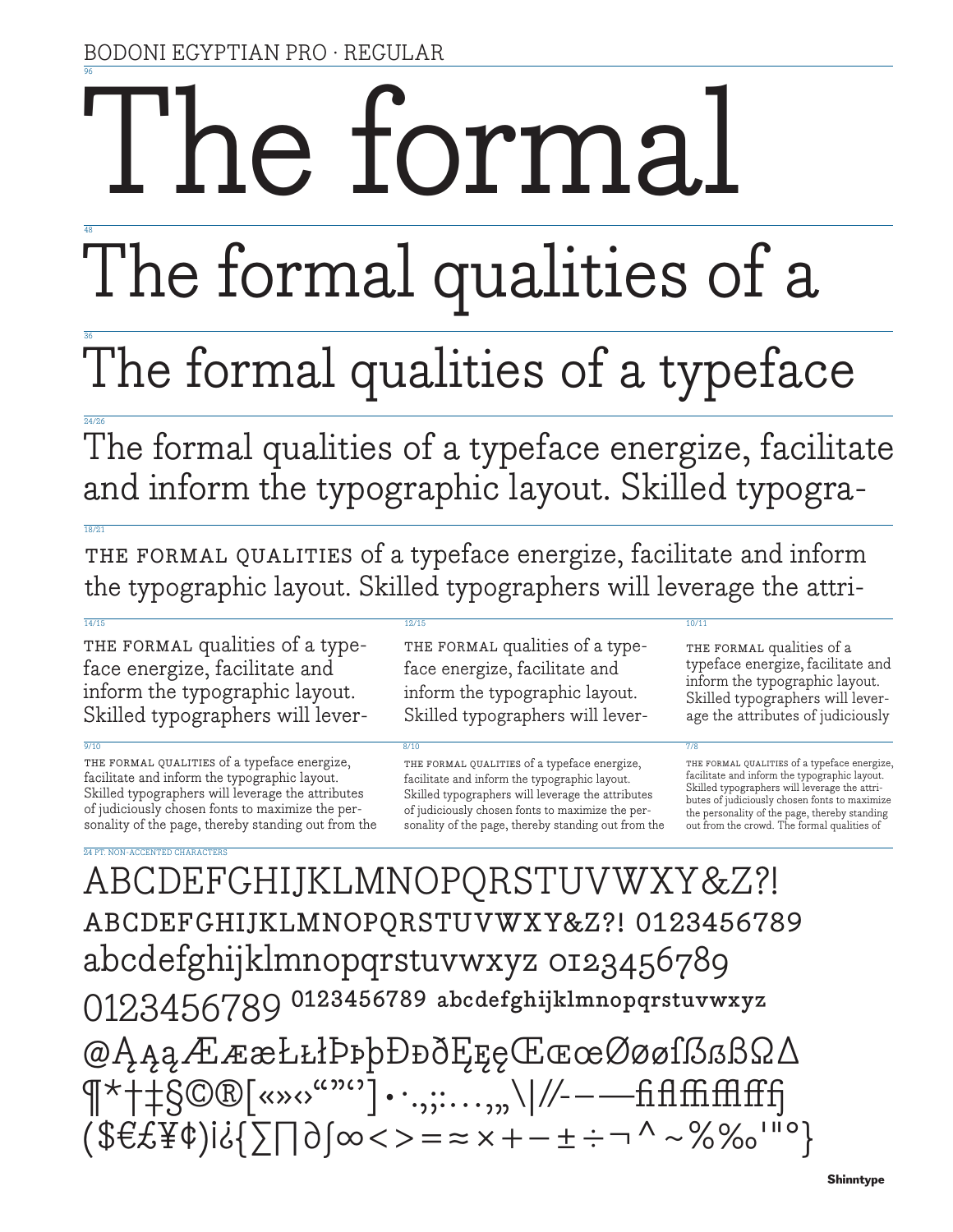# 96 48 *The formal*

*The formal qualities of a* 

# 36 *The formal qualities of a typeface*

24/26 The formal qualities of a typeface energize, facilitate *and inform the typographic layout. Skilled typogra-*

THE FORMAL QUALITIES of a typeface energize, facilitate and inform *the typographic layout. Skilled typographers will leverage the attri-*

 $14/15$  12/15 12/15 12/16 12/17 12/18 12/18 12/18 12/18 12/18 12/18 12/18 12/18 12/18

*the formal qualities of a typeface energize, facilitate and inform the typographic layout. Skilled typographers will lever-*

18/21

9/10 8/10 7/8 *the formal qualities of a typeface energize, facilitate and inform the typographic layout. Skilled typographers will leverage the attributes of judiciously chosen fonts to maximize the personality of the page, thereby standing out from the* 

*the formal qualities of a typeface energize, facilitate and inform the typographic layout. Skilled typographers will lever-*

*the formal qualities of a typeface energize, facilitate and inform the typographic layout. Skilled typographers will leverage the attributes of judiciously chosen fonts to maximize the personality of the page, thereby standing out from the* 

*the formal qualities of a typeface energize, facilitate and inform the typographic layout. Skilled typographers will leverage the attributes of judiciously* 

*the formal qualities of a typeface energize, facilitate and inform the typographic layout. Skilled typographers will leverage the attributes of judiciously chosen fonts to maximize the personality of the page, thereby standing out from the crowd. The formal qualities of* 

24 PT. NON-ACCENTED CHARACTERS *ABCDEFGHIJKLMNOPQRSTUVWXY&Z?! abcdefghijklmnopqrstuvwxy&z?! 0123456789 abcdefghijklmnopqrstuvwxyz 0123456789 0123456789 ⁰¹²³⁴⁵⁶⁷⁸⁹ abcdefghijklmⁿopqrstuvwxyz @ĄąąÆææŁłłÞþþÐððĘęęŒœœØøøſẞẞßΩ∆ ¶\*†‡§©®[«»‹›""'']•·.,;:…'"\|/⁄-–—fi flffifflff� (\$€£¥¢)!?{∑∏∂∫∞<>=≈×+−±÷¬^~%‰'"°}*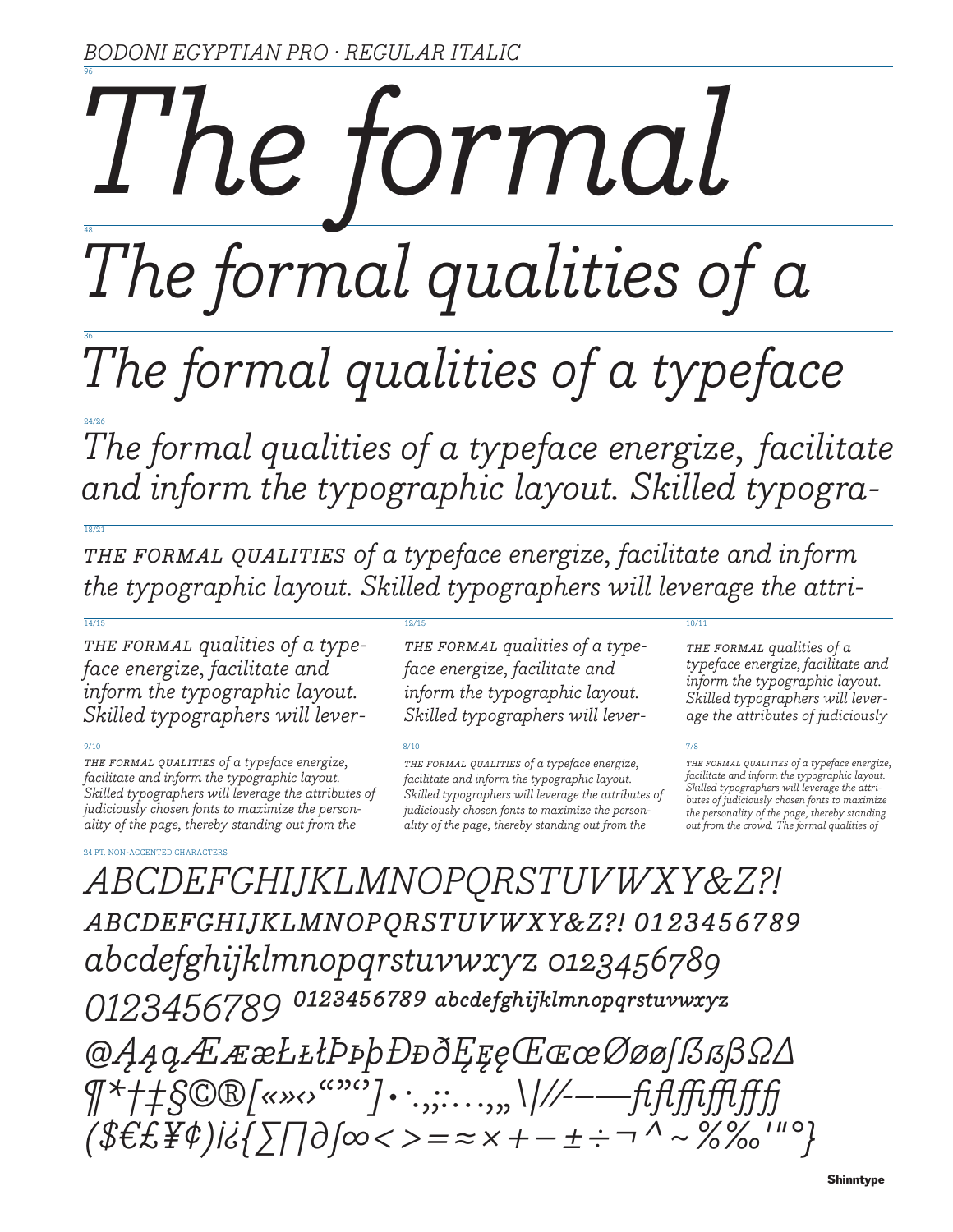# 96 The forma

# 48 The formal qualities of a

# 36 The formal qualities of a typeface

24/26 The formal qualities of a typeface energize, facilitate and inform the typographic layout. Skilled ty-

THE FORMAL QUALITIES of a typeface energize, facilitate and inform the typographic layout. Skilled typographers will leverage the attri-

 $18/21$ 

THE FORMAL qualities of a typeface energize, facilitate and inform the typographic layout. Skilled typographers will lever-

9/10 8/10 7/8 THE FORMAL QUALITIES of a typeface energize, facilitate and inform the typographic layout. Skilled typographers will leverage the attributes of judiciously chosen fonts to maximize the personality of the page, thereby standing out from

THE FORMAL qualities of a typeface energize, facilitate and inform the typographic layout. Skilled typographers will lever-

THE FORMAL QUALITIES of a typeface energize, facilitate and inform the typographic layout. Skilled typographers will leverage the attributes of judiciously chosen fonts to maximize the personality of the page, thereby standing out from

# $14/15$  12/15 12/15 12/16 12/17 12/18 12/18 12/18 12/18 12/18 12/18 12/18 12/18 12/18

THE FORMAL qualities of a typeface energize, facilitate and inform the typographic layout. Skilled typographers will leverage the attributes

THE FORMAL QUALITIES of a typeface energize, facilitate and inform the typographic layout. Skilled typographers will leverage the attributes of judiciously chosen fonts to maximize the personality of the page, thereby standing out from the crowd. The

24 PT. NON-ACCENTED CHARACTERS ABCDEFGHIJKLMNOPQRSTUVWXY&Z?! abcdefghijklmnopqrstuvwxy&z?! 0123456789 abcdefghijklmnopqrstuvwxyz 0123456789 0123456789 0123456789 abcdefghijklmnopqrstuvwxyz @ĄąąÆææŁłłÞþþÐððĘęęŒœœØøøſẞẞßΩ∆ T\*†‡§©®[«»<>""']•.,;:...,,,\|//-----fi fl ffifffffff (\$€£¥¢)!?{∑∏∂∫∞<>=≈×+−±÷¬^~%‰'"°}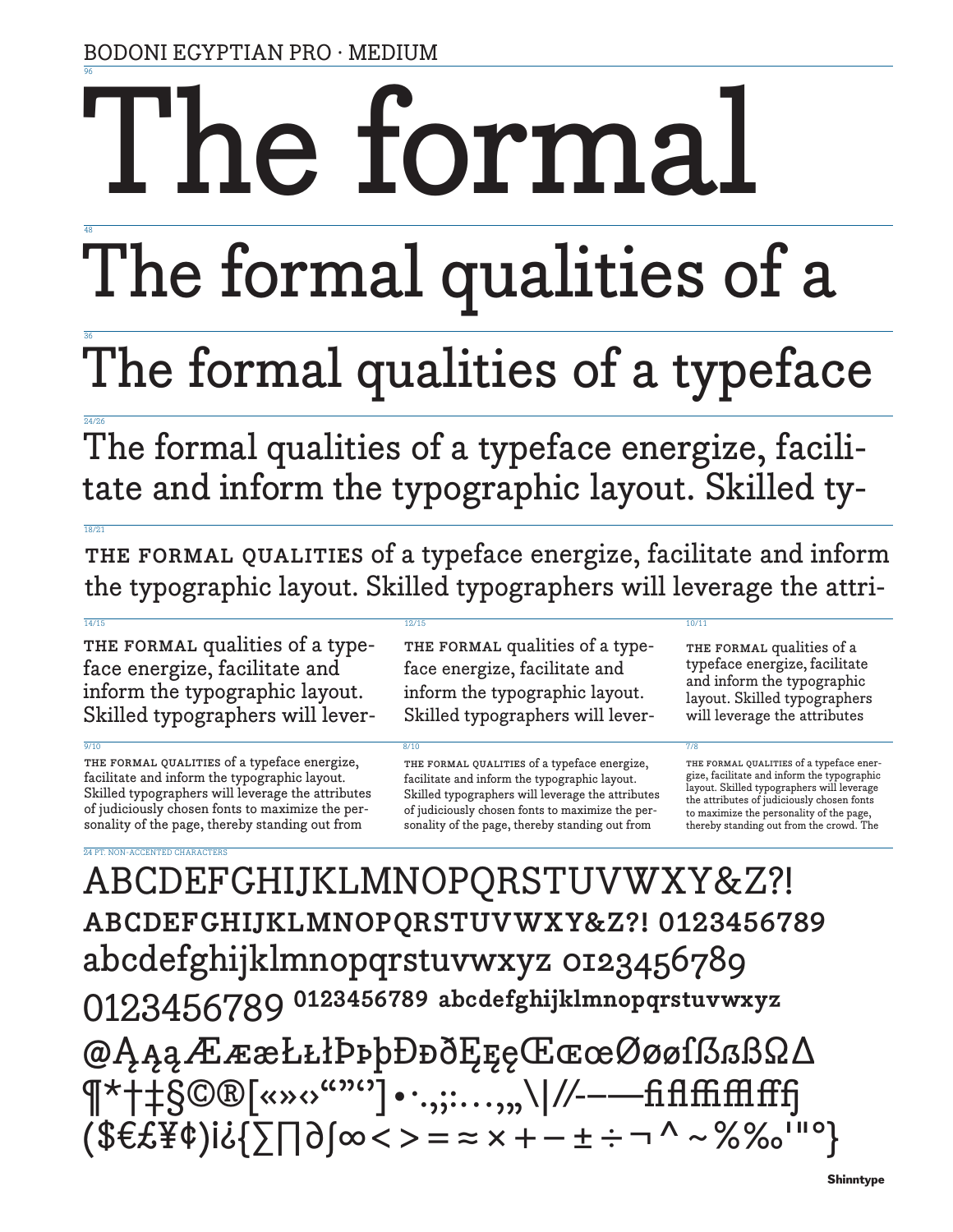# 96 48 *The formal The formal qualities of a*

# 36 *The formal qualities of a typeface*

24/26 The formal qualities of a typeface energize, facili*tate and inform the typographic layout. Skilled ty-*

18/21 *the formal qualities of a typeface energize, facilitate and in.form the typographic layout. Skilled typographers will leverage the attri-*

 $14/15$  12/15 12/15 12/16 12/17 12/18 12/18 12/18 12/18 12/18 12/18 12/18 12/18 12/18

*the formal qualities of a typeface energize, facilitate and inform the typographic layout. Skilled typographers will lever-*

9/10 8/10 7/8 *the formal qualities of a typeface energize, facilitate and inform the typographic layout. Skilled typographers will leverage the attributes of judiciously chosen fonts to maximize the personality of the page, thereby standing out from the* 

*the formal qualities of a typeface energize, facilitate and inform the typographic layout. Skilled typographers will lever-*

*the formal qualities of a typeface energize, facilitate and inform the typographic layout. Skilled typographers will leverage the attributes of judiciously chosen fonts to maximize the personality of the page, thereby standing out from the* 

*the formal qualities of a typeface energize, facilitate and inform the typographic layout. Skilled typographers will leverage the attributes* 

*the formal qualities of a typeface energize, facilitate and inform the typographic layout. Skilled typographers will leverage the attributes of judiciously chosen fonts to maximize the personality of the page, thereby standing out from the crowd. The formal* 

24 PT. NON-ACCENTED CHARACTERS *ABCDEFGHIJKLMNOPQRSTUVWXY&Z?! abcdefghijklmnopqrstuvwxy&z?! 0123456789 abcdefghijklmnopqrstuvwxyz 0123456789 0123456789 ⁰¹²³⁴⁵⁶⁷⁸⁹ abcdefghijklmⁿopqrstuvwxyz @ĄąąÆææŁłłÞþþÐððĘęęŒœœØøøſẞẞßΩ∆ ¶\*†‡§©®[«»‹›""'']•·.,;:…'"\|/⁄-–—fi flffifflff� (\$€£¥¢)!?{∑∏∂∫∞<>=≈×+−±÷¬^~%‰'"°}*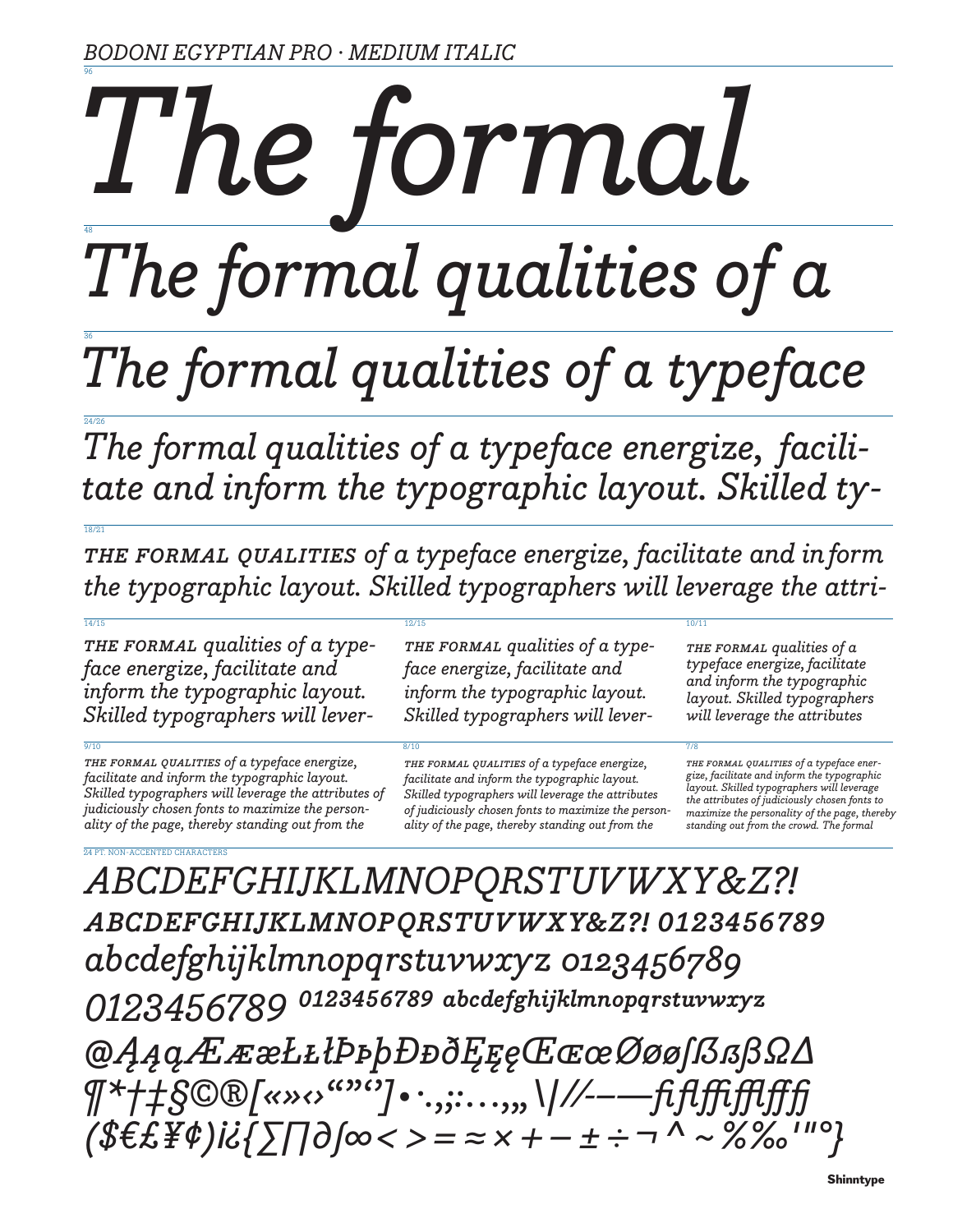**BODONI EGYPTIAN PRO · BOLD**

# 96 **The formal**

# 48 **The formal qualities of a**

# 36 **The formal qualities of a typeface**

24/26 **The formal qualities of a typeface energize, facilitate and inform the typographic layout. Skilled ty-**

**the formal qualities of a typeface energize, facilitate and inform the typographic layout. Skilled typographers will leverage** 

 $14/15$  12/15 12/15 12/16 12/17 12/18 12/18 12/18 12/18 12/18 12/18 12/18 12/18 12/18

**the formal qualities of a typeface energize, facilitate and inform the typographic layout. Skilled typographers will lever-**

 $18/21$ 

9/10 8/10 7/8 **the formal qualities of a typeface energize, facilitate and inform the typographic layout. Skilled typographers will leverage the attributes of judiciously chosen fonts to maximize the personality of the page, thereby standing out from** 

**the formal qualities of a typeface energize, facilitate and inform the typographic layout. Skilled typographers will lever-**

**the formal qualities of a typeface energize, facilitate and inform the typographic layout. Skilled typographers will leverage the attributes of judiciously chosen fonts to maximize the personality of the page, thereby standing out from** 

**the formal qualities of a typeface energize, facilitate and inform the typographic layout. Skilled typographers will leverage the attributes** 

**the formal qualities of a typeface energize, facilitate and inform the typographic layout. Skilled typographers will leverage the attributes of judiciously chosen fonts to maximize the personality of the page, there-by standing out from the crowd. The formal** 

24 PT. NON-ACCENTED CHARACTERS **ABCDEFGHIJKLMNOPQRSTUVWXY&Z?! abcdefghijklmnopqrstuvwxy&z?! 0123456789 abcdefghijklmnopqrstuvwxyz 0123456789** 0123456789 <sup>0123456789</sup> abcdefghijklmnopqrstuvwxyz **@ĄąąÆææŁłłÞþþÐððĘęęŒœœØøøſẞẞßΩ∆ ¶\*†‡§©®[«»‹›""'']•·.,;:…'"\|/⁄-–—fi fl ffifflff� (\$€£¥¢)!?{∑∏∂∫∞<>=≈×+−±÷¬^~%‰'"°}**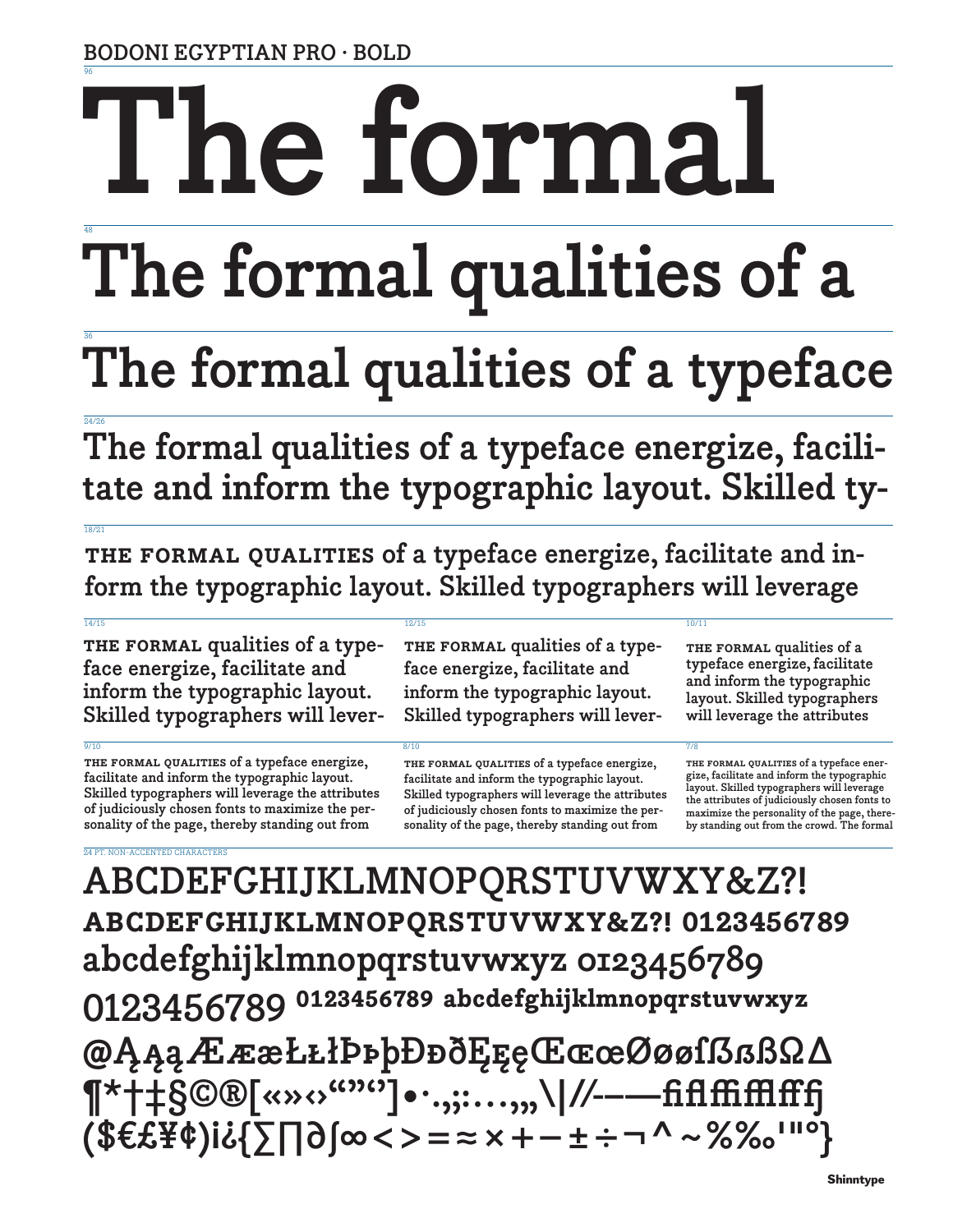# 96 48 *The formal The formal qualities of a*

# 36 *The formal qualities of a typeface*

24/26 The formal qualities of a typeface energize, facili*tate and inform the typographic layout. Skilled ty-*

18/21 *the formal qualities of a typeface energize, facilitate and in.form the typographic layout. Skilled typographers will leverage the attri-*

 $14/15$  12/15 12/15 12/16 12/17 12/18 12/18 12/18 12/18 12/18 12/18 12/18 12/18 12/18

*the formal qualities of a typeface energize, facilitate and inform the typographic layout. Skilled typographers will lever-*

9/10 8/10 7/8 *the formal qualities of a typeface energize, facilitate and inform the typographic layout. Skilled typographers will leverage the attributes of judiciously chosen fonts to maximize the personality of the page, thereby standing out from* 

*the formal qualities of a typeface energize, facilitate and inform the typographic layout. Skilled typographers will lever-*

*the formal qualities of a typeface energize, facilitate and inform the typographic layout. Skilled typographers will leverage the attributes of judiciously chosen fonts to maximize the personality of the page, thereby standing out from* 

*the formal qualities of a typeface energize, facilitate and inform the typographic layout. Skilled typographers will leverage the attributes* 

*the formal qualities of a typeface energize, facilitate and inform the typographic layout. Skilled typographers will leverage the attributes of judiciously chosen fonts to maximize the personality of the page, there-by standing out from the crowd. The formal* 

24 PT. NON-ACCENTED CHARACTERS *ABCDEFGHIJKLMNOPQRSTUVWXY&Z?! abcdefghijklmnopqrstuvwxy&z?! 0123456789 abcdefghijklmnopqrstuvwxyz 0123456789 0123456789 ⁰¹²³⁴⁵⁶⁷⁸⁹ abcdefghijklmⁿopqrstuvwxyz @ĄąąÆææŁłłÞþþÐððĘęęŒœœØøøſẞẞßΩ∆ ¶\*†‡§©®[«»‹›""'']•·.,;:…'"\|/⁄-–—fi flffifflff� (\$€£¥¢)!?{∑∏∂∫∞<>=≈×+−±÷¬^~%‰'"°}*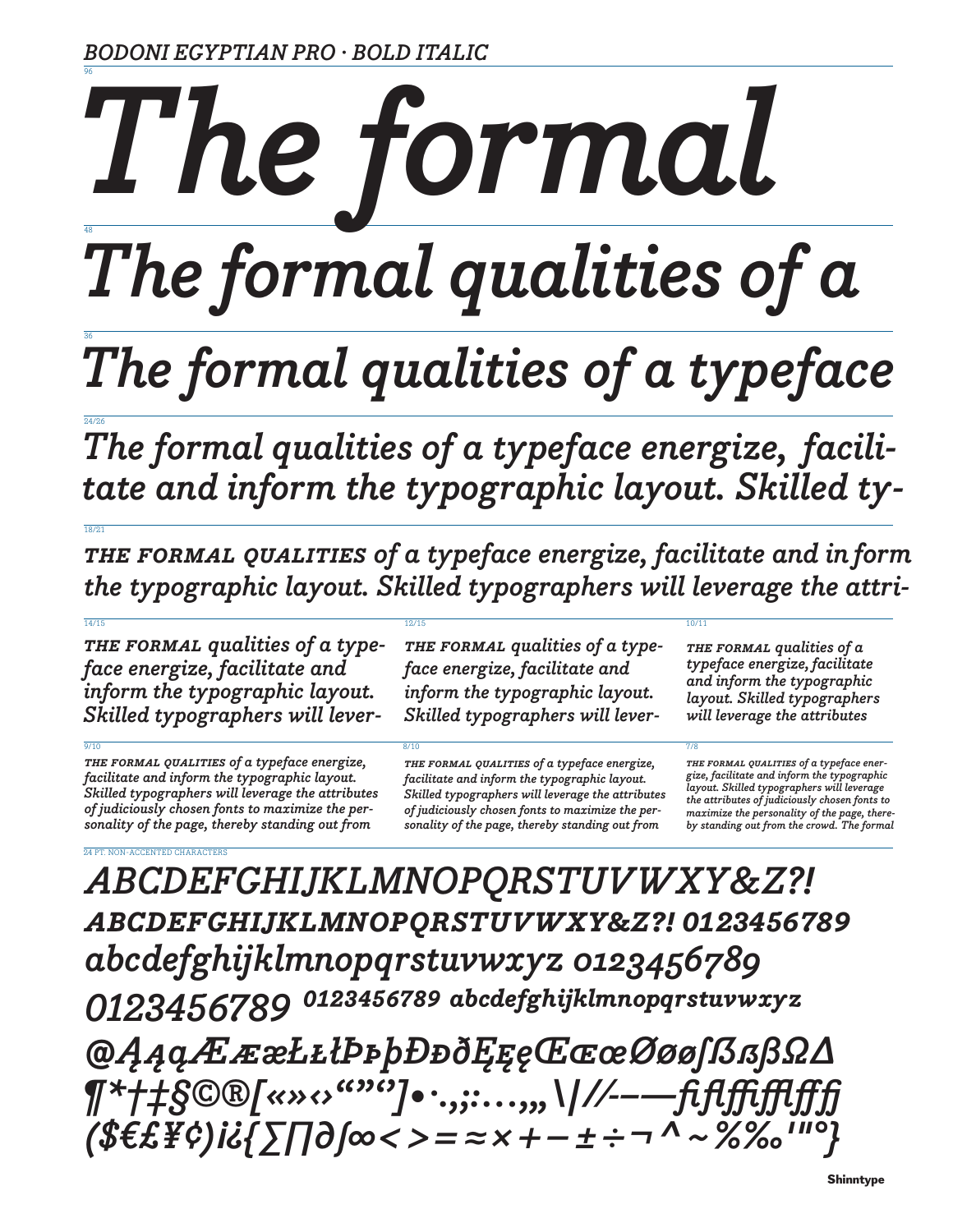# 96 48 **The formal**

# **The formal qualities of a**

# 36 **The formal qualities of a type-**

24/26 **The formal qualities of a typeface energize, facilitate and inform the typographic layout.** 

**the formal qualities of a typeface energize, facilitate and inform the typographic layout. Skilled typographers will leverage** 

 $14/15$  12/15 12/15 12/16 12/17 12/18 12/18 12/18 12/18 12/18 12/18 12/18 12/18 12/18 **the formal qualities of a typeface energize, facilitate and inform the typographic layout. Skilled typographers** 

18/21

9/10 8/10 7/8 **the formal qualities of a typeface energize, facilitate and inform the typographic layout. Skilled typographers will leverage the attributes of judiciously chosen fonts to maximize the personality of the page, thereby standing** 

**the formal qualities of a typeface energize, facilitate and inform the typographic layout. Skilled typographers** 

**the formal qualities of a typeface energize, facilitate and inform the typographic layout. Skilled typographers will leverage the attributes of judiciously chosen fonts to maximize the personality of the page, thereby standing** 

**the formal qualities of a typeface energize, facilitate and inform the typographic layout. Skilled typographers will leverage the attributes** 

**the formal qualities of a typeface energize, facilitate and inform the typographic layout. Skilled typographers will leverage the attributes of judiciously chosen fonts to maximize the personality of the page, thereby standing out from the crowd. The** 

24 PT. NON-ACCENTED CHARACTERS **ABCDEFGHIJKLMNOPQRSTUVWXY&Z?! abcdefghijklmnopqrstuvwxy&z?! 0123456789 abcdefghijklmnopqrstuvwxyz 0123456789** 0123456789 <sup>0123456789</sup> abcdefghijklmnopqrstuvwxyz **@ĄąąÆææŁłłÞþþÐððĘęęŒœœØøøſẞẞßΩ∆ T\*†‡§©®[«»**<><sup>«</sup>"']•·.,;:...,,,\|//--—fiflffifflfff **(\$€£¥¢)!?{∑∏∂∫∞<>=≈×+−±÷¬^~%‰'"°}**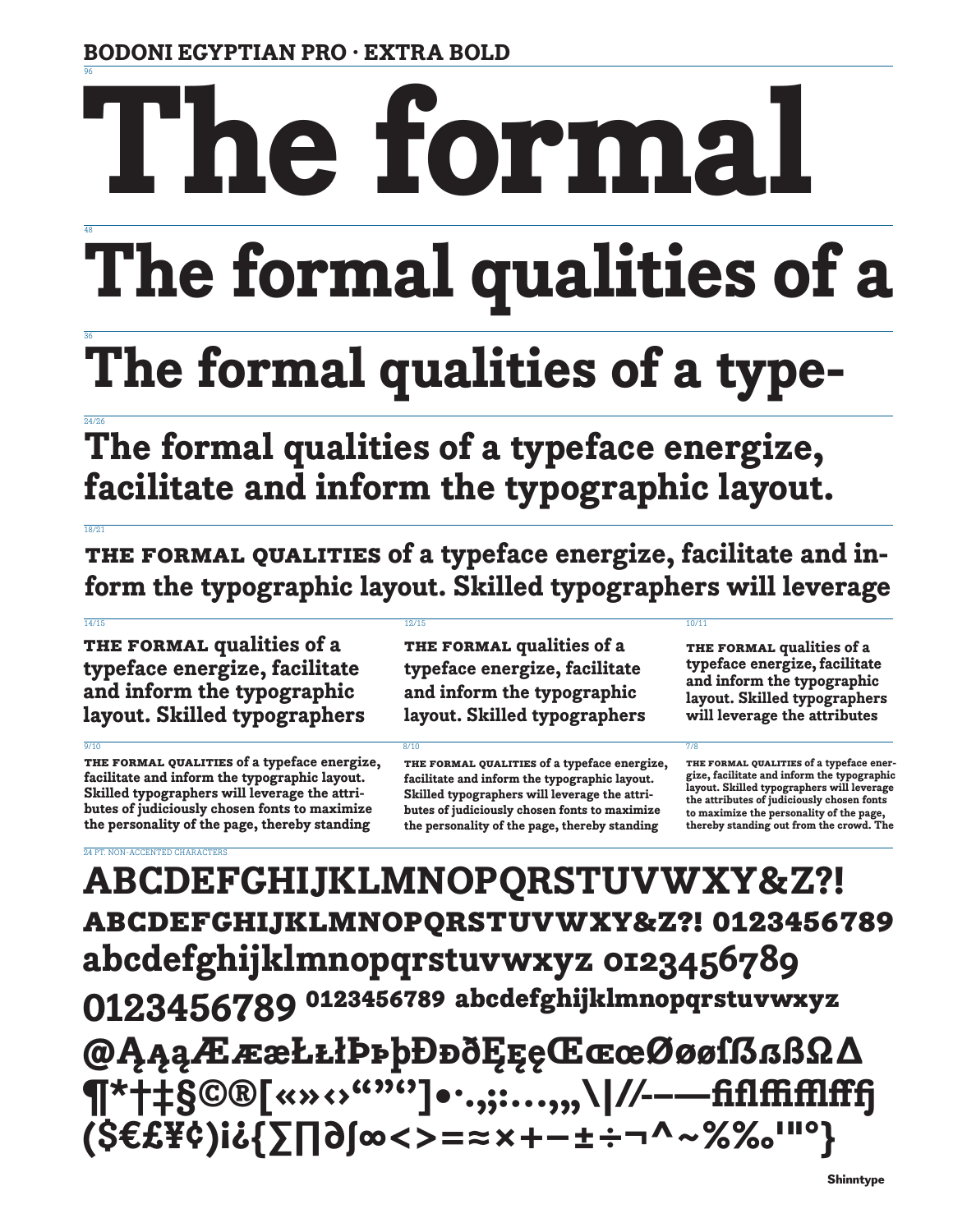96

18/21

# 48 *The formal The formal qualities of a*

# 36 *The formal qualities of a type-*

24/26 *The formal qualities of a typeface energize, .facilitate and inform the typographic layout.* 

 $14/15$  12/15 12/15 12/16 12/17 12/18 12/18 12/18 12/18 12/18 12/18 12/18 12/18 12/18

*the formal qualities of a typeface energize, facilitate and in- .form the typographic layout. Skilled typographers will leverage* 

*the formal qualities of a typeface energize, facilitate and inform the typographic layout. Skilled typographers* 

9/10 8/10 7/8 *the formal qualities of a typeface energize, facilitate and inform the typographic layout. Skilled typographers will leverage the attributes of judiciously chosen fonts to maximize the personality of the page, thereby standing* 

*the formal qualities of a typeface energize, facilitate and inform the typographic layout. Skilled typographers* 

*the formal qualities of a typeface energize, facilitate and inform the typographic layout. Skilled typographers will leverage the attributes of judiciously chosen fonts to maximize the personality of the page, thereby standing* 

*the formal qualities of a typeface energize, facilitate and inform the typographic layout. Skilled typographers will leverage the attributes* 

*the formal qualities of a typeface energize, facilitate and inform the typographic layout. Skilled typographers will leverage the attributes of judiciously chosen fonts to maximize the personality of the page, thereby standing out from the crowd. The* 

24 PT. NON-ACCENTED CHARACTERS *ABCDEFGHIJKLMNOPQRSTUVWXY&Z?! abcdefghijklmnopqrstuvwxy&z?! 0123456789 abcdefghijklmnopqrstuvwxyz 0123456789* 0123456789 0123456789 abcdefghijklmnopqrstuvwxyz *@ĄąąÆææŁłłÞþþÐððĘęęŒœœØøøſẞẞßΩ∆ ¶\*†‡§©®[«»‹›""'']•·.,;:…'"\|/⁄-–—fiflffifflff� (\$€£¥¢)!?{∑∏∂∫∞<>=≈×+−±÷¬^~%‰'"°}*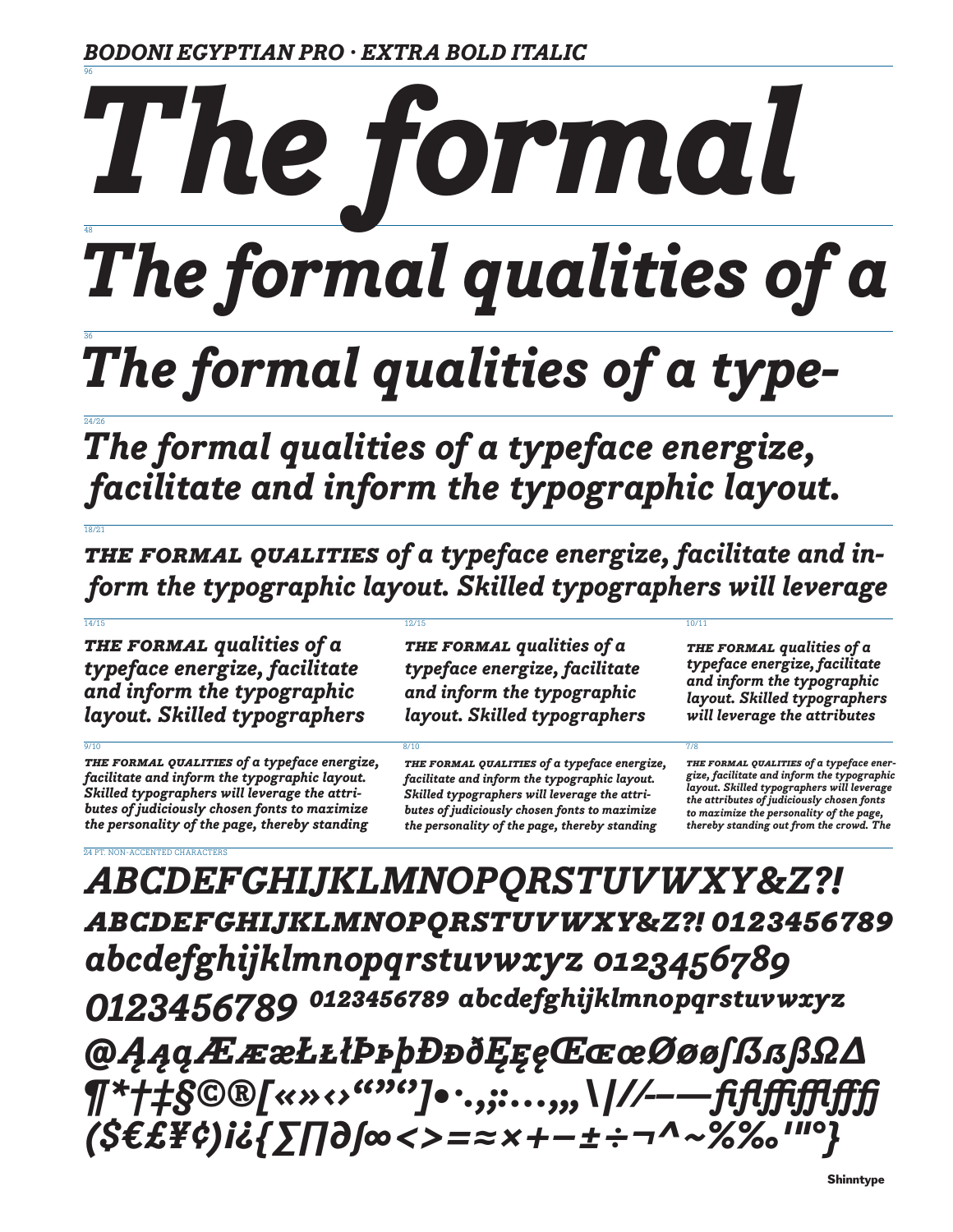# **Characters** & features

Bodoni Egyptian Pro provides full European Latin script language coverage, and contains a large range of OpenType features and their attendant characters, enabling sophisticated typography in both text and display setting:

- · Small Caps
- · All Small Caps
- Ligatures
- · Alternate figure styles:
	- lining
	- oldstyle
	- proportional
	- $-tabular$
- Numerator
- Denominator
- Fractions
- Superior
- Inferior
- Ordinal
- · Case (all caps)
- · Historical/sso1

Nb. Not all features are present in the display weights (Thin, Extra Light, Black).

# Bodoni Egyptian Pro Thin

# CAPITALS

AÁÀÂÄÃÅĄĀĂB CCČĆĊĈDĎĐEÉÈÊ ËEĒĚĔĖFGGĞĠĜ HĦĤIÍÎĨĨĬĬIJÎKK LŁLĿĽĹMNŃNÑ ŇNOÓÒÔÖÕØØŌŐ ŎPORŔRŘSŠSSŚŜ ŦŦŦŤŦIJÚÙŨŪÜŮ ŰUŬŨVWŴŴŴ WXYÝŸŶZŽŻŹ Æ ÆÐIIŒÞBƏ

# LOWER CASE

aáàâäãåaāăbcçčć côdďđeéèêëeēěĕė fgģğgghhhininini jîkkl}ll<sup>.</sup>I'Ímnñnń ňn'noóòôöõøǿőōŏp grŕřŗsšşsśŝfßtťtŧt uúùûüyūůűŭŭvw wwwxyýÿŷzžzź ææðijœþə

# **LIGATURES**

# ORDINALS

a o

TABULAR LINING FIGURES

0123456789

TABULAR OLDSTYLE FIGURES

0123456789

PROPORTIONAL LINING FIGURES 0123456789

PROPORTIONAL OLDSTYLE FIGURES

0123456789

# **MATHEMATICAL**

 $\sum \bigcap \Delta \Omega$ ∞µ $\Pi$  $\bigcup$  $\partial \sim$  ^°  $+-x \div \equiv \approx \neq \pm \lt$  $\leq \geq \neg$  |  $\mid \# \langle \rangle$  % ‰

CURRENCY

 $$ $f \notin \emptyset$$ 

**DASHES** 

QUOTES

 $\overline{H}$  = (CDC)  $\overline{X}$   $\overline{X}$   $\overline{Y}$   $\overline{Y}$   $\overline{Y}$ 

**POINTS** 

 $2!...;...;i$ 

DELIMITERS & JOINERS

 $\&(7)(.)[\1]{\}$ 

**MISCELLANEOUS** 

 $*+1$   $\S \Psi \otimes \Phi$   $\cdots$   $\omega$ 

In the lighter weights, the default Dollar sign has two bars; in the old style figures style, the Dollar changes to a single-barred version.



Price tag style: Use 'Superior' for monetary symbol, and 'Denominator' for aligning secondary denomination.

Superior figures and letters align.

# $P<sub>olich</sub>$

Acute accent is steep, like kreska. Ogonek is integrated into character shape, and clear of adjacent glyphs. Dot accents are consistent.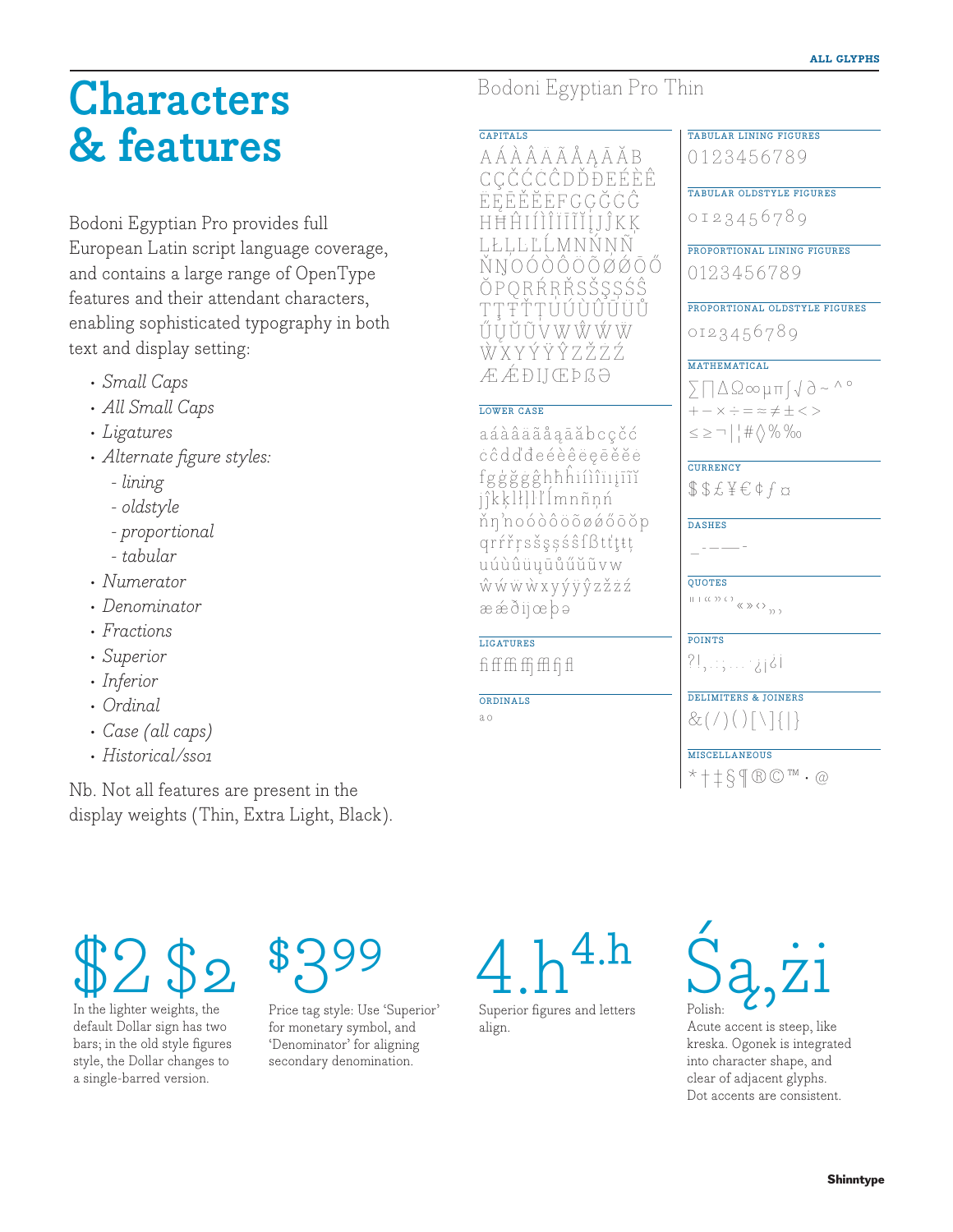# Bodoni Egyptian Pro Extra Light Bodoni Egyptian Pro Extra Light Italic

| <b>CAPITALS</b>                          | <b>TABULAR LINING FIGURES</b>                                                                                                                                                                                                                                                                                                                                                                                                                                                                                                                                                                                                                  | <b>CAPITALS</b>                                                                                      | <b>TABULAR LINING FIGURES</b>                                                     |
|------------------------------------------|------------------------------------------------------------------------------------------------------------------------------------------------------------------------------------------------------------------------------------------------------------------------------------------------------------------------------------------------------------------------------------------------------------------------------------------------------------------------------------------------------------------------------------------------------------------------------------------------------------------------------------------------|------------------------------------------------------------------------------------------------------|-----------------------------------------------------------------------------------|
| AÁÀÂÄÃÅĄĀĂB<br>CÇČĆĊĈDĎĐEÉÈÊ             | 0123456789                                                                                                                                                                                                                                                                                                                                                                                                                                                                                                                                                                                                                                     | AÁÀAÄÄÅAĀĂB<br>CÇČĆĊĈDĎĐEÉÈÊ                                                                         | 0123456789                                                                        |
| ËEĒĚĔĖFGÇĞĠĜ                             | TABULAR OLDSTYLE FIGURES                                                                                                                                                                                                                                                                                                                                                                                                                                                                                                                                                                                                                       | ËEĒĚĔĖFGĢĞĠĜ                                                                                         | TABULAR OLDSTYLE FIGURES                                                          |
| HĦĤIÍÎÎĨĨĬIJÎKK                          | 0123456789                                                                                                                                                                                                                                                                                                                                                                                                                                                                                                                                                                                                                                     | HĦĤIÍÌĨĬĨĬIJĴKĶ                                                                                      | 0123456789                                                                        |
| LŁĻĿĽĹMNŃŅÑ                              | PROPORTIONAL LINING FIGURES                                                                                                                                                                                                                                                                                                                                                                                                                                                                                                                                                                                                                    | LŁĻĿĽĹMNŃNÑ                                                                                          | PROPORTIONAL LINING FIGURES                                                       |
| ŇŊOÓÒÔÖÕØØŌŐ<br>ŎPQRŔŖŘSŠŞŞŚŜ            | 0123456789                                                                                                                                                                                                                                                                                                                                                                                                                                                                                                                                                                                                                                     | ŇNOÓÒÔÖÕØØŌŐ<br>ŎPQRŔŖŘSŠŞŞŚŜ                                                                        | 0123456789                                                                        |
| TTŦTTUÚÙÛŪÜŮ                             | PROPORTIONAL OLDSTYLE FIGURES                                                                                                                                                                                                                                                                                                                                                                                                                                                                                                                                                                                                                  | <b>TTŦŤTUÚÙŰÚĨĨ</b>                                                                                  | PROPORTIONAL OLDSTYLE FIGURES                                                     |
| ŰŬŬŨVWŴŴŴ<br>ŴXYÝŸŶZŽŻŹ                  | 0123456789                                                                                                                                                                                                                                                                                                                                                                                                                                                                                                                                                                                                                                     | ŰŲŬŨVWŴŴŴ<br><i>ŴXYÝŸŶZŽŻŹ</i>                                                                       | 0123456789                                                                        |
| Æ Æ ÐIJ ŒÞ ß Ə                           | MATHEMATICAL                                                                                                                                                                                                                                                                                                                                                                                                                                                                                                                                                                                                                                   | Æ Æ ÐIJŒÞßƏ                                                                                          | <b>MATHEMATICAL</b>                                                               |
|                                          | $\sum \bigcap \bigtriangleup \mathfrak{Q} \infty \mu \pi \big( \bigvee \partial \sim \wedge^{\circ}$                                                                                                                                                                                                                                                                                                                                                                                                                                                                                                                                           |                                                                                                      | $\sum \sqrt{2\omega \mu \pi/\sqrt{d}} \sim \Delta$                                |
| <b>LOWER CASE</b>                        | $+-x \div = \approx \neq \pm \lt$                                                                                                                                                                                                                                                                                                                                                                                                                                                                                                                                                                                                              | <b>LOWER CASE</b>                                                                                    | $+-x \div = \approx \neq \pm \lt$                                                 |
| aáàâäãåąāăbcçčć                          | $\leq \geq -\left  \frac{1}{1} \# \left\{ \right\} \right\rangle \frac{1}{100}$                                                                                                                                                                                                                                                                                                                                                                                                                                                                                                                                                                | aáàâäãåąāăbcçčć                                                                                      | $\leq$ $\geq$ $\frac{1}{1}$ $\neq$ $\Diamond$ % ‰                                 |
| ccdddeéèêëeeěěe                          |                                                                                                                                                                                                                                                                                                                                                                                                                                                                                                                                                                                                                                                | ccdd'deéèêëeeĕĕë                                                                                     |                                                                                   |
| fgģğģĝhħĥiíìîiiįīĩĭ<br>jîkkl}ll·l'İmnñnń | <b>CURRENCY</b><br>$$$f$ ¥ $f$ ¤                                                                                                                                                                                                                                                                                                                                                                                                                                                                                                                                                                                                               | fggggghhhiúiiiiiū<br>jîkklillilmnñnn                                                                 | <b>CURRENCY</b><br>$\texttt{\$SLEY}\in \phi f \circ$                              |
| ňn'noóòôöõøǿőōŏp                         | <b>DASHES</b>                                                                                                                                                                                                                                                                                                                                                                                                                                                                                                                                                                                                                                  | ňn'noóòôöōøøőōŏp                                                                                     | <b>DASHES</b>                                                                     |
| qrŕřŗsšşsśŝfßtťţŧţ                       |                                                                                                                                                                                                                                                                                                                                                                                                                                                                                                                                                                                                                                                | $qr\acute{r}\acute{r}rs\acute{s}s$ șś $\hat{s}/\beta t\acute{t}t$ țt                                 |                                                                                   |
| uúùûüyūůűŭŭvw                            |                                                                                                                                                                                                                                                                                                                                                                                                                                                                                                                                                                                                                                                | uúùûüyūůűŭũvw                                                                                        |                                                                                   |
| wwwwxyýÿŷzžzź                            | <b>QUOTES</b>                                                                                                                                                                                                                                                                                                                                                                                                                                                                                                                                                                                                                                  | $\hat{w}\,\hat{w}\,\hat{w}\,\hat{w}\,xy\,\hat{y}\,\hat{y}\,\hat{z}\,\check{z}\,\check{z}\,\check{z}$ | <b>QUOTES</b>                                                                     |
| ææðijœþə                                 | $\begin{array}{c} \mathbb{H} + \alpha \gg \zeta \rightarrow \mathbb{R} \rightarrow \mathbb{R} \rightarrow \mathbb{R} \rightarrow \mathbb{R} \rightarrow \mathbb{R} \rightarrow \mathbb{R} \rightarrow \mathbb{R} \rightarrow \mathbb{R} \rightarrow \mathbb{R} \rightarrow \mathbb{R} \rightarrow \mathbb{R} \rightarrow \mathbb{R} \rightarrow \mathbb{R} \rightarrow \mathbb{R} \rightarrow \mathbb{R} \rightarrow \mathbb{R} \rightarrow \mathbb{R} \rightarrow \mathbb{R} \rightarrow \mathbb{R} \rightarrow \mathbb{R} \rightarrow \mathbb{R} \rightarrow \mathbb{R} \rightarrow \mathbb{R} \rightarrow \mathbb{R} \rightarrow \mathbb{R$ | ææðijœþə                                                                                             |                                                                                   |
| <b>LIGATURES</b>                         | <b>POINTS</b>                                                                                                                                                                                                                                                                                                                                                                                                                                                                                                                                                                                                                                  | <b>LIGATURES</b>                                                                                     | <b>POINTS</b>                                                                     |
| $\operatorname{fifffiffffffff}$          | $?!, \ldots ; \ldots ;$                                                                                                                                                                                                                                                                                                                                                                                                                                                                                                                                                                                                                        | fifffffffffffff                                                                                      | ?!, :;  :                                                                         |
| ORDINALS                                 | <b>DELIMITERS &amp; JOINERS</b>                                                                                                                                                                                                                                                                                                                                                                                                                                                                                                                                                                                                                | <b>ORDINALS</b>                                                                                      | <b>DELIMITERS &amp; JOINERS</b>                                                   |
| a o                                      | $\&(')()[\1][\]$                                                                                                                                                                                                                                                                                                                                                                                                                                                                                                                                                                                                                               | $a$ o                                                                                                | $&(7)(7\\ 11)$                                                                    |
|                                          | <b>MISCELLANEOUS</b>                                                                                                                                                                                                                                                                                                                                                                                                                                                                                                                                                                                                                           |                                                                                                      | <b>MISCELLANEOUS</b>                                                              |
|                                          |                                                                                                                                                                                                                                                                                                                                                                                                                                                                                                                                                                                                                                                |                                                                                                      | $*+$ $\sharp$ $\circ$ $\mathbb{R}$ $\mathbb{C}$ $\mathbb{C}$ $\cdot$ $\mathbb{C}$ |



character is present, and also available in the 'All Small Caps' feature.



characters are specially kerned.

# Poľština'

Slovak: In keeping with recent developments, the vertical háček is a modest accent occupying very little space, clearly differentiated from the apostrophe.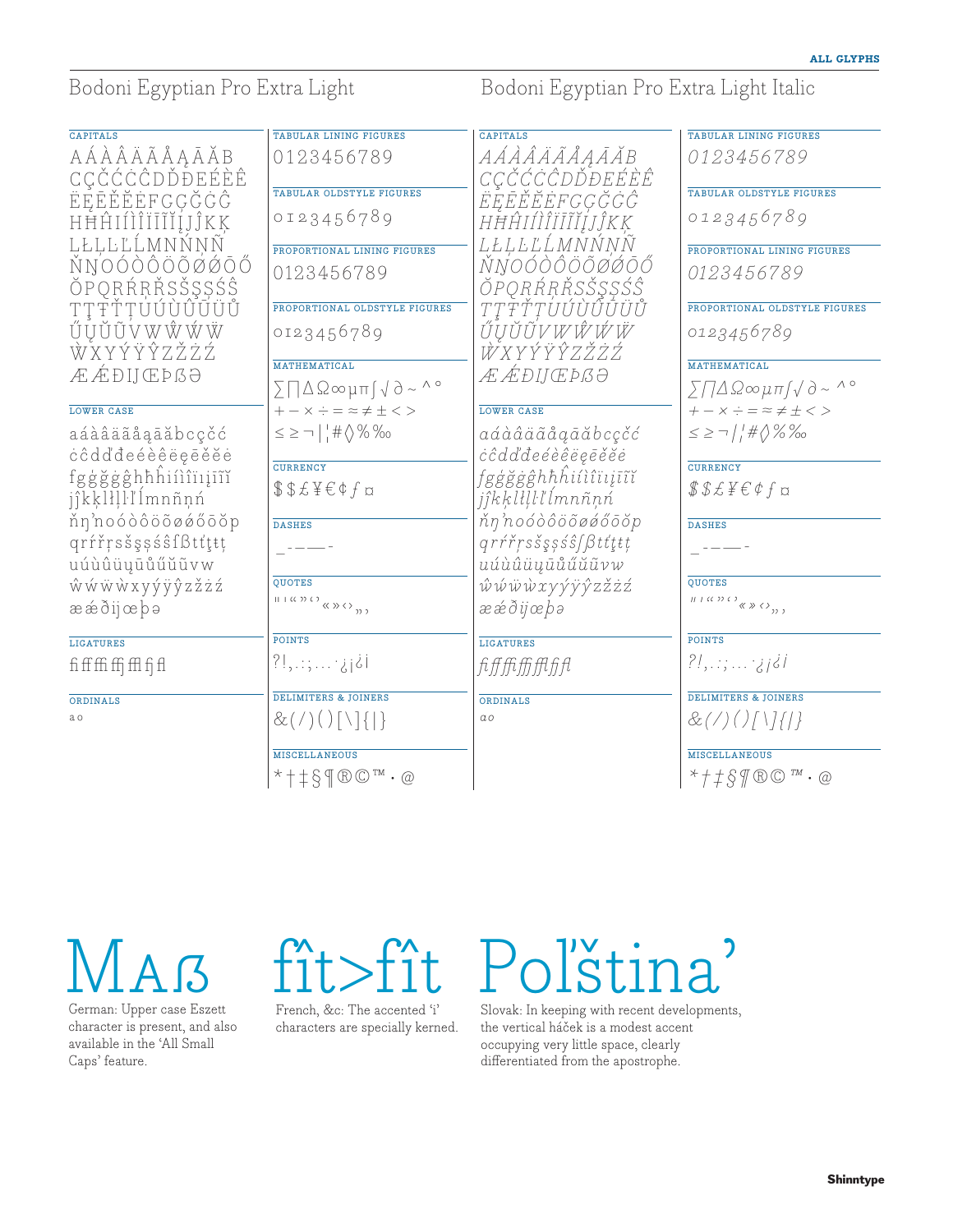# Bodoni Egyptian Pro Light Bodoni Egyptian Pro Light Italic

| AÁÀÂÄÃÅĄĀĂB<br>AÁÀAÄÄÅAĀĂB<br>0123456789<br>0123456789<br>CÇČĆĊĈDĎĐEÉÈÊ<br><i>CÇČĆĊĈDĎĐEÉÈÊ</i><br>TABULAR OLDSTYLE FIGURES<br>TABULAR OLDSTYLE FIGURES<br><b>ËEĒĚĔEFGÇĞĠĜ</b><br>ËEĒĚĔĖFGĢĞĠĜ<br>0123456789<br>0123456789<br>HĦĤIÍÌĨĨĨĬĮJĴKĶ<br>HĦĤIÍÌĨĨĨĬIJĴKK<br>LŁĻĿĽĹMNŃŅÑ<br><i>LŁĻĿĽĹMNŃŅÑ</i><br>PROPORTIONAL LINING FIGURES<br>ŇŊOÓÒÔÖÕØØŌŐ<br>ŇŊOÓÒÔÖÕØØŌŐ<br>0123456789<br>0123456789<br>ŎPQRŔŖŘSŠŞŞŚŜ<br>ŎPQRŔŖŘSŠŞŞŚŜ<br>TŢŦŤŢUÚÙŨŪŨŬ<br><i>ŦŦŦŤŢUÚÙÛŪŨŬ</i><br>PROPORTIONAL OLDSTYLE FIGURES<br>ŰŲŬŨVWŴŴŴ<br>ŰŲŬŨVWŴŴŴ<br>0123456789<br>0123456789<br>WXYÝŸŶZŽŻŹ<br><i>ŴXYÝŸŶZŽZŹ</i><br>SUPERIOR & INFERIOR FIGURES ETC.<br>ÆÆÐIJŒÞßƏ<br>ÆÆÐIJŒÞßƏ<br>0123456789<br>0123456789<br>0123456789<br>0123456789<br>$$E f$ , $\cdot$<br>$$E f \phi$ ,<br>SMALL CAPS<br><b>SMALL CAPS</b><br>AÁÀÂÄÃÅĄĀĂBCÇ<br>AÁÀÂÄÃÅĄĀĂBCÇ<br><b>NUMERATOR &amp; DENOMINATOR</b><br>ČĆĊĈDĎĐEÉÈÊËĘĒĚ<br>ČĆĊĈDĎĐEÉÈÊËĘĒĚ<br>0123456789 0123456789<br>ĔĖFGĢĞĠĜHĦĤIÍÌÎÏ<br><b>ĔĖFGÇĞĠĜHĦĤIÍÌÎ</b> Ï<br><b>JĪĨĬJĴKĶLŁĻĿĽĹM</b><br><i>JĪĨĬJĴKĶLŁĻĿĽĹM</i><br><b>MATHEMATICAL</b><br><b>MATHEMATICAL</b><br>NÑŅŃŇŊOÓÒÔÖÕ<br>NÑŅŃŇŊOÓÒÔÖÕ<br>$\sum \prod \Delta \Omega$ $\infty$ $\mu$ $\pi$ $\int$ $\sqrt{d}$ $\sim$ ^ $\circ$<br>$\sum \bigcap \triangle \Omega$ $\infty$ $\mu$ T $\int \sqrt{\partial \sim}$ ^ °<br>ØÓŐŌŎPQRŔŘŖSŠŞŞ<br>Ø Ő Ő Ō Ŏ P Q R Ŕ Ř Ŗ S Š Ş Ş<br>$+-x \div = \approx \neq \pm \lt$<br>$+-x \div = z \neq \pm \lt$<br>ŚŜTŤŢŦŢUÚÙÛÜŲŪ<br>ŚŜŦŤŢŦŢŪÚÙÛÜŲŪ<br>$\leq \geq -\left  \frac{1}{1} \# \left\langle \right\rangle \right  \leq \frac{1}{100}$<br>$\leq \geq \neg / / \# \sqrt{2 \cdot \frac{2}{\infty}}$<br>Ů Ű Ŭ Ũ V W Ŵ Ŵ Ŵ Ŵ X<br>Ů Ű Ŭ Ũ V W Ŵ Ŵ Ŵ W X<br><b>CURRENCY</b><br><b>CURRENCY</b><br><b>YÝŸŶZŽŻŹÆÆĐ</b><br>YÝŸŶZŽŻŹÆÆĐ<br>$$$f$ ¥ $f$ ¢ $f$ ¤<br>$$$f$ f $f$ ¤<br>$IJ$ $E$ $P$ $\theta$ $?$ ! $i$ i<br>$IJ$ $E$ $P$ $\theta$ $?$ ! $\delta$ i<br>0123456789 \$£¥€ &<br>0123456789 \$£¥€ &<br><b>DASHES</b><br><b>DASHES</b><br><b>LOWER CASE</b><br><b>LOWER CASE</b><br>aáàâäãåąāăbcçčć<br>aáàâäãåaāăbcçčć<br>QUOTES<br><b>QUOTES</b><br>ccdddeéeeeeeee<br>ccdd'deéèêëeēěëe<br>$\sqrt{1 + \alpha \, \mathcal{D} \, \mathcal{O}} \, \xrightarrow{\text{Weyl} \, \mathcal{O}} \, \mathcal{O} \, \mathcal{D} \, \mathcal{O}$<br>$\begin{array}{ccccc} \pi & \alpha & \beta & \gamma & \gamma \\ \end{array}$<br>fgģğgghhhiíiiiiiii<br>fgģğgĝhħĥiíìîūįīĩĭ<br>jîkklllll'Imnñnń<br>jîkklill l'Imnñ'nń<br><b>POINTS</b><br><b>POINTS</b><br>ňn'noóòôöõøøőōŏp<br>ňnnoóòôöõøøőōŏp<br>$?!,::;:_j$ i<br>$?!,::;:_j$ i<br>qrŕřŗsšşșśŝfßtťțŧț<br>$qr$ ŕrsšşșśŝ∫ $\beta$ tt'ţŧț<br>DELIMITERS & JOINERS<br>DELIMITERS & JOINERS<br>uúùûüyūůűŭũvw<br>uúùûüųūůűŭŭvw<br>$\&(')()[\1]\{\}\$<br>$\&(')()[\1][\]$<br>ŵŵẅẁxyýÿŷzžżź<br>wwwwxyýÿŷzžżź<br>ææðijœþə<br>ææðijœþə<br><b>MISCELLANEOUS</b><br><b>MISCELLANEOUS</b><br>$*+$ $\frac{1}{2}$ $\frac{1}{2}$ $\frac{1}{2}$ $\frac{1}{2}$ $\frac{1}{2}$ $\frac{1}{2}$ $\frac{1}{2}$ $\frac{1}{2}$ $\frac{1}{2}$ $\frac{1}{2}$ $\frac{1}{2}$<br>$*++$ $S$ T $\mathbb{R}$ $\mathbb{C}$ $^{\mathbb{TM}}$ $\cdot$ $\mathbb{Q}$<br><b>LIGATURES</b><br><b>LIGATURES</b><br>$\operatorname{fifffiffffffff}$<br>fifffiffiffifif<br><b>ORDINALS</b><br><b>ORDINALS</b><br>adhnorst<br>adhnorst | <b>CAPITALS</b> | TABULAR LINING FIGURES | <b>CAPITALS</b> | <b>TABULAR LINING FIGURES</b>      |
|-----------------------------------------------------------------------------------------------------------------------------------------------------------------------------------------------------------------------------------------------------------------------------------------------------------------------------------------------------------------------------------------------------------------------------------------------------------------------------------------------------------------------------------------------------------------------------------------------------------------------------------------------------------------------------------------------------------------------------------------------------------------------------------------------------------------------------------------------------------------------------------------------------------------------------------------------------------------------------------------------------------------------------------------------------------------------------------------------------------------------------------------------------------------------------------------------------------------------------------------------------------------------------------------------------------------------------------------------------------------------------------------------------------------------------------------------------------------------------------------------------------------------------------------------------------------------------------------------------------------------------------------------------------------------------------------------------------------------------------------------------------------------------------------------------------------------------------------------------------------------------------------------------------------------------------------------------------------------------------------------------------------------------------------------------------------------------------------------------------------------------------------------------------------------------------------------------------------------------------------------------------------------------------------------------------------------------------------------------------------------------------------------------------------------------------------------------------------------------------------------------------------------------------------------------------------------------------------------------------------------------------------------------------------------------------------------------------------------------------------------------------------------------------------------------------------------------------------------------------------------------------------------------------------------------------------------------------------------------------------------------------------------------------------------------------------------------------------------------------------------------------------------------------------------------------------------------------------------------------------------------|-----------------|------------------------|-----------------|------------------------------------|
|                                                                                                                                                                                                                                                                                                                                                                                                                                                                                                                                                                                                                                                                                                                                                                                                                                                                                                                                                                                                                                                                                                                                                                                                                                                                                                                                                                                                                                                                                                                                                                                                                                                                                                                                                                                                                                                                                                                                                                                                                                                                                                                                                                                                                                                                                                                                                                                                                                                                                                                                                                                                                                                                                                                                                                                                                                                                                                                                                                                                                                                                                                                                                                                                                                                     |                 |                        |                 |                                    |
|                                                                                                                                                                                                                                                                                                                                                                                                                                                                                                                                                                                                                                                                                                                                                                                                                                                                                                                                                                                                                                                                                                                                                                                                                                                                                                                                                                                                                                                                                                                                                                                                                                                                                                                                                                                                                                                                                                                                                                                                                                                                                                                                                                                                                                                                                                                                                                                                                                                                                                                                                                                                                                                                                                                                                                                                                                                                                                                                                                                                                                                                                                                                                                                                                                                     |                 |                        |                 |                                    |
|                                                                                                                                                                                                                                                                                                                                                                                                                                                                                                                                                                                                                                                                                                                                                                                                                                                                                                                                                                                                                                                                                                                                                                                                                                                                                                                                                                                                                                                                                                                                                                                                                                                                                                                                                                                                                                                                                                                                                                                                                                                                                                                                                                                                                                                                                                                                                                                                                                                                                                                                                                                                                                                                                                                                                                                                                                                                                                                                                                                                                                                                                                                                                                                                                                                     |                 |                        |                 |                                    |
|                                                                                                                                                                                                                                                                                                                                                                                                                                                                                                                                                                                                                                                                                                                                                                                                                                                                                                                                                                                                                                                                                                                                                                                                                                                                                                                                                                                                                                                                                                                                                                                                                                                                                                                                                                                                                                                                                                                                                                                                                                                                                                                                                                                                                                                                                                                                                                                                                                                                                                                                                                                                                                                                                                                                                                                                                                                                                                                                                                                                                                                                                                                                                                                                                                                     |                 |                        |                 |                                    |
|                                                                                                                                                                                                                                                                                                                                                                                                                                                                                                                                                                                                                                                                                                                                                                                                                                                                                                                                                                                                                                                                                                                                                                                                                                                                                                                                                                                                                                                                                                                                                                                                                                                                                                                                                                                                                                                                                                                                                                                                                                                                                                                                                                                                                                                                                                                                                                                                                                                                                                                                                                                                                                                                                                                                                                                                                                                                                                                                                                                                                                                                                                                                                                                                                                                     |                 |                        |                 | PROPORTIONAL LINING FIGURES        |
|                                                                                                                                                                                                                                                                                                                                                                                                                                                                                                                                                                                                                                                                                                                                                                                                                                                                                                                                                                                                                                                                                                                                                                                                                                                                                                                                                                                                                                                                                                                                                                                                                                                                                                                                                                                                                                                                                                                                                                                                                                                                                                                                                                                                                                                                                                                                                                                                                                                                                                                                                                                                                                                                                                                                                                                                                                                                                                                                                                                                                                                                                                                                                                                                                                                     |                 |                        |                 |                                    |
|                                                                                                                                                                                                                                                                                                                                                                                                                                                                                                                                                                                                                                                                                                                                                                                                                                                                                                                                                                                                                                                                                                                                                                                                                                                                                                                                                                                                                                                                                                                                                                                                                                                                                                                                                                                                                                                                                                                                                                                                                                                                                                                                                                                                                                                                                                                                                                                                                                                                                                                                                                                                                                                                                                                                                                                                                                                                                                                                                                                                                                                                                                                                                                                                                                                     |                 |                        |                 | PROPORTIONAL OLDSTYLE FIGURES      |
|                                                                                                                                                                                                                                                                                                                                                                                                                                                                                                                                                                                                                                                                                                                                                                                                                                                                                                                                                                                                                                                                                                                                                                                                                                                                                                                                                                                                                                                                                                                                                                                                                                                                                                                                                                                                                                                                                                                                                                                                                                                                                                                                                                                                                                                                                                                                                                                                                                                                                                                                                                                                                                                                                                                                                                                                                                                                                                                                                                                                                                                                                                                                                                                                                                                     |                 |                        |                 |                                    |
|                                                                                                                                                                                                                                                                                                                                                                                                                                                                                                                                                                                                                                                                                                                                                                                                                                                                                                                                                                                                                                                                                                                                                                                                                                                                                                                                                                                                                                                                                                                                                                                                                                                                                                                                                                                                                                                                                                                                                                                                                                                                                                                                                                                                                                                                                                                                                                                                                                                                                                                                                                                                                                                                                                                                                                                                                                                                                                                                                                                                                                                                                                                                                                                                                                                     |                 |                        |                 | SUPERIOR & INFERIOR FIGURES ETC.   |
|                                                                                                                                                                                                                                                                                                                                                                                                                                                                                                                                                                                                                                                                                                                                                                                                                                                                                                                                                                                                                                                                                                                                                                                                                                                                                                                                                                                                                                                                                                                                                                                                                                                                                                                                                                                                                                                                                                                                                                                                                                                                                                                                                                                                                                                                                                                                                                                                                                                                                                                                                                                                                                                                                                                                                                                                                                                                                                                                                                                                                                                                                                                                                                                                                                                     |                 |                        |                 |                                    |
|                                                                                                                                                                                                                                                                                                                                                                                                                                                                                                                                                                                                                                                                                                                                                                                                                                                                                                                                                                                                                                                                                                                                                                                                                                                                                                                                                                                                                                                                                                                                                                                                                                                                                                                                                                                                                                                                                                                                                                                                                                                                                                                                                                                                                                                                                                                                                                                                                                                                                                                                                                                                                                                                                                                                                                                                                                                                                                                                                                                                                                                                                                                                                                                                                                                     |                 |                        |                 |                                    |
|                                                                                                                                                                                                                                                                                                                                                                                                                                                                                                                                                                                                                                                                                                                                                                                                                                                                                                                                                                                                                                                                                                                                                                                                                                                                                                                                                                                                                                                                                                                                                                                                                                                                                                                                                                                                                                                                                                                                                                                                                                                                                                                                                                                                                                                                                                                                                                                                                                                                                                                                                                                                                                                                                                                                                                                                                                                                                                                                                                                                                                                                                                                                                                                                                                                     |                 |                        |                 |                                    |
|                                                                                                                                                                                                                                                                                                                                                                                                                                                                                                                                                                                                                                                                                                                                                                                                                                                                                                                                                                                                                                                                                                                                                                                                                                                                                                                                                                                                                                                                                                                                                                                                                                                                                                                                                                                                                                                                                                                                                                                                                                                                                                                                                                                                                                                                                                                                                                                                                                                                                                                                                                                                                                                                                                                                                                                                                                                                                                                                                                                                                                                                                                                                                                                                                                                     |                 |                        |                 | <b>NUMERATOR &amp; DENOMINATOR</b> |
|                                                                                                                                                                                                                                                                                                                                                                                                                                                                                                                                                                                                                                                                                                                                                                                                                                                                                                                                                                                                                                                                                                                                                                                                                                                                                                                                                                                                                                                                                                                                                                                                                                                                                                                                                                                                                                                                                                                                                                                                                                                                                                                                                                                                                                                                                                                                                                                                                                                                                                                                                                                                                                                                                                                                                                                                                                                                                                                                                                                                                                                                                                                                                                                                                                                     |                 |                        |                 | 0123456789 0123456789              |
|                                                                                                                                                                                                                                                                                                                                                                                                                                                                                                                                                                                                                                                                                                                                                                                                                                                                                                                                                                                                                                                                                                                                                                                                                                                                                                                                                                                                                                                                                                                                                                                                                                                                                                                                                                                                                                                                                                                                                                                                                                                                                                                                                                                                                                                                                                                                                                                                                                                                                                                                                                                                                                                                                                                                                                                                                                                                                                                                                                                                                                                                                                                                                                                                                                                     |                 |                        |                 |                                    |
|                                                                                                                                                                                                                                                                                                                                                                                                                                                                                                                                                                                                                                                                                                                                                                                                                                                                                                                                                                                                                                                                                                                                                                                                                                                                                                                                                                                                                                                                                                                                                                                                                                                                                                                                                                                                                                                                                                                                                                                                                                                                                                                                                                                                                                                                                                                                                                                                                                                                                                                                                                                                                                                                                                                                                                                                                                                                                                                                                                                                                                                                                                                                                                                                                                                     |                 |                        |                 |                                    |
|                                                                                                                                                                                                                                                                                                                                                                                                                                                                                                                                                                                                                                                                                                                                                                                                                                                                                                                                                                                                                                                                                                                                                                                                                                                                                                                                                                                                                                                                                                                                                                                                                                                                                                                                                                                                                                                                                                                                                                                                                                                                                                                                                                                                                                                                                                                                                                                                                                                                                                                                                                                                                                                                                                                                                                                                                                                                                                                                                                                                                                                                                                                                                                                                                                                     |                 |                        |                 |                                    |
|                                                                                                                                                                                                                                                                                                                                                                                                                                                                                                                                                                                                                                                                                                                                                                                                                                                                                                                                                                                                                                                                                                                                                                                                                                                                                                                                                                                                                                                                                                                                                                                                                                                                                                                                                                                                                                                                                                                                                                                                                                                                                                                                                                                                                                                                                                                                                                                                                                                                                                                                                                                                                                                                                                                                                                                                                                                                                                                                                                                                                                                                                                                                                                                                                                                     |                 |                        |                 |                                    |
|                                                                                                                                                                                                                                                                                                                                                                                                                                                                                                                                                                                                                                                                                                                                                                                                                                                                                                                                                                                                                                                                                                                                                                                                                                                                                                                                                                                                                                                                                                                                                                                                                                                                                                                                                                                                                                                                                                                                                                                                                                                                                                                                                                                                                                                                                                                                                                                                                                                                                                                                                                                                                                                                                                                                                                                                                                                                                                                                                                                                                                                                                                                                                                                                                                                     |                 |                        |                 |                                    |
|                                                                                                                                                                                                                                                                                                                                                                                                                                                                                                                                                                                                                                                                                                                                                                                                                                                                                                                                                                                                                                                                                                                                                                                                                                                                                                                                                                                                                                                                                                                                                                                                                                                                                                                                                                                                                                                                                                                                                                                                                                                                                                                                                                                                                                                                                                                                                                                                                                                                                                                                                                                                                                                                                                                                                                                                                                                                                                                                                                                                                                                                                                                                                                                                                                                     |                 |                        |                 |                                    |
|                                                                                                                                                                                                                                                                                                                                                                                                                                                                                                                                                                                                                                                                                                                                                                                                                                                                                                                                                                                                                                                                                                                                                                                                                                                                                                                                                                                                                                                                                                                                                                                                                                                                                                                                                                                                                                                                                                                                                                                                                                                                                                                                                                                                                                                                                                                                                                                                                                                                                                                                                                                                                                                                                                                                                                                                                                                                                                                                                                                                                                                                                                                                                                                                                                                     |                 |                        |                 |                                    |
|                                                                                                                                                                                                                                                                                                                                                                                                                                                                                                                                                                                                                                                                                                                                                                                                                                                                                                                                                                                                                                                                                                                                                                                                                                                                                                                                                                                                                                                                                                                                                                                                                                                                                                                                                                                                                                                                                                                                                                                                                                                                                                                                                                                                                                                                                                                                                                                                                                                                                                                                                                                                                                                                                                                                                                                                                                                                                                                                                                                                                                                                                                                                                                                                                                                     |                 |                        |                 |                                    |
|                                                                                                                                                                                                                                                                                                                                                                                                                                                                                                                                                                                                                                                                                                                                                                                                                                                                                                                                                                                                                                                                                                                                                                                                                                                                                                                                                                                                                                                                                                                                                                                                                                                                                                                                                                                                                                                                                                                                                                                                                                                                                                                                                                                                                                                                                                                                                                                                                                                                                                                                                                                                                                                                                                                                                                                                                                                                                                                                                                                                                                                                                                                                                                                                                                                     |                 |                        |                 |                                    |
|                                                                                                                                                                                                                                                                                                                                                                                                                                                                                                                                                                                                                                                                                                                                                                                                                                                                                                                                                                                                                                                                                                                                                                                                                                                                                                                                                                                                                                                                                                                                                                                                                                                                                                                                                                                                                                                                                                                                                                                                                                                                                                                                                                                                                                                                                                                                                                                                                                                                                                                                                                                                                                                                                                                                                                                                                                                                                                                                                                                                                                                                                                                                                                                                                                                     |                 |                        |                 |                                    |
|                                                                                                                                                                                                                                                                                                                                                                                                                                                                                                                                                                                                                                                                                                                                                                                                                                                                                                                                                                                                                                                                                                                                                                                                                                                                                                                                                                                                                                                                                                                                                                                                                                                                                                                                                                                                                                                                                                                                                                                                                                                                                                                                                                                                                                                                                                                                                                                                                                                                                                                                                                                                                                                                                                                                                                                                                                                                                                                                                                                                                                                                                                                                                                                                                                                     |                 |                        |                 |                                    |
|                                                                                                                                                                                                                                                                                                                                                                                                                                                                                                                                                                                                                                                                                                                                                                                                                                                                                                                                                                                                                                                                                                                                                                                                                                                                                                                                                                                                                                                                                                                                                                                                                                                                                                                                                                                                                                                                                                                                                                                                                                                                                                                                                                                                                                                                                                                                                                                                                                                                                                                                                                                                                                                                                                                                                                                                                                                                                                                                                                                                                                                                                                                                                                                                                                                     |                 |                        |                 |                                    |
|                                                                                                                                                                                                                                                                                                                                                                                                                                                                                                                                                                                                                                                                                                                                                                                                                                                                                                                                                                                                                                                                                                                                                                                                                                                                                                                                                                                                                                                                                                                                                                                                                                                                                                                                                                                                                                                                                                                                                                                                                                                                                                                                                                                                                                                                                                                                                                                                                                                                                                                                                                                                                                                                                                                                                                                                                                                                                                                                                                                                                                                                                                                                                                                                                                                     |                 |                        |                 |                                    |
|                                                                                                                                                                                                                                                                                                                                                                                                                                                                                                                                                                                                                                                                                                                                                                                                                                                                                                                                                                                                                                                                                                                                                                                                                                                                                                                                                                                                                                                                                                                                                                                                                                                                                                                                                                                                                                                                                                                                                                                                                                                                                                                                                                                                                                                                                                                                                                                                                                                                                                                                                                                                                                                                                                                                                                                                                                                                                                                                                                                                                                                                                                                                                                                                                                                     |                 |                        |                 |                                    |
|                                                                                                                                                                                                                                                                                                                                                                                                                                                                                                                                                                                                                                                                                                                                                                                                                                                                                                                                                                                                                                                                                                                                                                                                                                                                                                                                                                                                                                                                                                                                                                                                                                                                                                                                                                                                                                                                                                                                                                                                                                                                                                                                                                                                                                                                                                                                                                                                                                                                                                                                                                                                                                                                                                                                                                                                                                                                                                                                                                                                                                                                                                                                                                                                                                                     |                 |                        |                 |                                    |
|                                                                                                                                                                                                                                                                                                                                                                                                                                                                                                                                                                                                                                                                                                                                                                                                                                                                                                                                                                                                                                                                                                                                                                                                                                                                                                                                                                                                                                                                                                                                                                                                                                                                                                                                                                                                                                                                                                                                                                                                                                                                                                                                                                                                                                                                                                                                                                                                                                                                                                                                                                                                                                                                                                                                                                                                                                                                                                                                                                                                                                                                                                                                                                                                                                                     |                 |                        |                 |                                    |
|                                                                                                                                                                                                                                                                                                                                                                                                                                                                                                                                                                                                                                                                                                                                                                                                                                                                                                                                                                                                                                                                                                                                                                                                                                                                                                                                                                                                                                                                                                                                                                                                                                                                                                                                                                                                                                                                                                                                                                                                                                                                                                                                                                                                                                                                                                                                                                                                                                                                                                                                                                                                                                                                                                                                                                                                                                                                                                                                                                                                                                                                                                                                                                                                                                                     |                 |                        |                 |                                    |
|                                                                                                                                                                                                                                                                                                                                                                                                                                                                                                                                                                                                                                                                                                                                                                                                                                                                                                                                                                                                                                                                                                                                                                                                                                                                                                                                                                                                                                                                                                                                                                                                                                                                                                                                                                                                                                                                                                                                                                                                                                                                                                                                                                                                                                                                                                                                                                                                                                                                                                                                                                                                                                                                                                                                                                                                                                                                                                                                                                                                                                                                                                                                                                                                                                                     |                 |                        |                 |                                    |
|                                                                                                                                                                                                                                                                                                                                                                                                                                                                                                                                                                                                                                                                                                                                                                                                                                                                                                                                                                                                                                                                                                                                                                                                                                                                                                                                                                                                                                                                                                                                                                                                                                                                                                                                                                                                                                                                                                                                                                                                                                                                                                                                                                                                                                                                                                                                                                                                                                                                                                                                                                                                                                                                                                                                                                                                                                                                                                                                                                                                                                                                                                                                                                                                                                                     |                 |                        |                 |                                    |
|                                                                                                                                                                                                                                                                                                                                                                                                                                                                                                                                                                                                                                                                                                                                                                                                                                                                                                                                                                                                                                                                                                                                                                                                                                                                                                                                                                                                                                                                                                                                                                                                                                                                                                                                                                                                                                                                                                                                                                                                                                                                                                                                                                                                                                                                                                                                                                                                                                                                                                                                                                                                                                                                                                                                                                                                                                                                                                                                                                                                                                                                                                                                                                                                                                                     |                 |                        |                 |                                    |
|                                                                                                                                                                                                                                                                                                                                                                                                                                                                                                                                                                                                                                                                                                                                                                                                                                                                                                                                                                                                                                                                                                                                                                                                                                                                                                                                                                                                                                                                                                                                                                                                                                                                                                                                                                                                                                                                                                                                                                                                                                                                                                                                                                                                                                                                                                                                                                                                                                                                                                                                                                                                                                                                                                                                                                                                                                                                                                                                                                                                                                                                                                                                                                                                                                                     |                 |                        |                 |                                    |
|                                                                                                                                                                                                                                                                                                                                                                                                                                                                                                                                                                                                                                                                                                                                                                                                                                                                                                                                                                                                                                                                                                                                                                                                                                                                                                                                                                                                                                                                                                                                                                                                                                                                                                                                                                                                                                                                                                                                                                                                                                                                                                                                                                                                                                                                                                                                                                                                                                                                                                                                                                                                                                                                                                                                                                                                                                                                                                                                                                                                                                                                                                                                                                                                                                                     |                 |                        |                 |                                    |
|                                                                                                                                                                                                                                                                                                                                                                                                                                                                                                                                                                                                                                                                                                                                                                                                                                                                                                                                                                                                                                                                                                                                                                                                                                                                                                                                                                                                                                                                                                                                                                                                                                                                                                                                                                                                                                                                                                                                                                                                                                                                                                                                                                                                                                                                                                                                                                                                                                                                                                                                                                                                                                                                                                                                                                                                                                                                                                                                                                                                                                                                                                                                                                                                                                                     |                 |                        |                 |                                    |
|                                                                                                                                                                                                                                                                                                                                                                                                                                                                                                                                                                                                                                                                                                                                                                                                                                                                                                                                                                                                                                                                                                                                                                                                                                                                                                                                                                                                                                                                                                                                                                                                                                                                                                                                                                                                                                                                                                                                                                                                                                                                                                                                                                                                                                                                                                                                                                                                                                                                                                                                                                                                                                                                                                                                                                                                                                                                                                                                                                                                                                                                                                                                                                                                                                                     |                 |                        |                 |                                    |
|                                                                                                                                                                                                                                                                                                                                                                                                                                                                                                                                                                                                                                                                                                                                                                                                                                                                                                                                                                                                                                                                                                                                                                                                                                                                                                                                                                                                                                                                                                                                                                                                                                                                                                                                                                                                                                                                                                                                                                                                                                                                                                                                                                                                                                                                                                                                                                                                                                                                                                                                                                                                                                                                                                                                                                                                                                                                                                                                                                                                                                                                                                                                                                                                                                                     |                 |                        |                 |                                    |
|                                                                                                                                                                                                                                                                                                                                                                                                                                                                                                                                                                                                                                                                                                                                                                                                                                                                                                                                                                                                                                                                                                                                                                                                                                                                                                                                                                                                                                                                                                                                                                                                                                                                                                                                                                                                                                                                                                                                                                                                                                                                                                                                                                                                                                                                                                                                                                                                                                                                                                                                                                                                                                                                                                                                                                                                                                                                                                                                                                                                                                                                                                                                                                                                                                                     |                 |                        |                 |                                    |
| <b>SUPERIOR LETTERS</b><br><b>SUPERIOR LETTERS</b>                                                                                                                                                                                                                                                                                                                                                                                                                                                                                                                                                                                                                                                                                                                                                                                                                                                                                                                                                                                                                                                                                                                                                                                                                                                                                                                                                                                                                                                                                                                                                                                                                                                                                                                                                                                                                                                                                                                                                                                                                                                                                                                                                                                                                                                                                                                                                                                                                                                                                                                                                                                                                                                                                                                                                                                                                                                                                                                                                                                                                                                                                                                                                                                                  |                 |                        |                 |                                    |
| abcdefghijklmnopqrst<br>abcdefghijklmnopqrst                                                                                                                                                                                                                                                                                                                                                                                                                                                                                                                                                                                                                                                                                                                                                                                                                                                                                                                                                                                                                                                                                                                                                                                                                                                                                                                                                                                                                                                                                                                                                                                                                                                                                                                                                                                                                                                                                                                                                                                                                                                                                                                                                                                                                                                                                                                                                                                                                                                                                                                                                                                                                                                                                                                                                                                                                                                                                                                                                                                                                                                                                                                                                                                                        |                 |                        |                 |                                    |
| uvwxyzè<br>uvwxyzè                                                                                                                                                                                                                                                                                                                                                                                                                                                                                                                                                                                                                                                                                                                                                                                                                                                                                                                                                                                                                                                                                                                                                                                                                                                                                                                                                                                                                                                                                                                                                                                                                                                                                                                                                                                                                                                                                                                                                                                                                                                                                                                                                                                                                                                                                                                                                                                                                                                                                                                                                                                                                                                                                                                                                                                                                                                                                                                                                                                                                                                                                                                                                                                                                                  |                 |                        |                 |                                    |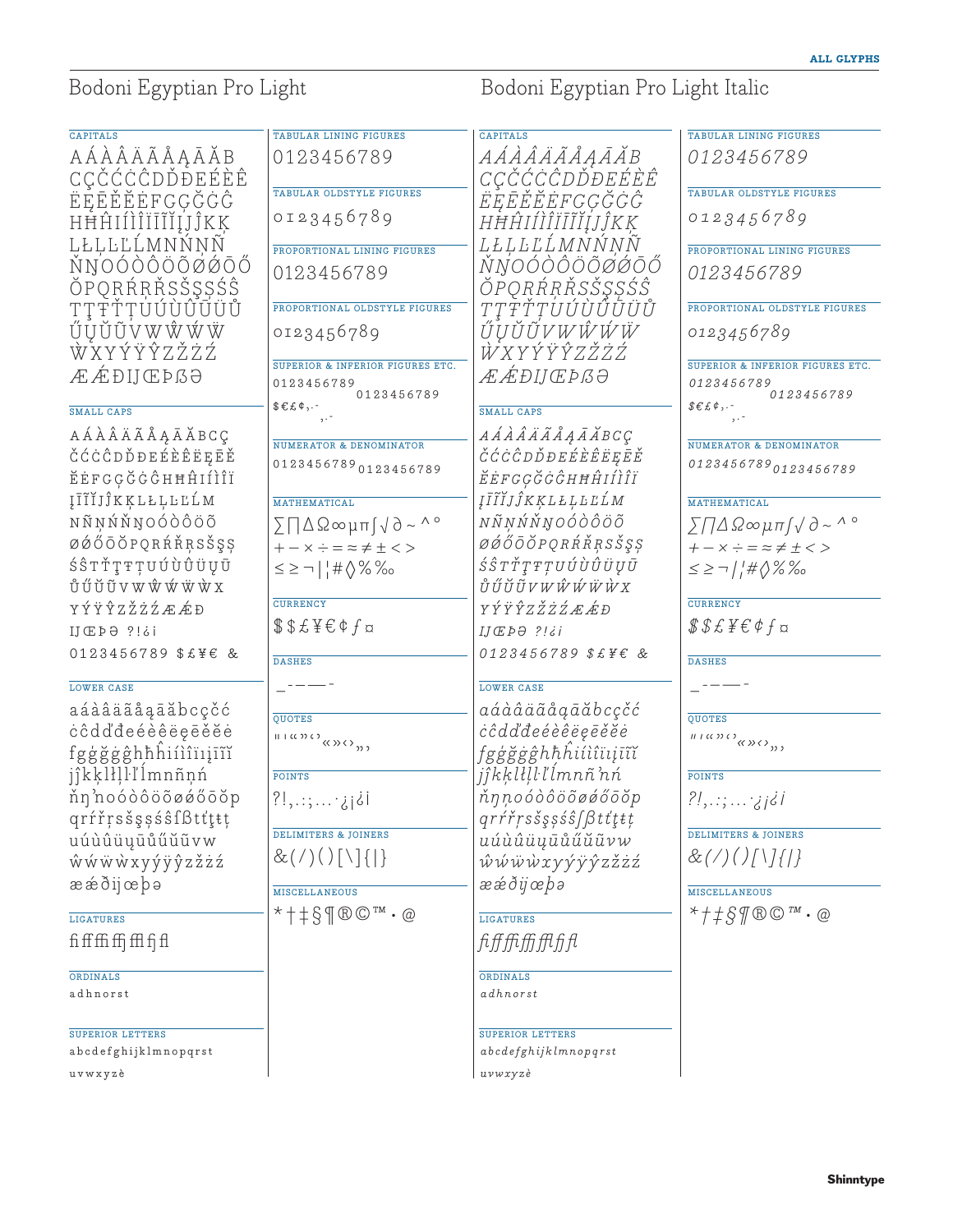Bodoni Egyptian Pro Regular *Bodoni Egyptian Pro Regular Italic*

| <b>CAPITALS</b>                            | TABULAR LINING FIGURES                                                                          | <b>CAPITALS</b>                                                                                                            | <b>TABULAR LINING FIGURES</b>                                          |
|--------------------------------------------|-------------------------------------------------------------------------------------------------|----------------------------------------------------------------------------------------------------------------------------|------------------------------------------------------------------------|
| AÁÀÂÄÃÅĄĀĂB                                | 0123456789                                                                                      | AÁÀÀÄÃÅAĀĂB                                                                                                                | 0123456789                                                             |
| CÇČĆĊĈDĎĐEÉÈÊ                              | TABULAR OLDSTYLE FIGURES                                                                        | CÇČĆĊĈDĎĐEÉÈÊ                                                                                                              | TABULAR OLDSTYLE FIGURES                                               |
| <b>ËEEĚĔEFGÇĞĠĜ</b>                        | 0123456789                                                                                      | ËEĒĚĔĖFGÇĞĠĜ                                                                                                               | 0123456789                                                             |
| HĦĤIÍÌÎĨĨĬIJĴKK                            |                                                                                                 | HĦĤIÍÌĨĨĨĬIJĴKK                                                                                                            |                                                                        |
| LŁĻĿĽĹMNŃŅÑ                                | PROPORTIONAL LINING FIGURES                                                                     | <i>LŁLĿĽĹMNŃNÑ</i>                                                                                                         | PROPORTIONAL LINING FIGURES                                            |
| ŇŊOÓÒÔÖÕØØŌŐ                               | 0123456789                                                                                      | ŇŊOÓÒÔÖÕØØŌŐ                                                                                                               | 0123456789                                                             |
| ŎPQRŔŖŘSŠŞSŚŜ                              |                                                                                                 | ŎPQRŔŖŘSŠŞŞŚŜ                                                                                                              |                                                                        |
| TŢŦŤŢUÚÙŮŪÜŬ                               | PROPORTIONAL OLDSTYLE FIGURES                                                                   | <i>TTŦŤTUÚÙŨŪŬŬ</i>                                                                                                        | PROPORTIONAL OLDSTYLE FIGURES                                          |
| ŰŲŬŨVWŴŴŴ                                  | 0123456789                                                                                      | ŰŲŬŨVWŴŴŴ                                                                                                                  | 0123456789                                                             |
| WXYÝŸŶZŽŻŹ                                 | SUPERIOR & INFERIOR FIGURES ETC.                                                                | WXYÝŸŶZŽŻŹ                                                                                                                 | SUPERIOR & INFERIOR FIGURES ETC.                                       |
| <b>ÆÉDIJ</b> EÞßƏ                          | 0123456789                                                                                      | ÆÆÐIJŒÞßƏ                                                                                                                  | <i>0123456789</i>                                                      |
| <b>SMALL CAPS</b>                          | 0123456789<br>$$E E \phi$ ,.-                                                                   | <b>SMALL CAPS</b>                                                                                                          | 0123456789<br>$$Ef \phi$ ,.-                                           |
|                                            |                                                                                                 |                                                                                                                            |                                                                        |
| AÁÀÂÄÃÅĄĀĂBCÇ<br>ČĆĊĈDĎĐEÉÈÊËĘĒĚ           | <b>NUMERATOR &amp; DENOMINATOR</b>                                                              | AÁÀÀÄÃÅĄĀĂBCÇ                                                                                                              | <b>NUMERATOR &amp; DENOMINATOR</b>                                     |
|                                            | 0123456789 0123456789                                                                           | <i>ČĆĊĈDĎĐEÉÈÊËĘĒĚ</i>                                                                                                     | 0123456789 0123456789                                                  |
| ĔĖFGÇĞĠĜHĦĤIÍÌÎÏ<br><b>JĪĨĬJĴKĶLŁĻĿĽĹM</b> |                                                                                                 | ĔĖFGÇĞĠĜHĦĤIÍÌÎÏ                                                                                                           |                                                                        |
|                                            | <b>MATHEMATICAL</b>                                                                             | JĪĨĬJĴKĶLŁĻĿĽĹM                                                                                                            | <b>MATHEMATICAL</b>                                                    |
| NÑŅŃŇŊOÓÒÔÖÕ                               | $\Sigma \cap \Delta \Omega$ $\infty$ $\mu \pi$ $\int \sqrt{d} \sim \Delta$ $\circ$              | NÑŅŃŇŊOÓÒÔÖÕ                                                                                                               | $\sum \prod \Delta \Omega \infty \mu \pi \int \sqrt{d} \sim \Lambda$ ° |
| ØÓŐŌŎPQRŔŘŖSŠŞŞ                            | $+-x \div = \approx \neq \pm \lt$                                                               | Ø Ő Ő Ō Ŏ P Q R Ŕ Ř Ŗ S Š Ş Ş                                                                                              | $+-x \div = z \neq \pm \lt$                                            |
| ŚŜTŤŢŦŢUÚÙÛÜŲŪ<br>Ů Ű Ŭ Ũ V W Ŵ Ŵ Ŵ Ŵ X    | $\leq \geq -\left  \frac{1}{2} \# \left\langle \right\rangle \right\rangle \right  \leq \infty$ | ŚŜTŤŢŦŢUÚÙÛÜŲŪ<br>$\mathring{U}\mathring{U}\mathring{U}\mathring{U}V$ $W$ $\mathring{W}$ $\mathring{W}$ $\mathring{W}$ $X$ | $\leq \geq \neg$   $\neq$ $\Diamond$ % ‰                               |
| <b>YÝŸŶZŽŻŹÆÆĐ</b>                         | <b>CURRENCY</b>                                                                                 | <i>YÝŸŶZŽŻŹÆÆÐ</i>                                                                                                         | <b>CURRENCY</b>                                                        |
|                                            | $$E$ ¥€¢ $f$ ¤                                                                                  |                                                                                                                            | $$E$ ¥ $E$ ¢f¤                                                         |
| IJ <b>EP</b> <sub>9</sub> ?!¿i             |                                                                                                 | $IJ$ $E$ $P$ $\theta$ $?$ ! $i$ i                                                                                          |                                                                        |
| 0123456789 \$£¥€ &                         | <b>DASHES</b>                                                                                   | $0123456789$ \$£¥€ &                                                                                                       | <b>DASHES</b>                                                          |
| <b>LOWER CASE</b>                          |                                                                                                 | <b>LOWER CASE</b>                                                                                                          |                                                                        |
| aáàâäãåaāăbcçčć                            |                                                                                                 | aáàâäãåaāăbcçčć                                                                                                            |                                                                        |
| ccdddeéeeeeeee                             | QUOTES                                                                                          | ccdd'deéèéëeēěěe                                                                                                           | <b>QUOTES</b>                                                          |
| fgģğġĝhħĥiíìîiıįīĩĭ                        | $\frac{1116000}{8000}$                                                                          | fgģğgĝhħĥiíìîiijīĩĭ                                                                                                        | $\frac{n+\alpha\mathcal{D}(t)}{\ll \mathcal{D}(t)}$                    |
| jĵkķlłļŀľlmnñņń                            | <b>POINTS</b>                                                                                   | jîkklillilmnñnn                                                                                                            | <b>POINTS</b>                                                          |
| ňŋ'noóòôöõøǿőōŏp                           | $?!,::;:_i`$                                                                                    | ňn'noóòôöõøøőōŏp                                                                                                           | $?!, \ldots j j \in I$                                                 |
| qrŕřŗsšşsśŝfßtťţŧț                         |                                                                                                 | $qr$ ŕ ř $rs$ š ş s ś ŝ f $\beta$ t ť $t$ $t$ $t$                                                                          |                                                                        |
| uúùûüyūůűŭũvw                              | <b>DELIMITERS &amp; JOINERS</b>                                                                 | uúùûüyūůűŭŭvw                                                                                                              | <b>DELIMITERS &amp; JOINERS</b>                                        |
| wwwwxyýÿŷzžżź                              | $\&(7)(15)$                                                                                     | $\hat{w}$ $\hat{w}$ $\hat{w}$ $\hat{x}$ $\hat{y}$ $\hat{y}$ $\hat{y}$ $\hat{z}$ $\hat{z}$ $\hat{z}$                        | $\&(7)(1)[1][1]$                                                       |
| ææðijœþə                                   |                                                                                                 | ææðijœþə                                                                                                                   |                                                                        |
|                                            | <b>MISCELLANEOUS</b>                                                                            |                                                                                                                            | <b>MISCELLANEOUS</b>                                                   |
| <b>LIGATURES</b>                           | $*+1$ §¶®©™•@                                                                                   | <b>LIGATURES</b>                                                                                                           | $* + \frac{1}{2}$ S¶®©™•@                                              |
| $\operatorname{fifffiffffffff}$            |                                                                                                 | fifffifffffffff                                                                                                            |                                                                        |
|                                            |                                                                                                 |                                                                                                                            |                                                                        |
| ORDINALS<br>adhnorst                       |                                                                                                 | <b>ORDINALS</b><br>adhnorst                                                                                                |                                                                        |
|                                            |                                                                                                 |                                                                                                                            |                                                                        |
| <b>SUPERIOR LETTERS</b>                    |                                                                                                 | <b>SUPERIOR LETTERS</b>                                                                                                    |                                                                        |
| abcdefghijklmnopqrst                       |                                                                                                 | abcdefghijklmnopqrst                                                                                                       |                                                                        |
| uvwxyzè                                    |                                                                                                 |                                                                                                                            |                                                                        |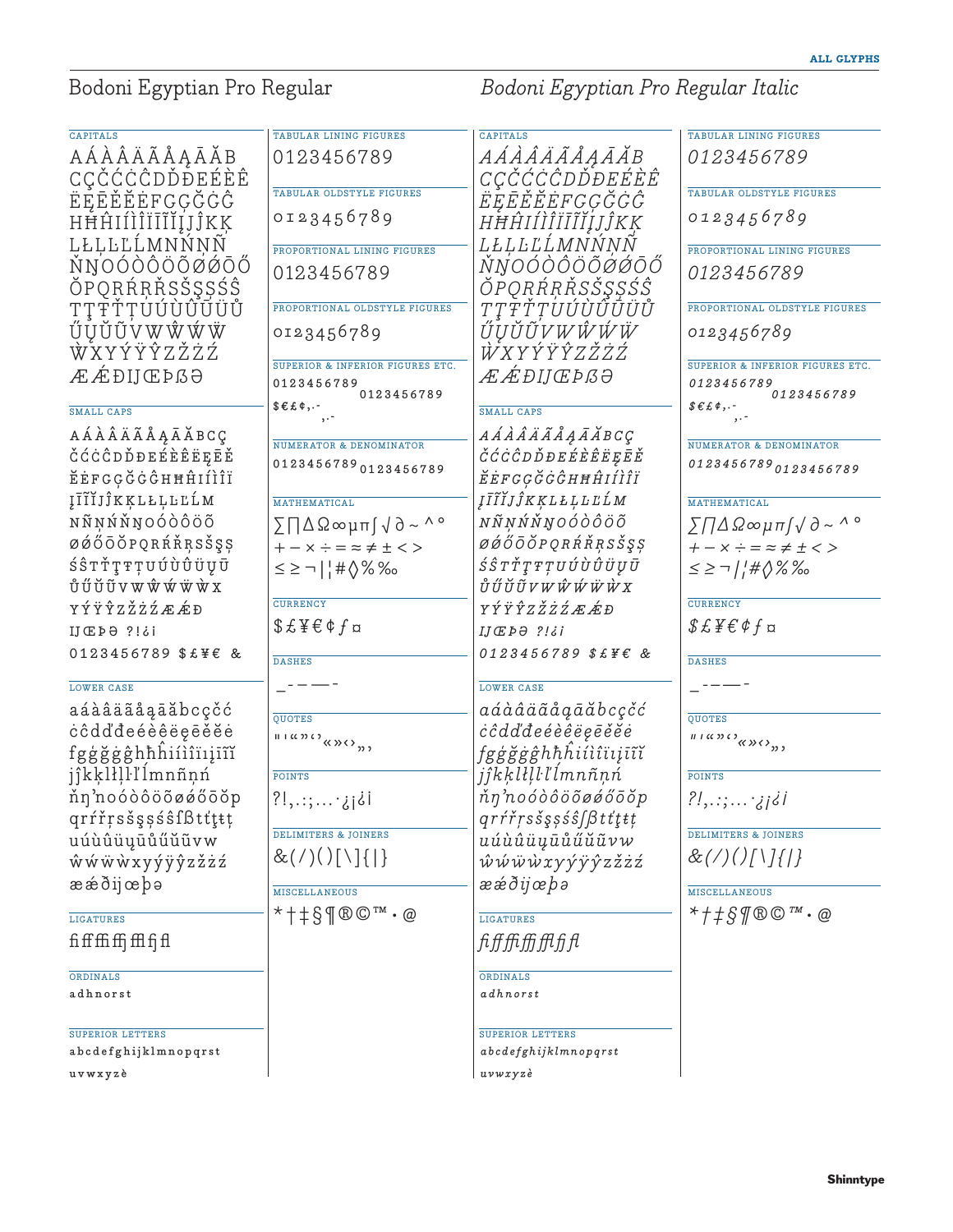Bodoni Egyptian Pro Medium *Bodoni Egyptian Pro Medium Italic*

| <b>CAPITALS</b>                     | TABULAR LINING FIGURES                                                     | <b>CAPITALS</b>                                                                                          | TABULAR LINING FIGURES                                                             |
|-------------------------------------|----------------------------------------------------------------------------|----------------------------------------------------------------------------------------------------------|------------------------------------------------------------------------------------|
| AÁÀÂÄÃÅĄĀĂB                         | 0123456789                                                                 | AÁÀÀÄÃÅĄĀĂB                                                                                              | 0123456789                                                                         |
| CÇČĆĊĈDĎĐEÉÈÊ                       |                                                                            | <i>CÇČĆĊĈDĎĐEÉÈÊ</i>                                                                                     |                                                                                    |
| ËEĒĚĔĖFGÇĞĠĜ                        | TABULAR OLDSTYLE FIGURES                                                   | ËEĒĚĔĖFGÇĞĠĜ                                                                                             | TABULAR OLDSTYLE FIGURES                                                           |
| HĦĤIÍÎÎĨĨĬIJĴKK                     | 0123456789                                                                 | HĦĤIÍÌÎĨĨĬIJĴKK                                                                                          | 0123456789                                                                         |
| LŁLĿĽĹMNŃNÑ                         |                                                                            | LŁLĿĽĹMNŃNÑ                                                                                              |                                                                                    |
| ŇŊOÓÒÔÖÕØØŌŐ                        | PROPORTIONAL LINING FIGURES                                                | ŇŊOÓÒÔÖÕØØŌŐ                                                                                             | PROPORTIONAL LINING FIGURES                                                        |
| ŎPQRŔŖŘSŠŞSŚŜ                       | 0123456789                                                                 | ŎPQRŔŖŘSŠŞŞŚŜ                                                                                            | 0123456789                                                                         |
| TŢŦŤŢUÚÙÛŪÜŬ                        | PROPORTIONAL OLDSTYLE FIGURES                                              | <i>ŦŢŦŤŢUÚÙÛŪÜŮ</i>                                                                                      | PROPORTIONAL OLDSTYLE FIGURES                                                      |
| ŰŲŬŨVWŴŴŴ                           | 0123456789                                                                 | ŰŲŬŨVWŴŴŴ                                                                                                | 0123456789                                                                         |
| WXYÝŸŶZŽŻŹ                          |                                                                            | <i>WXYÝŸŶZŽŻŹ</i>                                                                                        |                                                                                    |
| ÆÆÐIJŒÞßƏ                           | SUPERIOR & INFERIOR FIGURES ETC.                                           | ÆÆÐIJŒÞß∂                                                                                                | SUPERIOR & INFERIOR FIGURES ETC.                                                   |
|                                     | 0123456789<br>0123456789                                                   |                                                                                                          | <i><b>0123456789</b></i><br>0123456789                                             |
| <b>SMALL CAPS</b>                   | $$E E C$ .                                                                 | <b>SMALL CAPS</b>                                                                                        | $\texttt{\$} \texttt{\$} \texttt{\#} \texttt{\#} \texttt{\#} \texttt{\#} \cdots$   |
| AÁAAAAAAAAABCÇ                      |                                                                            | AÁÀÀÄÃÅĄĀĂBCÇ                                                                                            |                                                                                    |
| ČĆĊĈDĎĐEÉÈÊËĘĒĚ                     | <b>NUMERATOR &amp; DENOMINATOR</b>                                         | <i>ČĆĊĈDĎĐEÉÈÊËĘĒĚ</i>                                                                                   | <b>NUMERATOR &amp; DENOMINATOR</b>                                                 |
| <b>ĔĖFGĢĞĠĜHĦĤIÍÌÎÏ</b>             | 0123456789 0123456789                                                      | ĔĖFGĢĞĠĜHĦĤIÍÌÎÏ                                                                                         | 0123456789 0123456789                                                              |
| <b>ļĪĨĬJĴKĶLŁĻĿĽĹM</b>              | <b>MATHEMATICAL</b>                                                        | <i>ĮĪĨĬJĴKKLŁĻĿĽĹM</i>                                                                                   | <b>MATHEMATICAL</b>                                                                |
| NÑŅŃŇŊOÓÒÔÖÕ                        | $\Sigma \Pi \Delta \Omega \in \mu \pi \int \sqrt{\partial} \sim \Lambda$ ° | NÑŅŃŇŊOÓÒÔÖÕ                                                                                             | $\sum \prod \Delta \Omega \infty \mu \pi \int \sqrt{\partial \sim}$                |
| ØÓŐŌŎPQRŔŘŖSŠŞȘ                     | $+-x \div = z \neq \pm \lt$                                                | Ø Ő Ő Ō Ŏ P Q R Ŕ Ř Ŗ S Š Ş Ş                                                                            | $+-x \div = z \neq \pm \lt$                                                        |
| śŝrřŗrŗvúùûüyū                      | $\leq \geq -\lfloor \frac{1}{2} \# \sqrt[3]{8} \%$                         | ŚŜTŤŢŦŢUÚÙÛÜŲŪ                                                                                           | $\leq$ $\geq$ $\frac{1}{1}$ $\neq$ $\Diamond$ % %                                  |
| Ů Ű Ŭ Ũ V W Ŵ Ŵ Ŵ ẁ x               |                                                                            | $\mathring{U}\mathring{U}\mathring{U}\mathring{U}V$ $W$ $\mathring{W}$ $\mathring{W}$ $\mathring{W}$ $X$ |                                                                                    |
| <b>YÝŸŶZŽŻŹÆÆĐ</b>                  | <b>CURRENCY</b>                                                            | <i>YÝŸŶZŽŻŹÆÆĐ</i>                                                                                       | <b>CURRENCY</b>                                                                    |
| $IJ$ $E$ $D$ $\theta$ ?! $\delta$ i | $$$ \$£¥€¢ $f$ ¤                                                           | $IJ$ $E$ $P$ $\theta$ $?$ ! $i$ i                                                                        | $$E$ ¥ $$\epsilon$ ¢ $f$ ¤                                                         |
| 0123456789 \$£¥€ &                  | <b>DASHES</b>                                                              | $0123456789$ \$£¥€ &                                                                                     | <b>DASHES</b>                                                                      |
|                                     |                                                                            |                                                                                                          |                                                                                    |
| <b>LOWER CASE</b>                   |                                                                            | <b>LOWER CASE</b>                                                                                        |                                                                                    |
| aáàâäãåąāăbcçčć                     | <b>QUOTES</b>                                                              | aáàâäãåąāăbcçčć                                                                                          | <b>OUOTES</b>                                                                      |
| ccdddeéeeeeeee                      | 116222                                                                     | cc <sup>2</sup> dd'deéèêëeēěěe                                                                           | $\frac{\pi}{\pi}$ and $\alpha$ and $\alpha$ and $\alpha$ and $\alpha$ and $\alpha$ |
| fgģğģĝhħhiíìîiiįīĩĭ                 |                                                                            | fgģğģĝhħhiíìîïıįīĩĭ                                                                                      |                                                                                    |
| jîkklillilmnñnn                     | <b>POINTS</b>                                                              | jîkklillilmnñnn                                                                                          | <b>POINTS</b>                                                                      |
| ňn'noóòôööøøőōŏp                    | $?!,::;:_j$ ¿i                                                             | ňn'noóòôöõøøőōŏp                                                                                         | $?!,::;:_j$ i                                                                      |
| qrŕřŗsšşsśŝfßtťţŧţ                  | <b>DELIMITERS &amp; JOINERS</b>                                            | $grf\check{r}rs\check{s}ss\check{s}\hat{f}\beta t\check{t}\xi t\check{t}$                                | <b>DELIMITERS &amp; JOINERS</b>                                                    |
| uúùûüyūůűŭŭvw                       |                                                                            | uúùûüųūůűŭŭvw                                                                                            |                                                                                    |
| wwwwxyýÿŷzžżź                       | $\&(7)(15)$                                                                | wwwwxyýÿŷzžżź                                                                                            | $\&(7)(1)[1][1]$                                                                   |
| ææðijœþə                            | <b>MISCELLANEOUS</b>                                                       | ææðijœþə                                                                                                 | <b>MISCELLANEOUS</b>                                                               |
| <b>LIGATURES</b>                    | *†‡§¶®©™•@                                                                 | <b>LIGATURES</b>                                                                                         | * <i>†‡§¶</i> ®© <i>™•</i> @                                                       |
|                                     |                                                                            |                                                                                                          |                                                                                    |
| $\operatorname{fifffiffffff}$       |                                                                            | <i>fiffffffffffffff</i>                                                                                  |                                                                                    |
| <b>ORDINALS</b>                     |                                                                            | <b>ORDINALS</b>                                                                                          |                                                                                    |
| adhnorst                            |                                                                            | adhnorst                                                                                                 |                                                                                    |
|                                     |                                                                            |                                                                                                          |                                                                                    |
| <b>SUPERIOR LETTERS</b>             |                                                                            | <b>SUPERIOR LETTERS</b>                                                                                  |                                                                                    |
| abcdefghijklmnopqrst                |                                                                            | abcdefghijklmnopqrst                                                                                     |                                                                                    |
| uvwxyzè                             |                                                                            | uvwxyzè                                                                                                  |                                                                                    |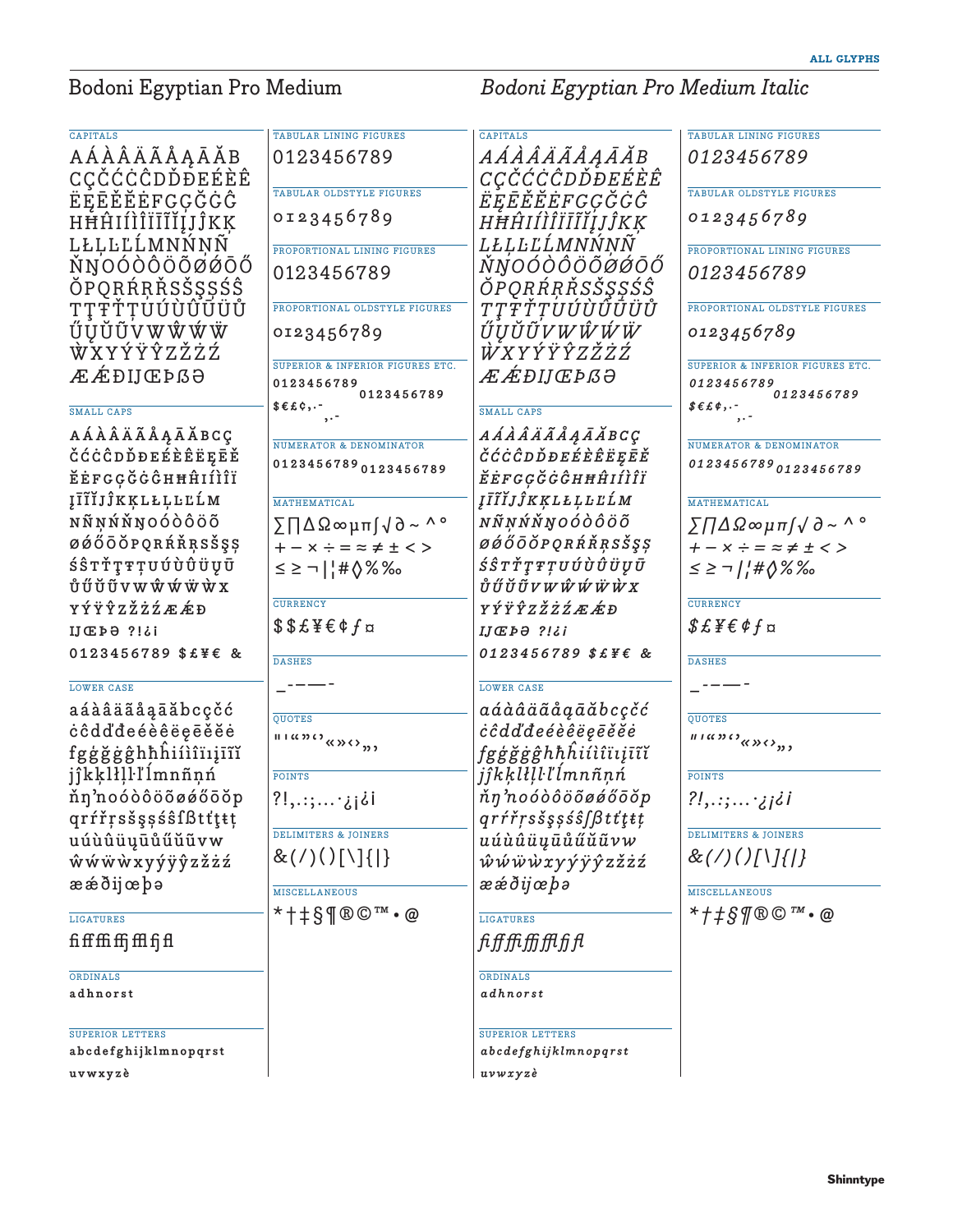**Bodoni Egyptian Pro Bold** *Bodoni Egyptian Pro Bold Italic*

**all glyphs**

| <b>CAPITALS</b>               | <b>TABULAR LINING FIGURES</b>               | <b>CAPITALS</b>                                                                                    | <b>TABULAR LINING FIGURES</b>                                           |
|-------------------------------|---------------------------------------------|----------------------------------------------------------------------------------------------------|-------------------------------------------------------------------------|
| AÁÀÂÄÃÅĄĀĂB                   | 0123456789                                  | AÁÀÂÄÃÅĄĀĂB                                                                                        | 0123456789                                                              |
| CÇČĆĊĈDĎĐEÉÈÊ                 | TABULAR OLDSTYLE FIGURES                    | CÇČĆĊĈDĎĐEÉÈÊ                                                                                      | <b>TABULAR OLDSTYLE FIGURES</b>                                         |
| <b>ËEĒĚĔĖFGÇĞĠĜ</b>           | 0123456789                                  | ËEĒĚĔĖFGĢĞĠĜ                                                                                       | 0123456789                                                              |
| HĦĤIÍÎÎĨĨĬIJĴKĶ               |                                             | HĦĤIÍÎÎĨĨĬIJĴKĶ                                                                                    |                                                                         |
| LŁĻĿĽĹMNŃŅÑ                   | PROPORTIONAL LINING FIGURES                 | LŁLĿĽĹMNŃNÑ                                                                                        | PROPORTIONAL LINING FIGURES                                             |
| ŇŊOÓÒÔÖÕØØŌŐ                  | 0123456789                                  | ŇŊOÓÒÔÖÕØØŌŐ                                                                                       | 0123456789                                                              |
| ŎPQRŔRŘSŠŞSŚŜ                 |                                             | ŎPQRŔŖŘSŠŞŞŚŜ                                                                                      |                                                                         |
| TŢŦŤŢUÚÙÛŪÜŬ                  | PROPORTIONAL OLDSTYLE FIGURES               | TŢŦŤŢUÚÙÛŪÜŮ                                                                                       | PROPORTIONAL OLDSTYLE FIGURES                                           |
| ŰŨŬŨVWŴŴŴ                     | 0123456789                                  | ŰŲŬŨVWŴŴŴ                                                                                          | 0123456789                                                              |
| <b>WXYÝŸŶZŽŻŹ</b>             | SUPERIOR & INFERIOR FIGURES ETC.            | WXYÝŸŶZŽŻŹ                                                                                         | SUPERIOR & INFERIOR FIGURES ETC.                                        |
| <b>ÆÆÐIJŒÞ</b> ßƏ             | 0123456789                                  | ÆÆÐIJŒÞß∂                                                                                          | <i><b>0123456789</b></i>                                                |
|                               | 0123456789<br>$$E E$ $C$ ,.-                |                                                                                                    | 0123456789<br>$\mathcal{S} \epsilon \epsilon \phi$ ,.-                  |
| <b>SMALL CAPS</b>             |                                             | <b>SMALL CAPS</b>                                                                                  |                                                                         |
| AÁÀÂÄÃÅĄĀĂBCÇ                 | <b>NUMERATOR &amp; DENOMINATOR</b>          | AÁAAÄÄAAAĀBCÇ                                                                                      | <b>NUMERATOR &amp; DENOMINATOR</b>                                      |
| ČĆĊĈDĎĐEÉÈÊËĘĒĚ               | 0123456789 0123456789                       | <i>ČĆĊĈDĎĐEÉÈÊËĘĒĚ</i>                                                                             | 01234567890123456789                                                    |
| <b>ĔĖFGÇĞĠĜHĦĤIÍÌÎÏ</b>       |                                             | ĔĖFGĢĞĠĜHĦĤIÍÌÎÏ                                                                                   |                                                                         |
| ĮĪĨĬJĴKĶLŁĻĿĽĹM               | <b>MATHEMATICAL</b>                         | <i>ĮĪĨĬJĴKĶLŁĻĿĽĹM</i>                                                                             | <b>MATHEMATICAL</b>                                                     |
| NÑŅŃŇŊOÓÒÔÖÕ                  | $\Sigma \Pi \Delta \Omega \in \mathfrak{p}$ | NÑŅŃŇŊOÓÒÔÖÕ                                                                                       | $\sum \prod \Delta \Omega \in \mu \pi / \sqrt{\partial} \sim \Lambda$ ° |
| Ø Ő Ő Ō Ŏ P Q R Ŕ Ř Ŗ S Š Ş Ş | $+-x \div = \approx \neq \pm \lt$           | ØØŐŌŎPQRŔŘŖSŠŞŞ                                                                                    | $+-x \div = z \neq \pm \lt$                                             |
| ŚŜTŤŢŦŢUÚÙÛÜŲŪ                | ≤≥¬ ¦#≬%‰                                   | ŚŜTŤŢŦŢUÚÙÛÜŲŪ                                                                                     | $\leq$ $\geq$ $\sim$ $\frac{1}{1}$ $\neq$ $\Diamond$ % %                |
| Ů Ű Ŭ Ũ V W Ŵ Ŵ Ŵ Ŵ X         |                                             | $\mathring{U} \mathring{U} \mathring{U} \mathring{U} V W \mathring{W} \mathring{W} \mathring{W} X$ |                                                                         |
| <b>YÝŸŶZŽŻŹÆÆĐ</b>            | <b>CURRENCY</b>                             | <i>YÝŸŶZŽŻŹÆÆĐ</i>                                                                                 | <b>CURRENCY</b>                                                         |
| IJCPO ?!¿i                    | $$E$ ¥€¢ $f$ ¤                              | $IJE$ $P0$ ?! $i$                                                                                  | $$E$ ¥ $$$ ¢f¤                                                          |
| 0123456789 \$£\€ &            | <b>DASHES</b>                               | $0123456789$ \$£¥€ &                                                                               | <b>DASHES</b>                                                           |
| <b>LOWER CASE</b>             |                                             | <b>LOWER CASE</b>                                                                                  |                                                                         |
| aáàâäãåąāăbcçčć               |                                             | aáàâäãåąāăbcçčć                                                                                    |                                                                         |
| ccdddeéeeeeeee                | <b>QUOTES</b>                               | <i>ċĉdďđeéèêëęēěĕė</i>                                                                             | <b>OUOTES</b>                                                           |
| fgģğģĝhħhiíìîïıįīĩĭ           | $116220$ $825$                              | fggggghhhiiiiiiiii                                                                                 | $\frac{\pi}{\pi}$ and $\frac{\pi}{\pi}$ and $\frac{\pi}{\pi}$           |
| jĵkķlłļŀľĺmnñņń               | <b>POINTS</b>                               | jîkklill limnñnń                                                                                   | <b>POINTS</b>                                                           |
| ňŋ'noóòôöoøøőōŏp              |                                             | ňn noódôööøøőōŏp                                                                                   |                                                                         |
| qrŕřŗsšşșśŝfßtťţŧț            | $?!,::;:_j$ ii                              | $qr \check{r} \check{r} s \check{s} s \check{s} \check{s} f \beta t \check{t} t \check{t} t$       | $?!,$ .:; $:$ ;;¿i                                                      |
| uúùûüyūůűŭũvw                 | <b>DELIMITERS &amp; JOINERS</b>             | uúùûüųūůűŭŭvw                                                                                      | DELIMITERS & JOINERS                                                    |
| ŵŵẅẁxyýÿŷzžżź                 | $\&(7)(15)$                                 | $\hat{w}$ $\hat{w}$ $\hat{w}$ $\hat{w}$ $x$ $y$ $\hat{y}$ $\hat{y}$ $z$ $\hat{z}$ $\hat{z}$        | $\&(7)(1)[1][1]$                                                        |
| ææðijœþə                      |                                             | ææðijœþə                                                                                           |                                                                         |
|                               | <b>MISCELLANEOUS</b>                        |                                                                                                    | <b>MISCELLANEOUS</b>                                                    |
| <b>LIGATURES</b>              | *†‡§¶®©™•@                                  | <b>LIGATURES</b>                                                                                   | *#\$¶®©™•@                                                              |
|                               |                                             | <i>fiffffffffffff</i>                                                                              |                                                                         |
| <b>ORDINALS</b>               |                                             | <b>ORDINALS</b>                                                                                    |                                                                         |
| adhnorst                      |                                             | adhnorst                                                                                           |                                                                         |
| <b>SUPERIOR LETTERS</b>       |                                             | <b>SUPERIOR LETTERS</b>                                                                            |                                                                         |
| abcdefghijklmnopqrst          |                                             | abcdefghijklmnopqrst                                                                               |                                                                         |
| uvwxyzè                       |                                             | uvwxyzè                                                                                            |                                                                         |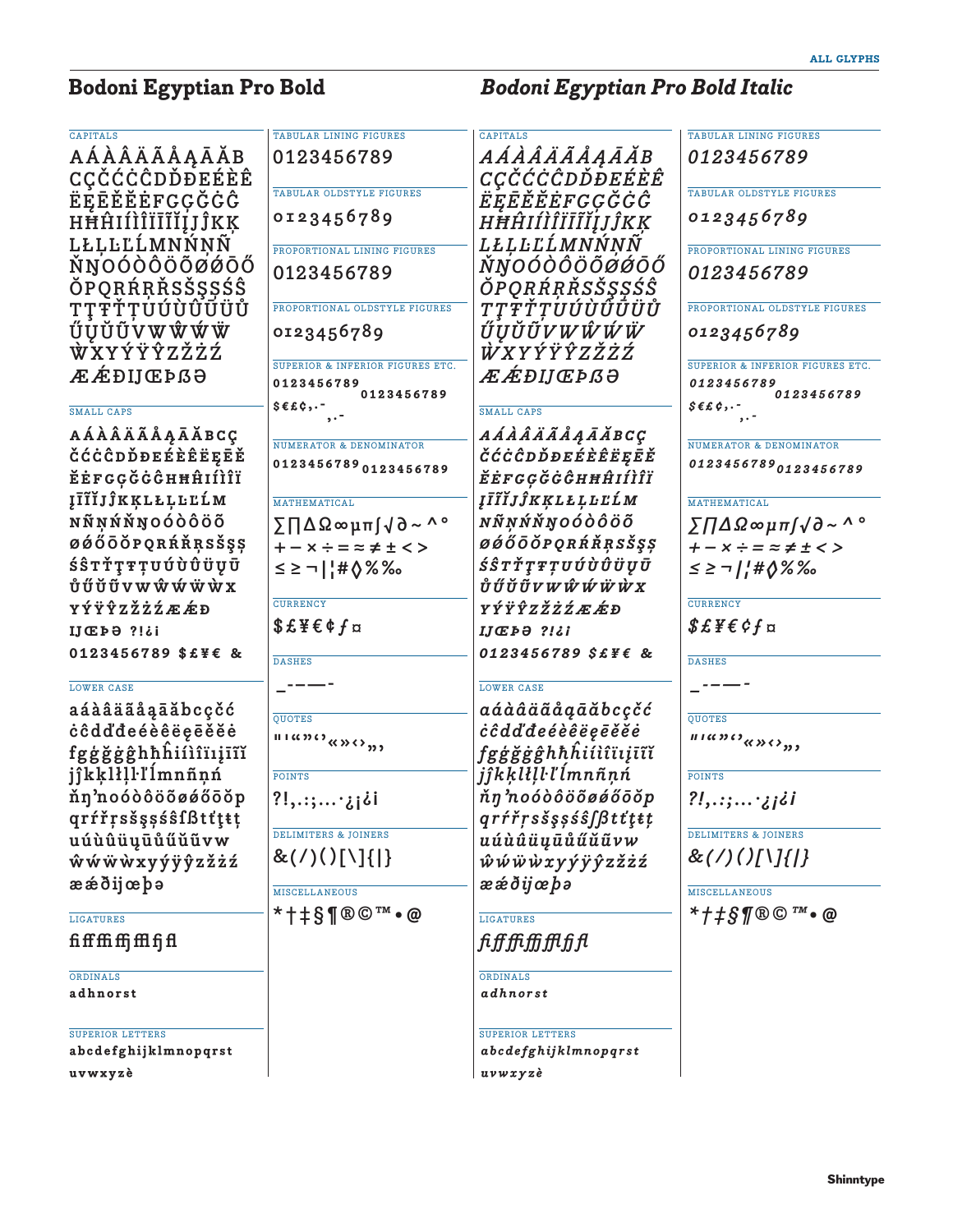**Bodoni Egyptian Pro Extra Bold** *Bodoni Egyptian Pro Extra Bold Italic*

| <b>CAPITALS</b>                    | TABULAR LINING FIGURES                                                            | <b>CAPITALS</b>                                                                                                                                                                                                                        | TABULAR LINING FIGURES                                                      |
|------------------------------------|-----------------------------------------------------------------------------------|----------------------------------------------------------------------------------------------------------------------------------------------------------------------------------------------------------------------------------------|-----------------------------------------------------------------------------|
| AÁÀÂÄÃÅĄĀĂB                        | 0123456789                                                                        | AÁÀÂÄÃÅĄĀĂB                                                                                                                                                                                                                            | 0123456789                                                                  |
| <b>CÇČĆĊĈDĎĐEÉÈÊ</b>               | TABULAR OLDSTYLE FIGURES                                                          | <i>CÇČĆĊĈDĎĐEÉÈÊ</i>                                                                                                                                                                                                                   | TABULAR OLDSTYLE FIGURES                                                    |
| <b>ËEËEËEFGÇĞĠĜ</b>                |                                                                                   | ËĘĒĚĔĖFGĢĞĠĜ                                                                                                                                                                                                                           |                                                                             |
| HHĤIÍÌÎÏĨĬIJĴKĶ                    | 0123456789                                                                        | HĦĤIÍÌÎÏĨĬĮJĴKĶ                                                                                                                                                                                                                        | 0123456789                                                                  |
| LŁĻĿĽĹMNŃŅÑ                        | PROPORTIONAL LINING FIGURES                                                       | LŁLĿĽĹMNŃNÑ                                                                                                                                                                                                                            | PROPORTIONAL LINING FIGURES                                                 |
| ŇŊOÓÒÔÖÕØØŌŐ                       | 0123456789                                                                        | ŇŊOÓÒÔÖÕØØŌŐ                                                                                                                                                                                                                           | 0123456789                                                                  |
| <b>ŎPORŔRŘSŠSSŚŜ</b>               |                                                                                   | ŎPORŔŖŘSŠŞŞŚŜ                                                                                                                                                                                                                          |                                                                             |
| <b>TTŦŤŢUÚÙÛŪÜŬ</b>                | PROPORTIONAL OLDSTYLE FIGURES                                                     | TŢŦŤŢUÚÙÛŪÜŬ                                                                                                                                                                                                                           | PROPORTIONAL OLDSTYLE FIGURES                                               |
| ŰŨŬŨVWŴŴŴ                          | 0123456789                                                                        | ŰŲŬŨVWŴŴŴ                                                                                                                                                                                                                              | 0123456789                                                                  |
| <b>WXYÝŸŶZŽŻŹ</b>                  |                                                                                   | <i>WXYÝŸŶZŽŻŹ</i>                                                                                                                                                                                                                      |                                                                             |
| <b>ÆÆÐIJŒÞßƏ</b>                   | SUPERIOR & INFERIOR FIGURES ETC.                                                  | ÆÆÐIJŒÞß∂                                                                                                                                                                                                                              | SUPERIOR & INFERIOR FIGURES ETC.                                            |
|                                    | 0123456789<br>0123456789                                                          |                                                                                                                                                                                                                                        | 0123456789<br>0123456789                                                    |
| <b>SMALL CAPS</b>                  | $$E6, -$                                                                          | <b>SMALL CAPS</b>                                                                                                                                                                                                                      | $$E E \phi$ ,.                                                              |
| AÁAÂÄÃÅĄĀĂBCÇ                      | <b>NUMERATOR &amp; DENOMINATOR</b>                                                | AÁÀÂÄÃÅĄĀĂBCÇ                                                                                                                                                                                                                          | <b>NUMERATOR &amp; DENOMINATOR</b>                                          |
| ČĆĊĈDĎĐEÉÈÊËĘĒĚ                    | 0123456789 0123456789                                                             | ČĆĊĈDĎĐEÉÈÊËĘĒĚ                                                                                                                                                                                                                        | 01234567890123456789                                                        |
| <b>ĔĖFGĢĞĠĜHĦĤIÍÎÏ</b>             |                                                                                   | ĔĖFGĢĞĠĜHĦĤIÍÌÎÏ                                                                                                                                                                                                                       |                                                                             |
| <b>JĪĨĬJĴKĶLŁĻĿĽĹM</b>             | <b>MATHEMATICAL</b>                                                               | ĮĪĨĬJĴKĶLŁĻĿĽĹM                                                                                                                                                                                                                        | <b>MATHEMATICAL</b>                                                         |
| NÑŅŃŇŊOÓÒÔÖŐ                       | $\Sigma \Pi \Delta \Omega \in \mathfrak{p}$ uns $\Lambda$                         | ΝÑŅŃŇŊOÓÒÔÖÕ                                                                                                                                                                                                                           | $\sum \prod \Delta \Omega \approx \mu \pi / \sqrt{\partial} \sim \Lambda$ ° |
| ØØŐŌŎPQRŔŘŖSŠŞŞ                    | $+-x \div = z \neq \pm \leq > \leq \geq$                                          | ØØŐÕŎPQRŔŘŖSŠŞŞ                                                                                                                                                                                                                        | $+-x \div = z \neq \pm \langle > \leq \geq$                                 |
| śŝrřŗrŗvúùûüųū                     | ¬ ¦#≬%‰                                                                           | ŚŜTŤŢŦŢUÚÙÛÜŲŪ                                                                                                                                                                                                                         | <b>7//#0%%</b>                                                              |
| Ů Ű Ŭ Ũ V W Ŵ Ŵ Ŵ ẁ x              |                                                                                   | Ů Ű Ŭ Ũ v w ŵ Ŵ ẅ ẁ x                                                                                                                                                                                                                  |                                                                             |
| <b>YÝŸŶZŽŻŹÆÆĐ</b>                 | <b>CURRENCY</b>                                                                   | YÝŸŶZŽŻŹÆÆĐ                                                                                                                                                                                                                            | <b>CURRENCY</b>                                                             |
| $IJ$ <b><i>EPP</i></b> ?! $\delta$ | $$$ £¥€¢ $f$ ¤                                                                    | $IJ\mathcal{F}$ <i>b</i> $\theta$ ?! $i$                                                                                                                                                                                               | $$$ £¥€¢f¤                                                                  |
| 0123456789 \$£\{&                  | <b>DASHES</b>                                                                     | 0123456789 \$£¥€ &                                                                                                                                                                                                                     | <b>DASHES</b>                                                               |
|                                    |                                                                                   |                                                                                                                                                                                                                                        |                                                                             |
| <b>LOWER CASE</b>                  |                                                                                   | <b>LOWER CASE</b>                                                                                                                                                                                                                      |                                                                             |
| aáàâäãåąāăbcçčć                    | <b>QUOTES</b>                                                                     | aáàâäãåąāăbcçčć                                                                                                                                                                                                                        | <b>QUOTES</b>                                                               |
| ccdddeéeeeeeee                     | $\mathbb{H}(\mathcal{CDO}_{\mathcal{R}}) \rightarrow \mathcal{CD}_{\mathfrak{H}}$ | <i>ċĉdďdeéèêëęēěĕė</i>                                                                                                                                                                                                                 | $\frac{\pi}{\pi}$ and $\frac{\pi}{\pi}$                                     |
| fggggghhhifiiiiiii                 |                                                                                   | fggggghhhititinjin                                                                                                                                                                                                                     |                                                                             |
| jîkklilll'İmnñnn                   | <b>POINTS</b>                                                                     | jĵkķlłļl·ľĺmnñņń                                                                                                                                                                                                                       | <b>POINTS</b>                                                               |
| ňŋ'noóòôööøøőōŏp                   | $?!,$ .:; $:$ ;i¿i                                                                | ň ŋ 'n o ó ò ô ö ö ø ǿ ő ö ö p                                                                                                                                                                                                         | $?!, ::;  ;$ ii                                                             |
| qrŕřŗsšşșśŝfßtťțŧț                 | DELIMITERS & JOINERS                                                              | $qrf\check{r}rs\check{s}s\check{s}\hat{s}f\beta t\check{t}t\check{t}t$                                                                                                                                                                 | DELIMITERS & JOINERS                                                        |
| uúùûüyūůűŭũvw                      |                                                                                   | uúùûüyūůűŭŭvw                                                                                                                                                                                                                          |                                                                             |
| ŵŵŵẁxyýÿŷzžżź                      | $\&(7)(15)$                                                                       | $\hat{\boldsymbol{\psi}}$ $\hat{\boldsymbol{\psi}}$ $\hat{\boldsymbol{\psi}}$ $\boldsymbol{x}$ $\boldsymbol{y}$ $\hat{\boldsymbol{y}}$ $\hat{\boldsymbol{y}}$ $\hat{\boldsymbol{z}}$ $\boldsymbol{\check{z}}$ $\boldsymbol{\check{z}}$ | $\&(7)()[1][1]$                                                             |
| ææðijæþə                           | <b>MISCELLANEOUS</b>                                                              | ææðijæþə                                                                                                                                                                                                                               | <b>MISCELLANEOUS</b>                                                        |
| <b>LIGATURES</b>                   | <b>*†‡§¶®©™•@</b>                                                                 | <b>LIGATURES</b>                                                                                                                                                                                                                       | *#\$¶®©™•@                                                                  |
| fiffffiffffffffff                  |                                                                                   |                                                                                                                                                                                                                                        |                                                                             |
|                                    |                                                                                   | <i>fifffiffiffifi</i>                                                                                                                                                                                                                  |                                                                             |
| <b>ORDINALS</b>                    |                                                                                   | <b>ORDINALS</b>                                                                                                                                                                                                                        |                                                                             |
| adhnorst                           |                                                                                   | adhnorst                                                                                                                                                                                                                               |                                                                             |
| <b>SUPERIOR LETTERS</b>            |                                                                                   | <b>SUPERIOR LETTERS</b>                                                                                                                                                                                                                |                                                                             |
| abcdefghijklmnopqrst               |                                                                                   | abcdefghijklmnopqrst                                                                                                                                                                                                                   |                                                                             |
| uvwxyzè                            |                                                                                   | uvwxyzè                                                                                                                                                                                                                                |                                                                             |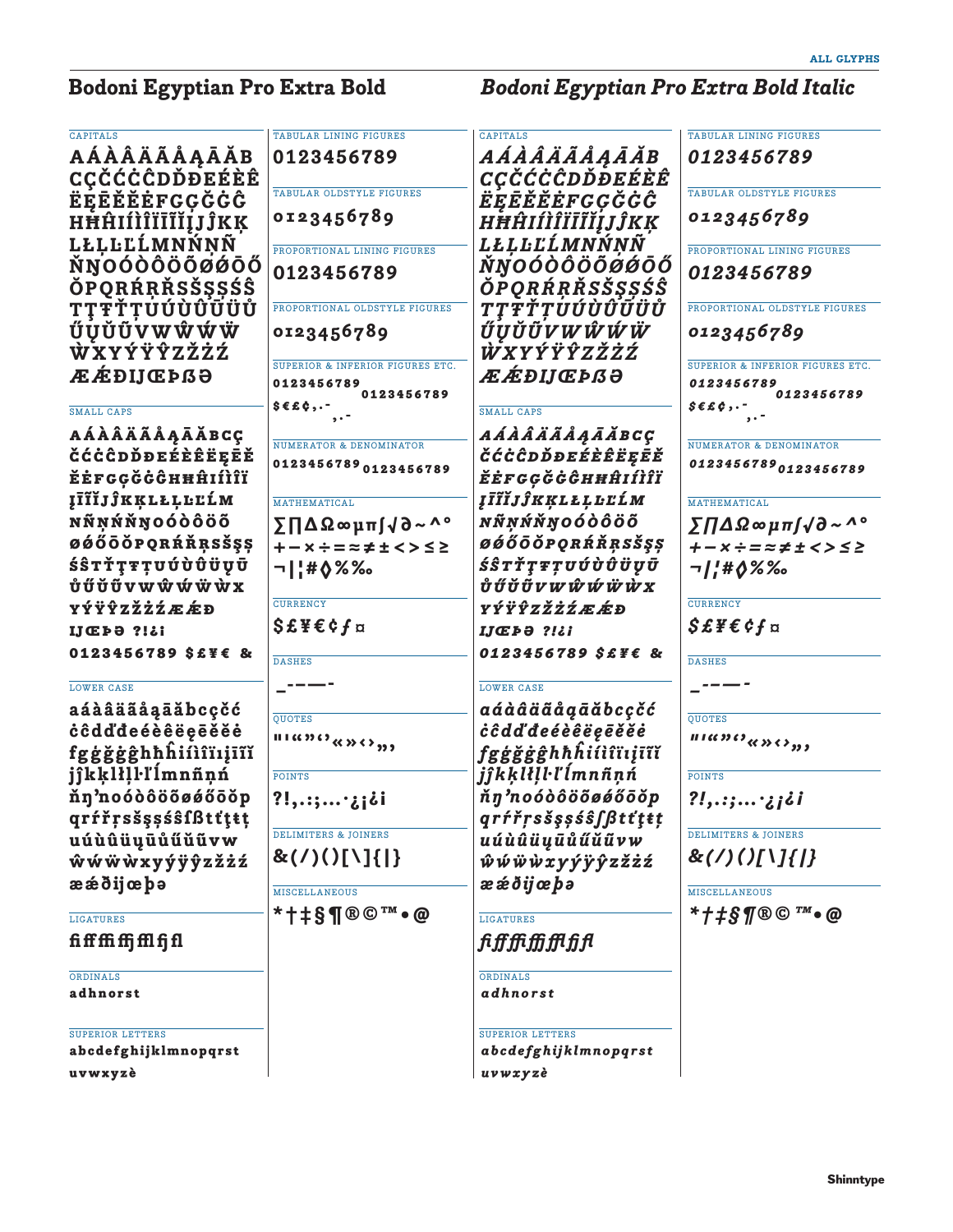# Bodoni Egyptian Pro Black

| <b>TABULAR LINING FIGURES</b>         |
|---------------------------------------|
| 0123456789                            |
|                                       |
| <b>TABULAR OLDSTYLE FIGURES</b>       |
| 0123456789                            |
|                                       |
| PROPORTIONAL LINING FIGURES           |
| 0123456789                            |
|                                       |
| PROPORTIONAL OLDSTYLE FIGURES         |
| 0123456789                            |
|                                       |
| MATHEMATICAL                          |
| ΣΠΔΩ∞μπ∫√∂∼^°                         |
| $+-x \div = \approx \neq \pm \lt{} >$ |
| ≤≥¬ ¦#♦%‰                             |
|                                       |
| <b>CURRENCY</b>                       |
| \$£¥€¢∫¤                              |
| <b>DASHES</b>                         |
|                                       |
|                                       |
| <b>QUOTES</b>                         |
|                                       |
| 11690xxx7,                            |
| <b>POINTS</b>                         |
| ?!,.:;·¿¡¿i                           |
| <b>DELIMITERS &amp; JOINERS</b>       |
| &(/)()[\]{ }                          |
| <b>MISCELLANEOUS</b>                  |
| *†‡§¶®©™∙@                            |
|                                       |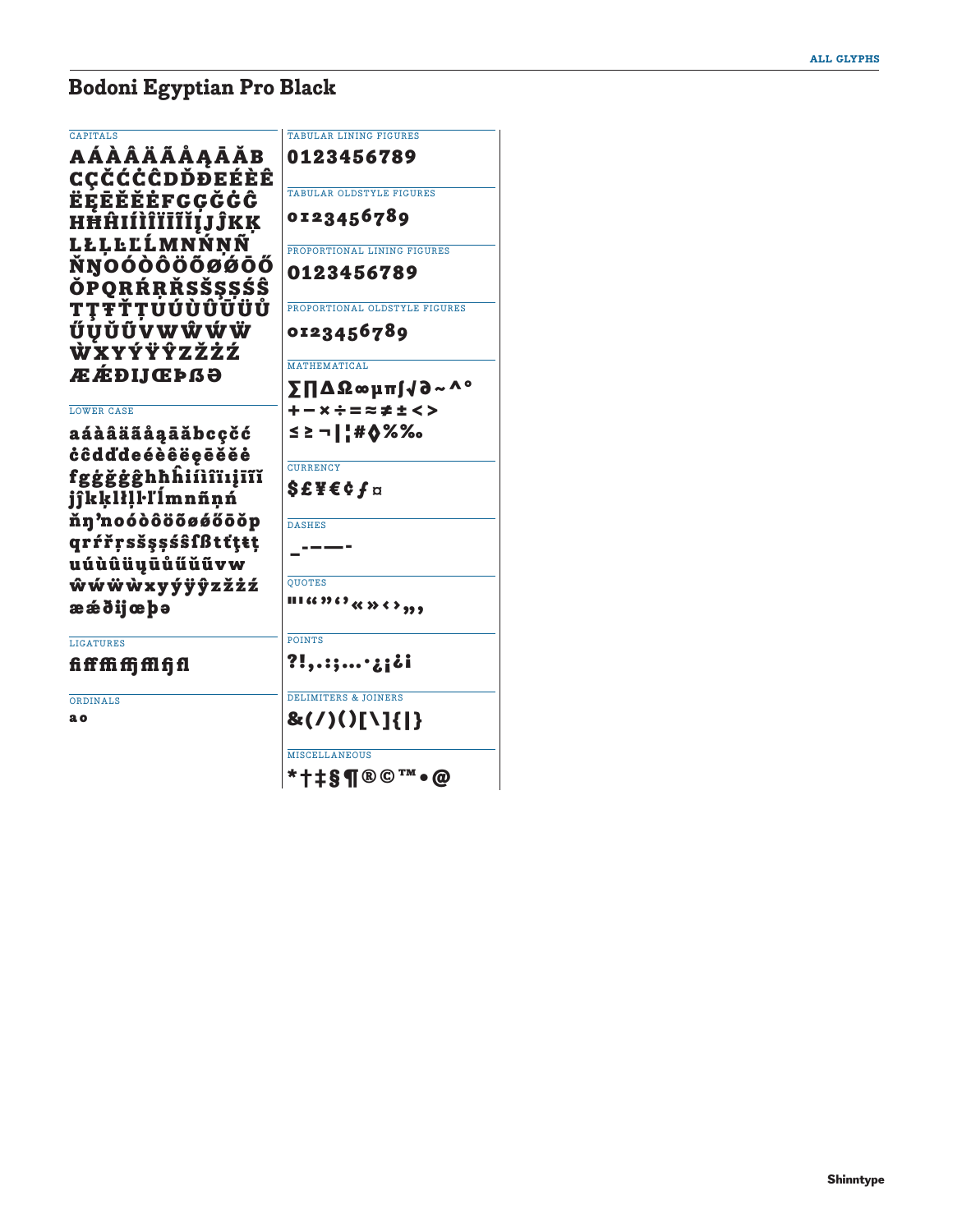# **Language support**

As can be seen from the following pages, Bodoni Egyptian Pro supports over forty languages, including all European languages that use the Latin script.

The text excerpt, set 9 on 11 in Regular and Bold, is taken from the *United Nations Universal Declaration of Human Rights.*  While the Unicode Consortium provides model glyphs for the individual characters listed in its code pages, the Declaration has proved invaluable in fine-tuning the design of all glyphs to their setting in the many languages.

The full text of the Declaration is at http://www.ohchr.org/EN/UDHR/Pages/ SearchByLang.aspx

# **Supported code pages Supported languages**

MAC OS Roman Central Europe Croatian Icelandic Romanian Turkish

MS WINDOWS 1252 Western 1250 Eastern European 1254 Turkish 1257 Baltic

ISO 8859 Latin 1 Western Europe Latin 2 Central Europe Latin 3 Tu, Malt, Gal, Esp Latin 4 Baltic Latin 5 Turkish Latin 6 Scandinavian Latin 7 Baltic 2

English French Spanish German Dutch Danish Italian Portuguese Icelandic Finnish Swedish Norwegian Norwegian (Bokmål) Polish Czech Hungarian Slovak Catalan Irish Romanian Turkish Slovenian Latvian Lithuanian Estonian Maltese Albanian Welsh Breton Latin Luxembourghish Romani Basque Corsican Croatian Faroese Galician Sardinian Esperanto Scottish Gaelic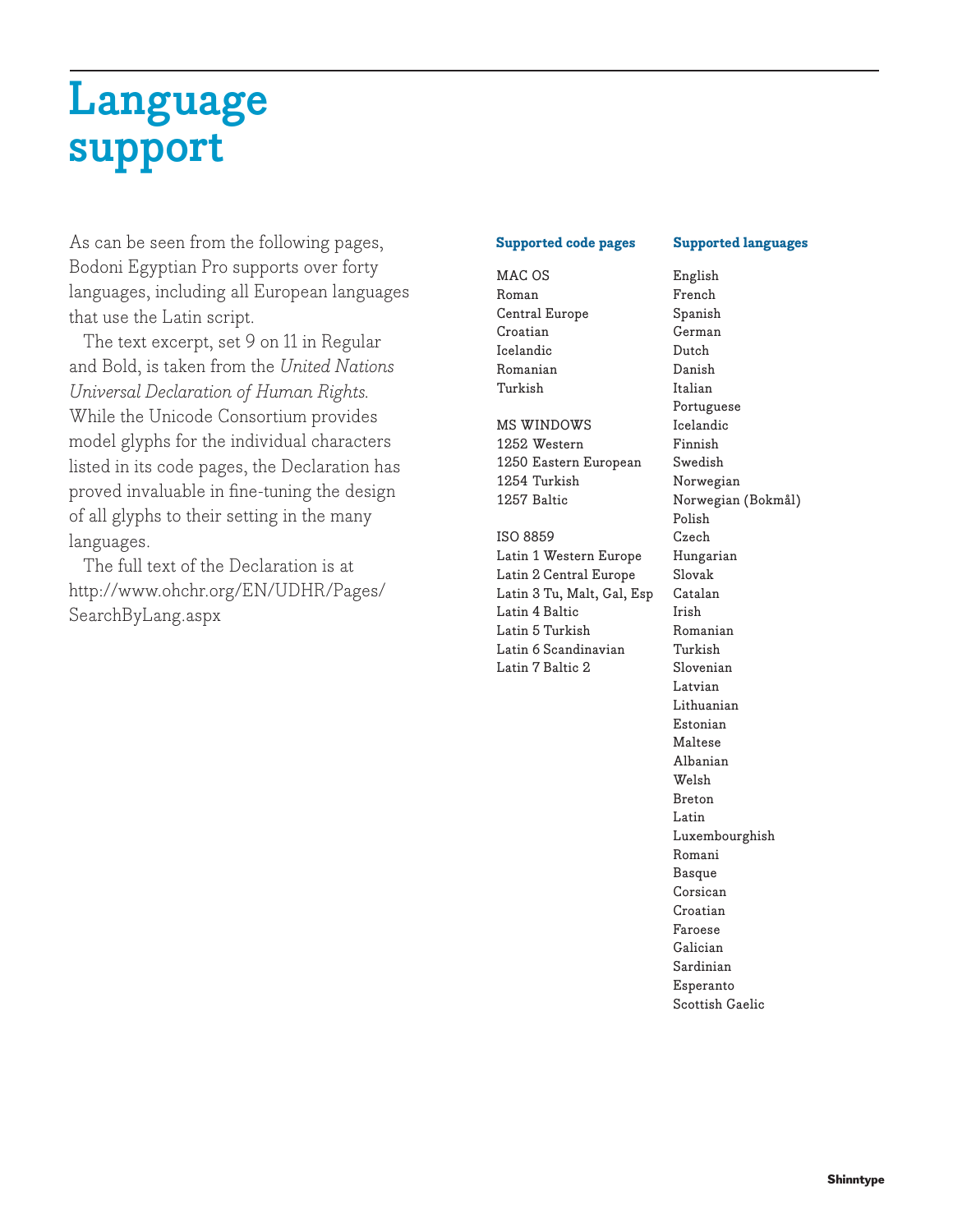### ENGLISH

# UNIVERSAL DECLARATION OF HUMAN RIGHTS

### *preamble*

*Whereas recognition of the inherent dignity and of the equal and inalienable rights of all members of the human family is the foundation of freedom, justice and peace in the world,*

whereas disregard and contempt for human rights have resulted in barbarous acts which have outraged the conscience of mankind, and the advent of a world in which human beings shall enjoy freedom of speech and belief and freedom from fear and want has been proclaimed as the highest aspiration of the common people,

# FRENCH

# DÉCLARATION UNIVERSELLE DES DROITS DE L'HOMME

# *préambule*

*Considérant que la reconnaissance de la dignité inhérente à tous les membres de la famille humaine et de leurs droits égaux et inaliénables constitue le fondement de la liberté, de la justice et de la paix dans le monde,*

considérant que la méconnaissance et le mépris des droits de l'homme ont conduit à des actes de barbarie qui révoltent la conscience de l'humanité et que l'avènement d'un monde où les êtres humains seront libres de parler et de croire, libérés de la terreur et de la misère, a été proclamé

# SPANISH

# DECLARACIÓN UNIVERSAL DE DERECHOS HUMANOS

## preámbulo

*Considerando que la libertad, la justicia y la paz en el mundo tienen por base el reconocimiento de la dignidad intrínseca y de los derechos iguales e inalienables de todos los miembros de la familia humana,*

considerando que el desconocimiento y el menosprecio de los derechos humanos han originado actos de barbarie ultrajantes para la conciencia de la humanidad; y que se ha proclamado, como la aspiración más elevada del hombre, el advenimiento de un mundo en que los seres humanos,

### GERMAN

# DIE ALLGEMEINE ERKLÄRUNG DER MENSCHENRECHTE

### PRÄAMBEL

*Da die Anerkennung der angeborenen Würde und der gleichen und unveräußerlichen Rechte aller Mitglieder der Gemeinschaft der Menschen die Grundlage von Freiheit, Gerechtigkeit und Frieden in der Welt bildet,*

da die nichtanerkennung und Verachtung der Menschen-rechte zu Akten der Barbarei geführt haben, die das Gewissen der Menschheit mit Empörung erfüllen, und da verkündet worden ist, daß einer Welt, in der die Menschen Rede- und Glaubensfreiheit und Freiheit von Furcht und Not genießen,

# **UNIVERSAL DECLARATION OF HUMAN RIGHTS**

# *preamble*

*Whereas recognition of the inherent dignity and of the equal and inalienable rights of all members of the human family is the foundation of freedom, justice and peace in the world,*

**whereas disregard and contempt for human rights have resulted in barbarous acts which have outraged the conscience of mankind, and the advent of a world in which human beings shall enjoy freedom of speech and belief and freedom from fear and want has been proclaimed as the highest aspiration of the common people,**

# **DÉCLARATION UNIVERSELLE DES DROITS DE L'HOMME**

# *préambule*

*Considérant que la reconnaissance de la dignité inhérente à tous les membres de la famille humaine et de leurs droits égaux et inaliénables constitue le fondement de la liberté, de la justice et de la paix dans le monde,*

**considérant que la méconnaissance et le mépris des droits de l'homme ont conduit à des actes de barbarie qui révoltent la conscience de l'humanité et que l'avènement d'un monde où les êtres humains seront libres de parler et de croire, libérés de la terreur et de la misère, a été** 

# **DECLARACIÓN UNIVERSAL DE DERECHOS HUMANOS**

## **preámbulo**

*Considerando que la libertad, la justicia y la paz en el mundo tienen por base el reconocimiento de la dignidad intrínseca y de los derechos iguales e inalienables de todos los miembros de la familia humana,*

**considerando que el desconocimiento y el menosprecio de los derechos humanos han originado actos de barbarie ultrajantes para la conciencia de la humanidad; y que se ha proclamado, como la aspiración más elevada del hombre, el advenimiento de un mundo en que los seres humanos,** 

# **DIE ALLGEMEINE ERKLÄRUNG DER MENSCHENRECHTE**

## **präambel**

*Da die Anerkennung der angeborenen Würde und der gleichen und unveräußerlichen Rechte aller Mitglieder der Gemeinschaft der Menschen die Grundlage von Freiheit, Gerechtigkeit und Frieden in der Welt bildet,*

**da die nichtanerkennung und Verachtung der Menschen-rechte zu Akten der Barbarei geführt haben, die das Gewissen der Menschheit mit Empörung erfüllen, und da verkündet worden ist, daß einer Welt, in der die Menschen Rede- und Glaubensfreiheit und Freiheit von Furcht und Not genießen,**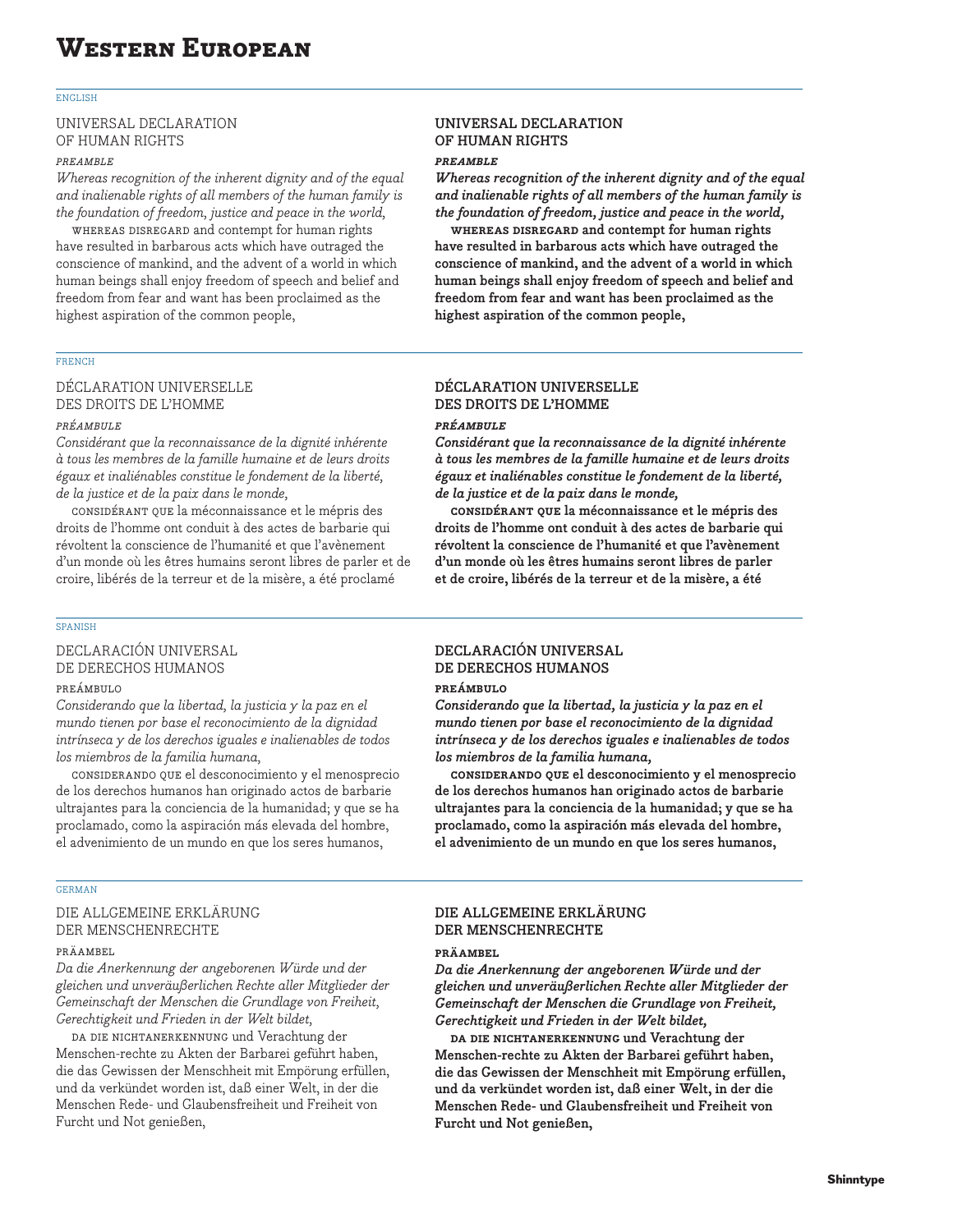### DUTCH

# UNIVERSELE VERKLARING VAN DE RECHTEN VAN DE MENS

## *preambule*

*Overwegende, dat erkenning van de inherente waardigheid en van de gelijke en onvervreemdbare rechten van alle leden van de mensengemeenschap grondslag is voor de vrijheid, gerechtigheid en vrede in de wereld;*

overwegende, dat terzijdestelling van en minachting voor de rechten van de mens geleid hebben tot barbaarse handelingen, die het geweten van de mensheid geweld hebben aangedaan en dat de komst van een wereld, waarin de mensen vrijheid van meningsuiting en geloof zullen

# DANISH

# VERDENSERKLÆRINGEN OM MENNESKERETTIGHEDERNE

# *indledning*

*Da anerkendelse af den mennesket iboende værdighed og af de lige og ufortabelige rettigheder for alle medlemmer af den menneskelige familie er grundlaget for frihed, retfærdighed og fred i verden,*

DA TILSIDESÆTTELSE af og foragt for menneskerettighederne har ført til barbariske handlinger, der har oprørt menneskehedens samvittighed, og da skabelsen af en verden, hvor menneskene nyder tale- og trosfrihed og frihed for frygt og nød, er blevet forkyndt som folkenes højeste mål,

# ITALIAN

# DICHIARAZIONE UNIVERSALE DEI DIRITTI UMANI

### *preambolo*

*Considerato che il riconoscimento della dignità inerente a tutti i membri della famiglia umana e dei loro diritti, uguali ed inalienabili, costituisce il fondamento della libertà, della giustizia e della pace nel mondo;*

considerato che il disconoscimento e il disprezzo dei diritti umani hanno portato ad atti di barbarie che offendono la coscienza dell'umanità, e che l'avvento di un mondo in cui gli esseri umani godano della libertà di parola e di credo e della libertà dal timore e dal bisogno è stato proclamato

### **PORTUGUESE**

# DECLARAÇÃO UNIVERSAL DOS DIREITOS HUMANOS

# *preâmbulo*

*Considerando que o reconhecimento da dignidade inerente a todos os membros da família humana e dos seus direitos iguais e inalienáveis constitui o fundamento da liberdade, da justiça e da paz no mundo;*

considerando que o desconhecimento e o desprezo dos direitos do Homen conduziram a actos de barbárie que revoltam a consciência da Humanidade e que o advento de um mundo em que os seres humanos sejam livres de falar e de crer, libertos do terror e da miséria, foi proclamado como a mais alta inspiração do Homem;

# **UNIVERSELE VERKLARING VAN DE RECHTEN VAN DE MENS**

# *preambule*

*Overwegende, dat erkenning van de inherente waardigheid en van de gelijke en onvervreemdbare rechten van alle leden van de mensengemeenschap grondslag is voor de vrijheid, gerechtigheid en vrede in de wereld;*

**overwegende, dat terzijdestelling van en minachting voor de rechten van de mens geleid hebben tot barbaarse handelingen, die het geweten van de mensheid geweld hebben aangedaan en dat de komst van een wereld, waarin de mensen vrijheid van meningsuiting en geloof zullen** 

# **VERDENSERKLÆRINGEN OM MENNESKERETTIGHEDERNE**

# **Indledning**

**Da anerkendelse af den mennesket iboende værdighed og af de lige og ufortabelige rettigheder for alle medlemmer af den menneskelige familie er grundlaget for frihed, retfærdighed og fred i verden,**

**Da tilsidesættelse af og foragt for menneskerettighederne har ført til barbariske handlinger, der har oprørt menneskehedens samvittighed, og da skabelsen af en verden, hvor menneskene nyder tale- og trosfrihed og frihed for frygt og nød, er blevet forkyndt som folkenes højeste mål,**

# **DICHIARAZIONE UNIVERSALE DEI DIRITTI UMANI**

## *preambolo*

*Considerato che il riconoscimento della dignità inerente a tutti i membri della famiglia umana e dei loro diritti, uguali ed inalienabili, costituisce il fondamento della libertà, della giustizia e della pace nel mondo;*

**considerato che il disconoscimento e il disprezzo dei diritti umani hanno portato ad atti di barbarie che offendono la coscienza dell'umanità, e che l'avvento di un mondo in cui gli esseri umani godano della libertà di parola e di credo e della libertà dal timore e dal bisogno è stato proclamato** 

# **DECLARAÇÃO UNIVERSAL DOS DIREITOS HUMANOS**

# *preâmbulo*

*Considerando que o reconhecimento da dignidade inerente a todos os membros da família humana e dos seus direitos iguais e inalienáveis constitui o fundamento da liberdade, da justiça e da paz no mundo;*

**considerando que o desconhecimento e o desprezo dos direitos do Homen conduziram a actos de barbárie que revoltam a consciência da Humanidade e que o advento de um mundo em que os seres humanos sejam livres de falar e de crer, libertos do terror e da miséria, foi proclamado como a mais alta inspiração do Homem;**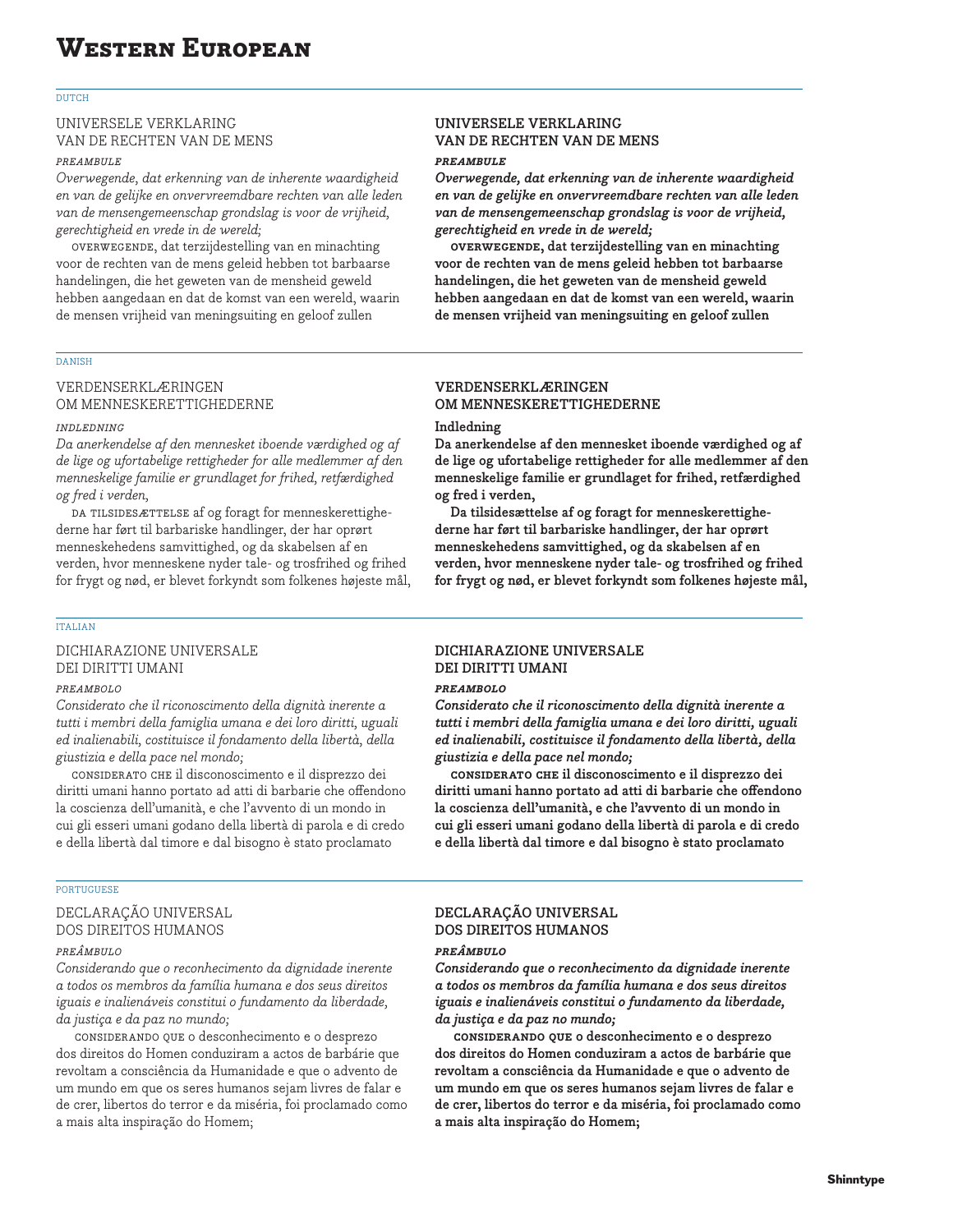### ICELANDIC

# MANNRÉTTINDAYFIRLÝSING SAMEINUÐO ÞJÓÐANNA

## *inngangsorð*

*Það ber að viðurkenna, að hver maður sé jafnborinn til virðingar og réttinda, er eigi verði af honum tekin, og er þetta undirstaða frelsis, réttlætis og friðar i heiminum.*

hafi mannréttindi verið fyrir borð borin og lítilsvirt, hefur slíkt haft í för með sér siðlausar athafnir, er ofboðið hafa samvizku mannkynsins, enda hefur því verið yfir lýst, að æðsta markmið almennings um heim allan sé að skapa veröld, þar sem menn fái notið málfrelsis, trúfrelsis og óttaleysis um einkalíf afkomu.

# FINNISH

# IHMISOIKEUKSIEN YLEISMAAILMALLINEN JULISTUS

## *johdanto*

*Kun ihmiskunnan kaikkien jäsenten luonnollisen arvon ja heidän yhtäläisten ja luovuttamattomien oikeuksiensa tunnustaminen on vapauden, oikeudenmukaisuuden ja rauhan perustana maailmassa,*

kun ihmisoikeuksia on väheksytty tai ne on jätetty huomiota vaille, on tapahtunut raakalaistekoja, jotka ovat järkyttäneet ihmiskunnan omaatuntoa, ja kun kansojen korkeimmaksi päämääräksi on julistettu sellaisen maailman luominen, missä ihmiset voivat vapaasti nauttia sanan ja

# **SWEDISH**

ALLMÄN FÖRKLARING OM DE MÄNSKLIGA RÄTTIGHETERNA

## *ingress*

*Eftersom erkännandet av det inneboende värdet hos alla som tillhör människosläktet och av deras lika och obestridliga rättigheter är grundvalen för frihet, rättvisa och fred i världen,*

eftersom ringaktning och förakt för de mänskliga rättigheterna har lett till barbariska gärningar som har upprört mänsklighetens samvete, och då skapandet av en värld där människorna åtnjuter yttrandefrihet, trosfrihet och frihet från fruktan och nöd har tillkännagivits som folkens

## NORWEGIAN

# DEN INTERNASJONALE FRÅSEGNA OM MENNESKERETTANE

## *innleiing*

*Då det å godkjenne det naturlege menneskeverdet med like og umissande rettar for alle menneske på jorda er grunnlaget for fridom, rettferd og fred i verda,*

og då hån og vørdsløyse mot menneskerettane har ført til barbariske handlingar som har skaka samvitet til menneskeretta, er framvoksteren i den verda der menneska skal ha talefridom og trusfridom og vere løyste frå otte og naud, kunngjord som det høgste målet for kvart menneske,

og då det er nødvendig at menneskerettane blir verna

# **MANNRÉTTINDAYFIRLÝSING SAMEINUÐO ÞJÓÐANNA**

# *inngangsorð*

*Það ber að viðurkenna, að hver maður sé jafnborinn til virðingar og réttinda, er eigi verði af honum tekin, og er þetta undirstaða frelsis, réttlætis og friðar i heiminum.*

**hafi mannréttindi verið fyrir borð borin og lítilsvirt, hefur slíkt haft í för með sér siðlausar athafnir, er ofboðið hafa samvizku mannkynsins, enda hefur því verið yfir lýst, að æðsta markmið almennings um heim allan sé að skapa veröld, þar sem menn fái notið málfrelsis, trúfrelsis og óttaleysis um einkalíf afkomu.**

# **IHMISOIKEUKSIEN YLEISMAAILMALLINEN JULISTUS**

# *johdanto*

*Kun ihmiskunnan kaikkien jäsenten luonnollisen arvon ja heidän yhtäläisten ja luovuttamattomien oikeuksiensa tunnustaminen on vapauden, oikeudenmukaisuuden ja rauhan perustana maailmassa,*

**kun ihmisoikeuksia on väheksytty tai ne on jätetty huomiota vaille, on tapahtunut raakalaistekoja, jotka ovat järkyttäneet ihmiskunnan omaatuntoa, ja kun kansojen korkeimmaksi päämääräksi on julistettu sellaisen maailman luominen, missä ihmiset voivat vapaasti nauttia sanan ja** 

# **ALLMÄN FÖRKLARING OM DE MÄNSKLIGA RÄTTIGHETERNA**

# *ingress*

*Eftersom erkännandet av det inneboende värdet hos alla som tillhör människosläktet och av deras lika och obestridliga rättigheter är grundvalen för frihet, rättvisa och fred i världen,*

**eftersom ringaktning och förakt för de mänskliga rättigheterna har lett till barbariska gärningar som har upprört mänsklighetens samvete, och då skapandet av en värld där människorna åtnjuter yttrandefrihet, trosfrihet och frihet från fruktan och nöd har tillkännagivits som** 

# **DEN INTERNASJONALE FRÅSEGNA OM MENNESKERETTANE**

# *innleiing*

*Då det å godkjenne det naturlege menneskeverdet med like og umissande rettar for alle menneske på jorda er grunnlaget for fridom, rettferd og fred i verda,*

**og då hån og vørdsløyse mot menneskerettane har ført til barbariske handlingar som har skaka samvitet til menneskeretta, er framvoksteren i den verda der menneska skal ha talefridom og trusfridom og vere løyste frå otte og naud, kunngjord som det høgste målet for kvart menneske,**

**og då det er nødvendig at menneskerettane blir verna**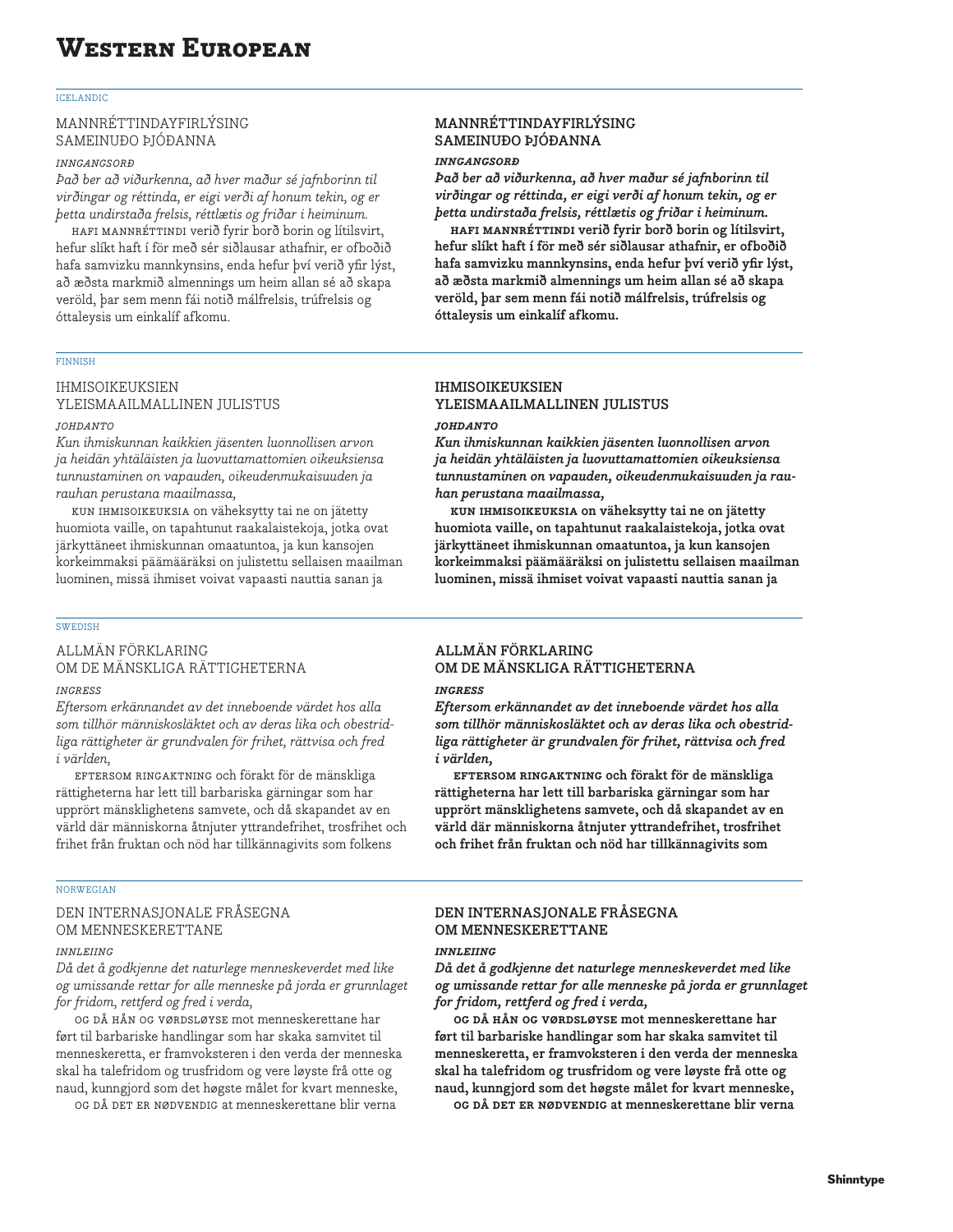# **Central European**

### POLISH

# POWSZECHNA DEKLARACJA PRAW CZŁOWIEKA

### *preambuła*

*Zważywszy, że uznanie przyrodzonej godności oraz równych i niezbywalnych praw wszystkich członków wspólnoty ludzkiej jest podstawą wolności, sprawiedliwości i pokoju świata,*

zważywszy, że nieposzanowanie i nieprzestrzeganie praw człowieka doprowadziło do aktów barbarzyństwa, które wstrząsnęły sumieniem ludzkości, i że ogłoszono uroczyście jako najwznioślejszy cel ludzkości dążenie do zbudowania takiego świata, w którym ludzie korzystać będą

# CZECH

# VŠEOBECNÁ DEKLARACE LIDSKÝCH PRÁV

# *úvod*

*U vědomí toho, že uznání přirozené důstojnosti a rovných a nezcizitelných práv členů lidské rodiny je základem svobody, spravedlnosti a míru ve světě,*

že zneuznání lidských práv a pohrdání jimi vedlo k barbarským činům, urážejícím svědomí lidstva, a že vybudování světa, ve kterém lidé, zbavení strachu a nouze, se budou těšiti svobodě projevu a přesvĕdčení, bylo prohlášeno za nejvyšší cíl lidu,

Že je nutné, aby lidská práva byla chránena zákonem, nemá-li být človĕk donucen uchylovat se, když vše ostatní

# HUNGARIAN

AZ EMBERI JOGOK EGYETEMES NYILATKOZATA

### *bevezető*

*Tekintettel arra, hogy az emberiség családja minden egyes tagja méltóságának, valamint egyenlő és elidegeníthetetlen jogainak elismerése alkotja a szabadság, az igazság és a béke alapját a világon,*

tekintettel arra, hogy az emberi jogok el nem ismerése és semmibevevése az emberiség lelkiismeretét fellázító barbár cselekményekhez vezetett, és hogy az ember legfőbb vágya egy olyan világ eljövetele, amelyben az elnyomástól, valamint a nyomortól megszabadult emberi lények szava és

### SLOVAK

# VŠOBECNÁ DEKLARÁCIA LUDSKÝCH PRÁV *úvod*

*Vo vedomí že uznanie prirodzenej dôstojnosti a rovnych a neodcudzite ľných práv členov ľudskej rodiny je základom slobody, spravodlivosti a mieru na svete,*

že zneuznanie ľudských práv a pohrdanie nimi viedlo k barbarským činom, ktoré urážajú svedomie ľudstva, a že vybudovanie sveta, v ktorom ľudia, zbavení strachu a núdze, budú sa tešiť slobode prejavu a presvedčenia, bolo vyhlásené za najvyšší cieľ ľudu,

že je nutné, aby sa ľudsk práva chránily zákonom, ak nemá byť človek donúteý uchýliť sa, keď všetko ostatné

# **POWSZECHNA DEKLARACJA PRAW CZŁOWIEKA**

# *preambuła*

*Zważywszy, że uznanie przyrodzonej godności oraz równych i niezbywalnych praw wszystkich członków wspólnoty ludzkiej jest podstawą wolności, sprawiedliwości i pokoju świata,*

**zważywszy, że nieposzanowanie i nieprzestrzeganie praw człowieka doprowadziło do aktów barbarzyństwa, które wstrząsnęły sumieniem ludzkości, i że ogłoszono uroczyście jako najwznioślejszy cel ludzkości dążenie do zbudowania takiego świata, w którym ludzie korzystać będą** 

# **VŠEOBECNÁ DEKLARACE LIDSKÝCH PRÁV**

# *úvod*

*U vědomí toho, že uznání přirozené důstojnosti a rovných a nezcizitelných práv členů lidské rodiny je základem svobody, spravedlnosti a míru ve světě,*

**že zneuznání lidských práv a pohrdání jimi vedlo k barbarským činům, urážejícím svědomí lidstva, a že vybudování světa, ve kterém lidé, zbavení strachu a nouze, se budou těšiti svobodě projevu a přesvĕdčení, bylo prohlášeno za nejvyšší cíl lidu,**

**Že je nutné, aby lidská práva byla chránena zákonem, nemá-li být človĕk donucen uchylovat se, když vše ostatní** 

# **AZ EMBERI JOGOK EGYETEMES NYILATKOZATA**

# *bevezető*

*Tekintettel arra, hogy az emberiség családja minden egyes tagja méltóságának, valamint egyenlő és elidegeníthetetlen jogainak elismerése alkotja a szabadság, az igazság és a béke alapját a világon,*

**tekintettel arra, hogy az emberi jogok el nem ismerése és semmibevevése az emberiség lelkiismeretét fellázító barbár cselekményekhez vezetett, és hogy az ember legfőbb vágya egy olyan világ eljövetele, amelyben az elnyomástól, valamint a nyomortól megszabadult emberi lények szava és** 

# **VŠOBECNÁ DEKLARÁCIA LUDSKÝCH PRÁV** *úvod*

*Vo vedomí že uznanie prirodzenej dôstojnosti a rovnych a neodcudzite ľných práv členov ľudskej rodiny je základom slobody, spravodlivosti a mieru na svete,*

**že zneuznanie ľudských práv a pohrdanie nimi viedlo k barbarským činom, ktoré urážajú svedomie ľudstva, a že vybudovanie sveta, v ktorom ľudia, zbavení strachu a núdze, budú sa tešiť slobode prejavu a presvedčenia, bolo vyhlásené za najvyšší cieľ ľudu,**

**že je nutné, aby sa ľudsk práva chránily zákonom, ak nemá byť človek donúteý uchýliť sa, keď všetko ostatné**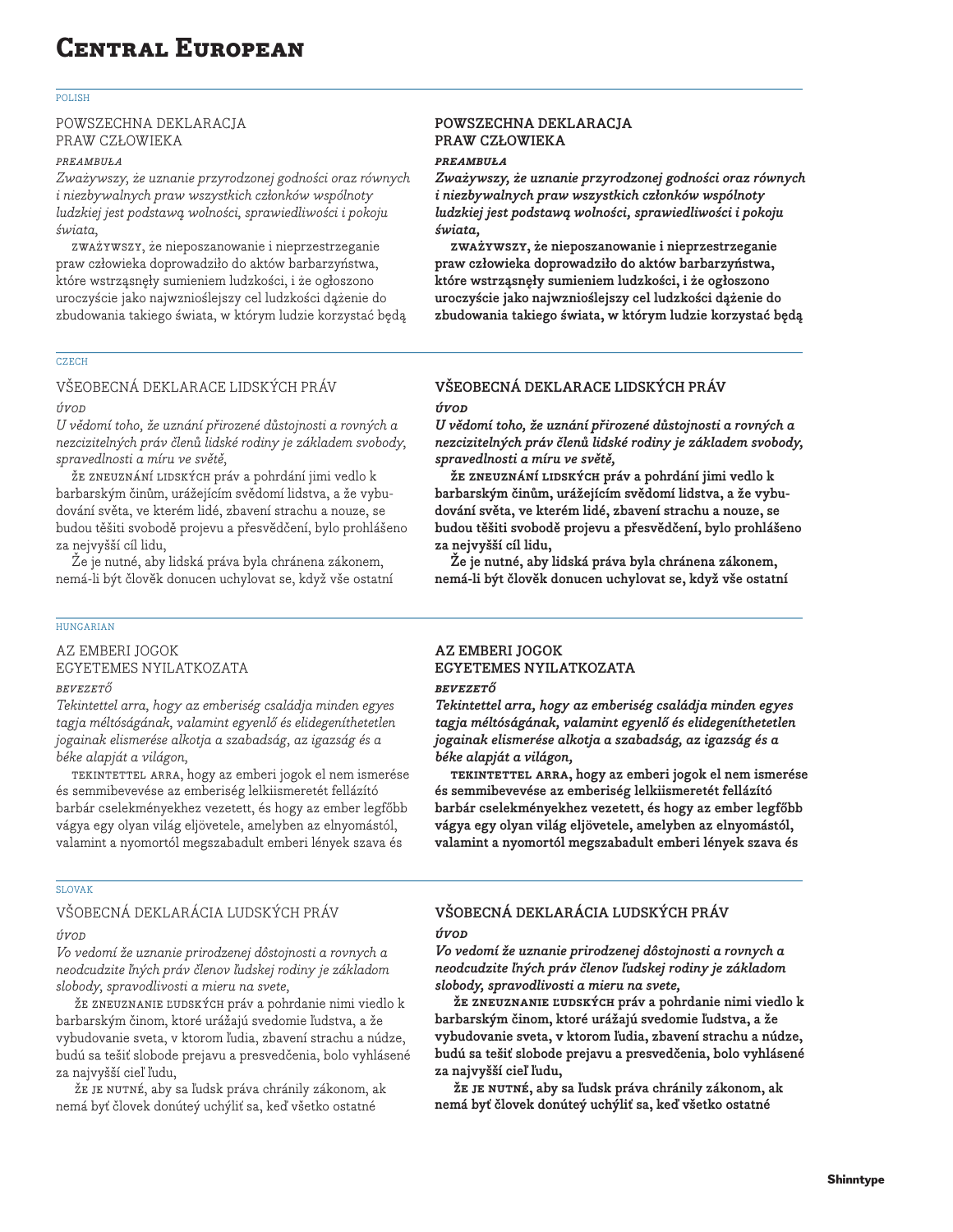## CATALAN

# DECLARACIÓ UNIVERSAL DE DRETS HUMANS

# *preàmbul*

*Considerant que el reconeixement de la dignitat inherent i dels drets iguals i inalienables de tots els membres de la família humana és el fonament de la llibertat, la justícia i la pau en el món,*

considerant que el desconeixement i el menyspreu dels drets humans han originat actes de barbàrie que han ultratjat la consciència de la humanitat; i que s'ha proclamat com l'aspiració més elevada de tothom l'adveniment d'un món on els éssers humans, deslliurats del temor i la misèria, puguin gaudir de llibertat d'expressió i de creença,

# IRISH

# DEARBHÚ UILE-CHOITEANN CEARTA AN DUINE

# *brollach*

*De bhrí gurb é aithint dínte dúchais agus chearta comhionanna do-shannta an uile dhuine den chine daonna is foras don tsaorise, don cheartas agus don tsíocháin sa domhan,*

DE BHRÍ GURB THIONSCAIN a neamhaird agus an mí-mheas ar chearta an duine gníomhartha barbartha a chuir uafás ar choinsias an chine daonna, agus go bhfuil forógartha gurb é meanmarc is uaisle ag an gcoitiantacht saol a thabhairt i réim a bhéarfas don duine saoirse chainte agus chreidimh agus saoirse ó eagla agus ó amhgar,

# ROMANIAN

# DECLARAŢIA UNIVERSALĂ A DREPTURILOR OMULUI

## *preambul*

*Considerînd că recunoașterea demnităţii inerente tuturor membrilor familiei umane și a drepturilor lor egale și inalienabile constituie fundamentul libertăţii, dreptăţii și păcii în lume,*

considerînd că ignorarea și dispreţuirea drepturilor omului au dus la acte de barbarie care revoltă conștiinţa omenirii și că făurirea unei lumi în care fiinţele umane se vor bucura de libertatea cuvîntului și a convingerilor și vor fi eliberate de teamă și mizerie a fost proclamată drept cea

# TURKISH

# İNSAN HAKLARI EVRENSEL BEYANNAMESI *önsöz*

*İnsanlık ailesinin bütün üyelerinde bulunan haysiyetin ve bunların eşit ve devir kabul etmez haklarının tanınması hususunun, hürriyetin, adaletin ve dünya barışının temeli olmasına,*

insan haklarının tanınmaması ve hor görülmesinin insanlık vicdanını isyana sevkeden vahşiliklere sebep olmuş bulunmasına, dehşetten ve yoksulluktan kurtulmuş insanların, içinde söz ve inanma hürriyetlerine sahip olacakları bir dünyanın kurulması en yüksek amaçları oralak ilan edilmiş bulunmasına,

# **DECLARACIÓ UNIVERSAL DE DRETS HUMANS** *preàmbul*

*Considerant que el reconeixement de la dignitat inherent i dels drets iguals i inalienables de tots els membres de la família humana és el fonament de la llibertat, la justícia i la pau en el món,*

**considerant que el desconeixement i el menyspreu dels drets humans han originat actes de barbàrie que han ultratjat la consciència de la humanitat; i que s'ha proclamat com l'aspiració més elevada de tothom l'adveniment d'un món on els éssers humans, deslliurats del temor i la misèria, puguin gaudir de llibertat d'expressió i de creença,**

# **DEARBHÚ UILE-CHOITEANN CEARTA AN DUINE** *brollach*

*De bhrí gurb é aithint dínte dúchais agus chearta comhionanna do-shannta an uile dhuine den chine daonna is foras don tsaorise, don cheartas agus don tsíocháin sa domhan,*

**de bhrí gurb thionscain a neamhaird agus an mí-mheas ar chearta an duine gníomhartha barbartha a chuir uafás ar choinsias an chine daonna, agus go bhfuil forógartha gurb é meanmarc is uaisle ag an gcoitiantacht saol a thabhairt i réim a bhéarfas don duine saoirse chainte agus chreidimh agus saoirse ó eagla agus ó amhgar,**

# **DECLARAŢIA UNIVERSALĂ A DREPTURILOR OMULUI**

## *preambul*

*Considerînd că recunoașterea demnităţii inerente tuturor membrilor familiei umane și a drepturilor lor egale și inalienabile constituie fundamentul libertăţii, dreptăţii și păcii în lume,*

**considerînd că ignorarea și dispreţuirea drepturilor omului au dus la acte de barbarie care revoltă conștiinţa omenirii și că făurirea unei lumi în care fiinţele umane se vor bucura de libertatea cuvîntului și a convingerilor și vor fi eliberate de teamă și mizerie a fost proclamată drept cea** 

# **İNSAN HAKLARI EVRENSEL BEYANNAMESI**

# *önsöz*

*İnsanlık ailesinin bütün üyelerinde bulunan haysiyetin ve bunların eşit ve devir kabul etmez haklarının tanınması hususunun, hürriyetin, adaletin ve dünya barışının temeli olmasına,*

**insan haklarının tanınmaması ve hor görülmesinin insanlık vicdanını isyana sevkeden vahşiliklere sebep olmuş bulunmasına, dehşetten ve yoksulluktan kurtulmuş insanların, içinde söz ve inanma hürriyetlerine sahip olacakları bir dünyanın kurulması en yüksek amaçları oralak ilan edilmiş bulunmasına,**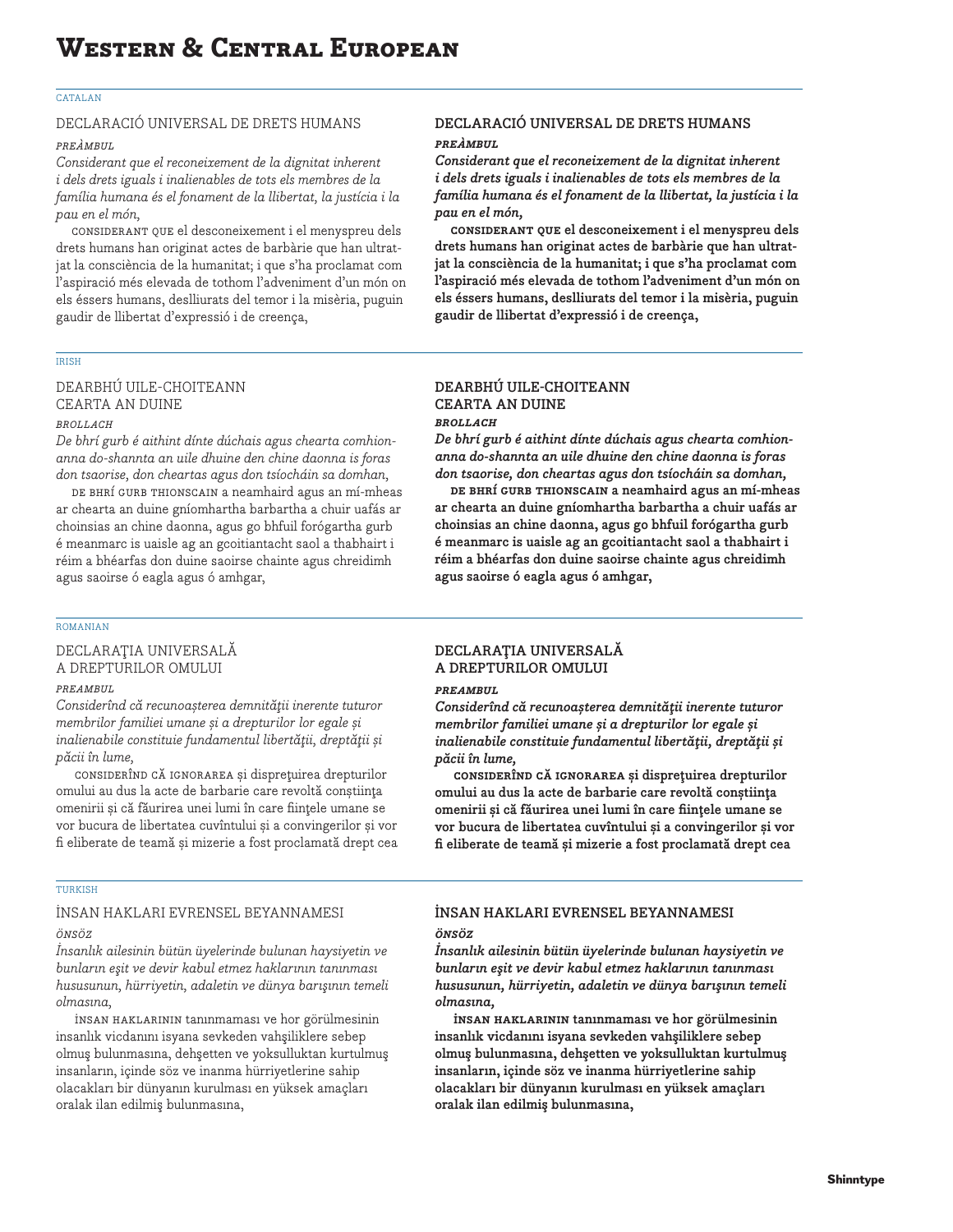# **Central European**

### SLOVENIAN

# SPLOŠNA DEKLARACIJA ČLOVEKOVIH PRAVIC

# *preambula*

*Ker pomeni priznanje prirojenega človeškega dostojanstva vseh članov človeške družbe in njihovih enakih in neodtujljivih pravic temelj svobode, pravičnosti in miru na svetu;*

ker sta zanikanje in teptanje človekovih pravic pripeljala do barbarskih dejanj, žaljivih za človeško vest, in ker je bila stvaritev sveta, v katerem bi imeli vsi ljudje svobodo govora in verovanja in v katerem ne bi živeli v strahu in pomanjkanju, spoznana za najvišje prizadevanje človeštva;

ker je nujno potrebno, da se človekove pravice zavarujejo z močjo prava, da človek ne bi bil prisiljen zatekati se v

# LATVIAN

# VISPĀRĒJĀ CILVĒKA TIESĪBU DEKLARĀCIJA *preambula*

*Ievērojot, ka visiem cilvēku sabiedrības locekļiem piemītošās pašcieņas un viņu vienlīdzīgu un neatņemamu tiesību atzīšana ir brīvības, taisnīguma un vispārēja miera pamats, un*

ievērojot, ka cilvēku tiesību necienīšana un nicināšana noved pie barbariskiem aktiem, kas izraisa sašutumu cilvēces apziņā, un ka tādas pasaules radīšana pasludināta kā cilvēku augstākie centieni, kurā cilvēkiem būs vārda un pārliecības brīvība un tie būs brīvi no bailēm un trūkuma, un

ievērojot, ka nepieciešams, lai cilvēka tiesības

# LITHUANIAN

# VISUOTINĖ ŽMOGAUS TEISIŲ DEKLARACIJA *preambulė*

*Atsižvelgdama į tai, kad visiems žmonių giminės nariams būdingo orumo ir lygių bei neatimamų teisių pripainimas yra laisvės, teisingumo ir taikos pasaulyje pagrindas;*

atsižvelgdama į tai, kad žmogaus teisių visiškas nepaisymas ir niekinimas pastūméjo vykdyti barbariškus aktus, piktinančius žmonijos sąžinę, o sukūrimas pasaulio, kuriame žmonės turės žodžio ir įsitikinimų laisvę ir bus išlaisvinti iš baimės ir skurdo pančių, paskelbtas kaip kilniausias žmogaus siekimas;

atsižvelgdama į tai, jog būtinai reikia, kad žmogaus

## **ESTONIAN**

# INIMÕIGUSTE ÜLDDEKLARATSIOON

# *preambula*

*Pidades silmas, et inimkonna kõigi liikmete väärikuse, nende võrdsuse ning võõrandamatute õiguste tunnustamine on vabaduse, õigluse ja üldise rahu alus; ja*

pidades silmas, et inimõiguste põlastamine ja hülgamine on viinud barbaarsusteni, mis piinavad inimkonna südametunnistust, ja et sellise maailma loomine, kus inimestel on veendumuste ja sõnavabadus ning kus nad ei tarvitse tunda hirmu ega puudust, on inimeste üllaks püüdluseks kuulutatud; ja

pidades silmas vajadust, et inimõigusi kaitseks seaduse

# **SPLOŠNA DEKLARACIJA ČLOVEKOVIH PRAVIC**

# *preambula*

*Ker pomeni priznanje prirojenega človeškega dostojanstva vseh članov človeške družbe in njihovih enakih in neodtujljivih pravic temelj svobode, pravičnosti in miru na svetu;*

**ker sta zanikanje in teptanje človekovih pravic pripeljala do barbarskih dejanj, žaljivih za človeško vest, in ker je bila stvaritev sveta, v katerem bi imeli vsi ljudje svobodo govora in verovanja in v katerem ne bi živeli v strahu in pomanjkanju, spoznana za najvišje prizadevanje človeštva;**

**ker je nujno potrebno, da se človekove pravice zavarujejo z močjo prava, da človek ne bi bil prisiljen zatekati se v** 

# **VISPĀRĒJĀ CILVĒKA TIESĪBU DEKLARĀCIJA** *preambula*

*Ievērojot, ka visiem cilvēku sabiedrības locekļiem piemītošās pašcieņas un viņu vienlīdzīgu un neatņemamu tiesību atzīšana ir brīvības, taisnīguma un vispārēja miera pamats, un*

**ievērojot, ka cilvēku tiesību necienīšana un nicināšana noved pie barbariskiem aktiem, kas izraisa sašutumu cilvēces apziņā, un ka tādas pasaules radīšana pasludināta kā cilvēku augstākie centieni, kurā cilvēkiem būs vārda un pārliecības brīvība un tie būs brīvi no bailēm un trūkuma, un**

**ievērojot, ka nepieciešams, lai cilvēka tiesības** 

# **VISUOTINĖ ŽMOGAUS TEISIŲ DEKLARACIJA** *preambulė*

*Atsižvelgdama į tai, kad visiems žmonių giminės nariams būdingo orumo ir lygių bei neatimamų teisių pripainimas yra laisvės, teisingumo ir taikos pasaulyje pagrindas;*

**atsižvelgdama į tai, kad žmogaus teisių visiškas nepaisymas ir niekinimas pastūméjo vykdyti barbariškus aktus, piktinančius žmonijos sąžinę, o sukūrimas pasaulio, kuriame žmonės turės žodžio ir įsitikinimų laisvę ir bus išlaisvinti iš baimės ir skurdo pančių, paskelbtas kaip kilniausias žmogaus siekimas;**

**atsižvelgdama į tai, jog būtinai reikia, kad žmogaus** 

# **INIMÕIGUSTE ÜLDDEKLARATSIOON**

## *preambula*

*Pidades silmas, et inimkonna kõigi liikmete väärikuse, nende võrdsuse ning võõrandamatute õiguste tunnustamine on vabaduse, õigluse ja üldise rahu alus; ja*

**pidades silmas, et inimõiguste põlastamine ja hülgamine on viinud barbaarsusteni, mis piinavad inimkonna südametunnistust, ja et sellise maailma loomine, kus inimestel on veendumuste ja sõnavabadus ning kus nad ei tarvitse tunda hirmu ega puudust, on inimeste üllaks püüdluseks kuulutatud; ja**

**pidades silmas vajadust, et inimõigusi kaitseks**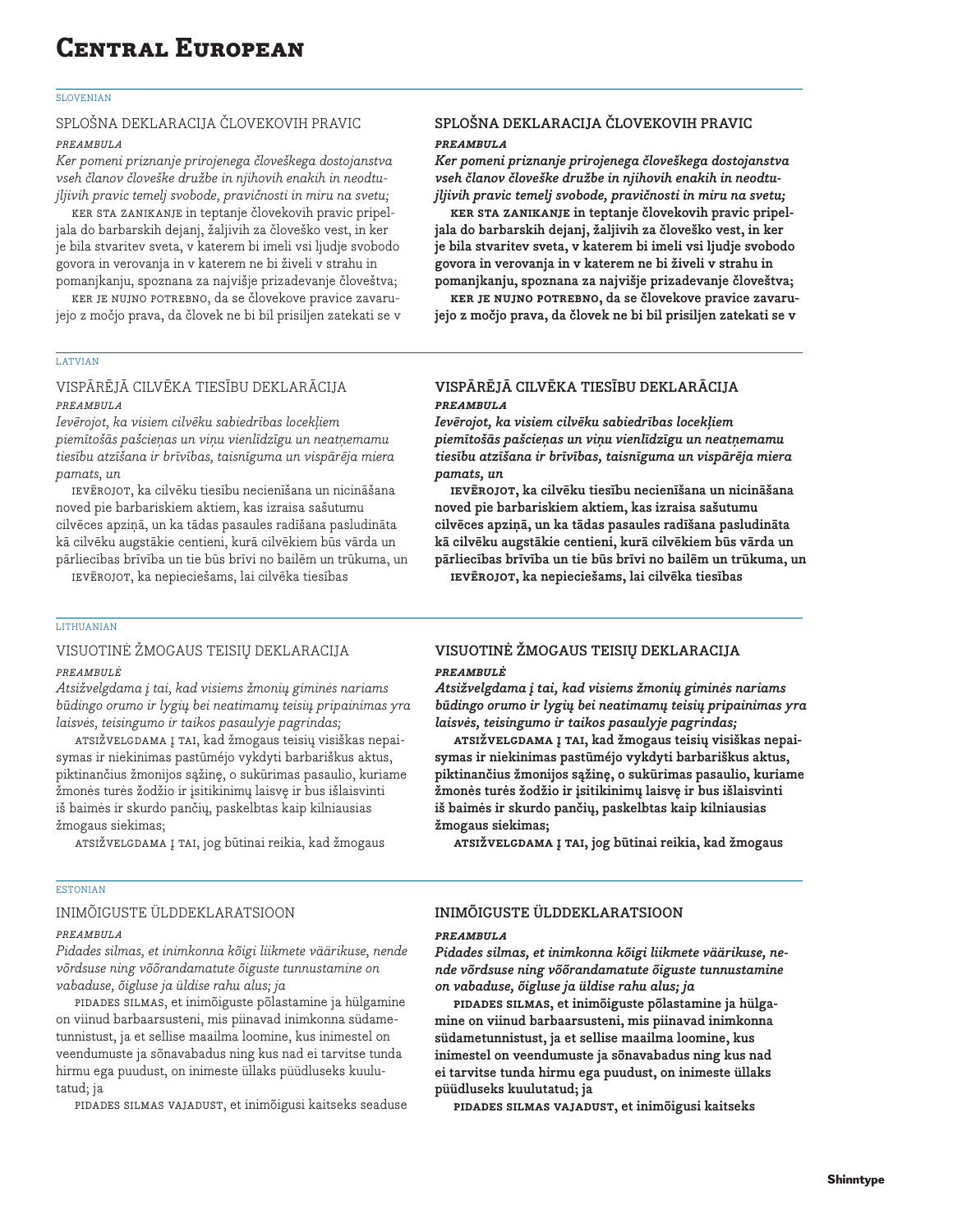### MALTESE

# STQARRIJA UNIVERSALI DWAR IL-JEDDIJIET TAL-BNIEDEM

### *daħla*

*Billi l-għarfien tad-diniità proprja tal-membri kollha tal-familja umana u tad-drittijiet tagħhom ugwali li ma jistgħux jitteħdulhom hu ssies tal-ħelsien, tal-ħaqq u tal-paċi fid-dinja,*

billi t-tkasbir u ż-żebliħ tal-jeddijiet tal-bniedem ġabu magħhom għemejjel kiefra li weġghu l-kuxjenza ta' l-umanitŕ, u l-miġja ta' dinja fejn il-bnedmin ikunu ħielsa li jitkellmu u jemmnu, me ˙lusa mill-biża' u mill-miżerja, kienet proklamata bħala l-ogħla xewqa tal-bniedem,

# ALBANIAN

# DEKLARATA E PERGJITHSHME MBI TE DREJTAT E NJERIUT

### *hyrje*

*Mbasi njohja e dinjitetit të lindur të të drejtave të barabarta dhe të patjetërsueshme të të gjithë anëtarëve të familjes njerëzore është themeli i lirisë, drejtësisë dhe paqes në botë;*

mbasi mosrespektimi dhe përbuzja e të drejtave të njeriut ka çuar drejt akteve barbare, të cilat kanë ofenduar ndërgjegjen e njerëzimit, dhe mbasi krijimi i botës në të cilën njerëzit do të gëzojnë lirinë e �alës, të besimit dhe lirinë nga frika e skamja është proklamuar si dëshira më e lartë e çdo njeriu;

## WELSH

# DATGANIAD CYFFREDINOL O HAWLIAU DYNOL *rhagair*

*Gan mai cydnabod urddas cynhenid a hawliau cydradd a phriod holl aelodau'r teulu dynol yw sylfaen rhyddid, cyfiawnder a heddwch yn y byd,*

gan i anwybyddu a dirmygu hawliau dynol arwain at weithredoedd barbaraidd a dreisiodd gydwybod dynolryw, a bod dyfodiad byd lle y gall pob unigolyn fwynhau rhyddid i siarad a chredu a rhyddid rhag ofn ac angau wedi ei gyhoeddi yn ddyhead uchaf y bobl gyffredin,

gan fod yn rhaid amddiffyn hawliau dynol a rheolaeth cyfraith, os nad yw pob unigolyn dan orfod yn y pendraw

## **BRETON**

# DISKLERIADUR HOLLVEDEL GWIRIOU MAB-DEN *Rakger*

*O vezañ ma'z eo war anaout an dellezegezh enstag ouzh holl izili an denelezh hag o gwirioù par ha diwerzhus eo diazezet ar frankiz, ar reizhded hag ar peoc'h,*

o vezañ ma'z eo war dizanaout ha dismegañsiñ gwirioù mab-den eo bet ganet an aktoù a varbariezh a sav koustiañs mab-den en o enep, ha ma'z eo bet embannet eo donedigezh ur bed a vo ennañ gant an dud frankiz da gomz ha da grediñ, dieubet ma vint diouzh ar spont hag an dienez, a zo mennad uhelañ mab-den,

—o vezañ ma'z eo ret-holl diwall gwirioù mabden gant

# **STQARRIJA UNIVERSALI DWAR IL-JEDDIJIET TAL-BNIEDEM** *daħla*

*Billi l-għarfien tad-diniità proprja tal-membri kollha tal-familja umana u tad-drittijiet tagħhom ugwali li ma jistgħux jitteħdulhom hu ssies tal-ħelsien, tal-ħaqq u tal-paċi fid-dinja,*

**billi t-tkasbir u ż-żebliħ tal-jeddijiet tal-bniedem ġabu magħhom għemejjel kiefra li weġghu l-kuxjenza ta' l-umanitŕ, u l-miġja ta' dinja fejn il-bnedmin ikunu ħielsa li jitkellmu u jemmnu, me ˙lusa mill-biża' u mill-miżerja, kienet proklamata bħala l-ogħla xewqa tal-bniedem,**

# **DEKLARATA E PERGJITHSHME MBI TE DREJTAT E NJERIUT**

# *hyrje*

*Mbasi njohja e dinjitetit të lindur të të drejtave të barabarta dhe të patjetërsueshme të të gjithë anëtarëve të familjes njerëzore është themeli i lirisë, drejtësisë dhe paqes në botë;*

**mbasi mosrespektimi dhe përbuzja e të drejtave të njeriut ka çuar drejt akteve barbare, të cilat kanë ofenduar ndërgjegjen e njerëzimit, dhe mbasi krijimi i botës në të cilën njerëzit do të gëzojnë lirinë e �alës, të besimit dhe lirinë nga frika e skamja është proklamuar si dëshira më e lartë e çdo njeriu;**

# **DATGANIAD CYFFREDINOL O HAWLIAU DYNOL** *rhagair*

*Gan mai cydnabod urddas cynhenid a hawliau cydradd a phriod holl aelodau'r teulu dynol yw sylfaen rhyddid, cyfiawnder a heddwch yn y byd,*

**gan i anwybyddu a dirmygu hawliau dynol arwain at weithredoedd barbaraidd a dreisiodd gydwybod dynolryw, a bod dyfodiad byd lle y gall pob unigolyn fwynhau rhyddid i siarad a chredu a rhyddid rhag ofn ac angau wedi ei gyhoeddi yn ddyhead uchaf y bobl gyffredin,**

**gan fod yn rhaid amddiffyn hawliau dynol a rheolaeth cyfraith, os nad yw pob unigolyn dan orfod yn y** 

# **DISKLERIADUR HOLLVEDEL GWIRIOU MAB-DEN** *Rakger*

*O vezañ ma'z eo war anaout an dellezegezh enstag ouzh holl izili an denelezh hag o gwirioù par ha diwerzhus eo diazezet ar frankiz, ar reizhded hag ar peoc'h,*

**o vezañ ma'z eo war dizanaout ha dismegañsiñ gwirioù mab-den eo bet ganet an aktoù a varbariezh a sav koustiañs mab-den en o enep, ha ma'z eo bet embannet eo donedigezh ur bed a vo ennañ gant an dud frankiz da gomz ha da grediñ, dieubet ma vint diouzh ar spont hag an dienez, a zo mennad uhelañ mab-den,**

**—o vezañ ma'z eo ret-holl diwall gwirioù mabden**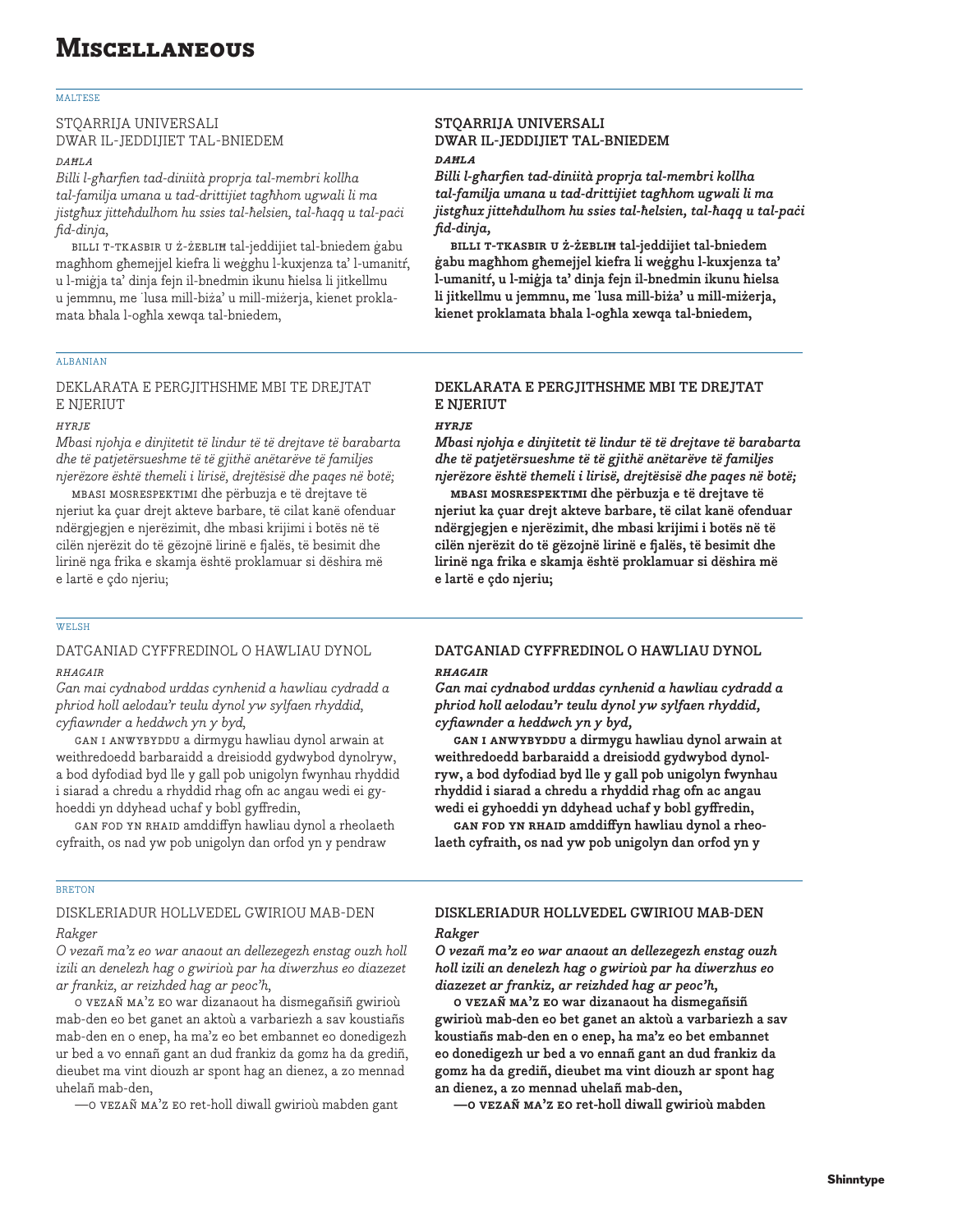### LATIN

# DECLARATIONEM HOMINIS IURIUM UNIVERSAM

# *exordium*

*Omnium humanae gentis partium perspecto et cognito consensum fidemque propriae dignitatis atque iurium, quae omni tempore aequa et paria esse debent nec alienari possunt, totius terrae libertatis iustitiae pacis esse initium;*

hominis iurium perspecto et cognito contemptum et neglegentiam ea facinora atrocia tulisse ut morum humanorum conscientiam religionemque minuerint, atque etiam aetatis initium, qua omnes homines loquendi libertate et credendi utantur, nihil terroris indigentiaeque timentes, maximum, quod homo expetiverit, renuntiatum;

# LUXEMBOURGHISH

# UNIVERSAL-DEKLARATIOUN VUN DE MËNSCHERECHTER

# *präambel*

*Well d'Unerkennong vun der Dignitéit, déi all Mêmber vun der Mënschefamill gebuer as, a vu sénge gläichen an onersetzleche Rechter de Fëllement vun der Fräiheet, der Gerechtegkeet an dem Fridden an der Welt as,*

well et do, wou d'Mënscherechter nët unerkannt an nët respektéiert gin, zu barbareschen Akte koum, déi d'Gewësse vun der ganzer Mënschheet revoltéieren a well d'Schafe vun enger Welt, an deer d'Mënschen d'Fräiheet vum Wuert a vum Glaf hun, an deer se fräi si vu Fuurcht an Nout, als

# NORWEGIAN (BOKMÅL)

# VERDENSERKLÆRINGEN OM MENNESKERETTIGHETENE

## *innledning*

*Da anerkjennelsen av menneskeverd og like og umistelige rettigheter for alle medlemmer av menneskeslekten er grunnlaget for frihet, rettferdighet og fred i verden,*

DA TILSIDESETTELSE av og forakt for menneskerettighetene har ført til barbariske handlinger som har rystet menneskehetens samvittighet, og da framveksten av en verden hvor menneskene har tale- og trosfrihet og frihet fra frykt og nød, er blitt kunngjort som folkenes høyeste mål,

DA DET ER NØDVENDIG at menneskerettighetene blir

## ROMANI

# SA THEMENQI DEKLARÀCIA E MANUSIKANE HAKAJENQIRI

# *anglivak*

*Dikhindor so o prinzaripen e manuśenqe somandrune demnimnasqoro thaj e barabar aj bixasaraver hakaja savorre zenenqere and-i manuśikani famělia si i bàza e mestimnasqi, e ćaće krisaqi aj e aćhõmnasqi and-i lùmia,*

dikhindor so o bango prinzaripen thaj o uśtavipen e manuśikane hakajenqo ligarde zi nesave zuklimata, save dukhaven o ilo ta o vogi e manuśikanimnasqo,

dikhindor so o avipen jekhe lumiaqo, anda savi e manuśa śaj vakeren aj paćan mestes so mangen thaj anda

# **DECLARATIONEM HOMINIS IURIUM UNIVERSAM** *exordium*

*Omnium humanae gentis partium perspecto et cognito consensum fidemque propriae dignitatis atque iurium, quae omni tempore aequa et paria esse debent nec alienari possunt, totius terrae libertatis iustitiae pacis esse initium;*

**hominis iurium perspecto et cognito contemptum et neglegentiam ea facinora atrocia tulisse ut morum humanorum conscientiam religionemque minuerint, atque etiam aetatis initium, qua omnes homines loquendi libertate et credendi utantur, nihil terroris indigentiaeque timentes, maximum, quod homo expetiverit, renuntiatum;**

# **UNIVERSAL-DEKLARATIOUN VUN DE MËNSCHERECHTER**

# *präambel*

*Well d'Unerkennong vun der Dignitéit, déi all Mêmber vun der Mënschefamill gebuer as, a vu sénge gläichen an onersetzleche Rechter de Fëllement vun der Fräiheet, der Gerechtegkeet an dem Fridden an der Welt as,*

**well et do, wou d'Mënscherechter nët unerkannt an nët respektéiert gin, zu barbareschen Akte koum, déi d'Gewësse vun der ganzer Mënschheet revoltéieren a well d'Schafe vun enger Welt, an deer d'Mënschen d'Fräiheet vum Wuert a vum Glaf hun, an deer se fräi si vu Fuurcht an Nout, als** 

# **VERDENSERKLÆRINGEN OM MENNESKERETTIGHETENE**

# *innledning*

*Da anerkjennelsen av menneskeverd og like og umistelige rettigheter for alle medlemmer av menneskeslekten er grunnlaget for frihet, rettferdighet og fred i verden,*

DA TILSIDESETTELSE av og forakt for menneskerettighet**ene har ført til barbariske handlinger som har rystet menneskehetens samvittighet, og da framveksten av en verden hvor menneskene har tale- og trosfrihet og frihet fra frykt og nød, er blitt kunngjort som folkenes høyeste mål,**

**da det er nødvendig at menneskerettighetene blir** 

# **SA THEMENQI DEKLARÀCIA E MANUSIKANE HAKAJENQIRI**

## *anglivak*

*Dikhindor so o prinzaripen e manuśenqe somandrune demnimnasqoro thaj e barabar aj bixasaraver hakaja savorre zenenqere and-i manuśikani famělia si i bàza e mestimnasqi, e ćaće krisaqi aj e aćhõmnasqi and-i lùmia,*

**dikhindor so o bango prinzaripen thaj o uśtavipen e manuśikane hakajenqo ligarde zi nesave zuklimata, save dukhaven o ilo ta o vogi e manuśikanimnasqo,**

**dikhindor so o avipen jekhe lumiaqo, anda savi e manuśa śaj vakeren aj paćan mestes so mangen thaj anda**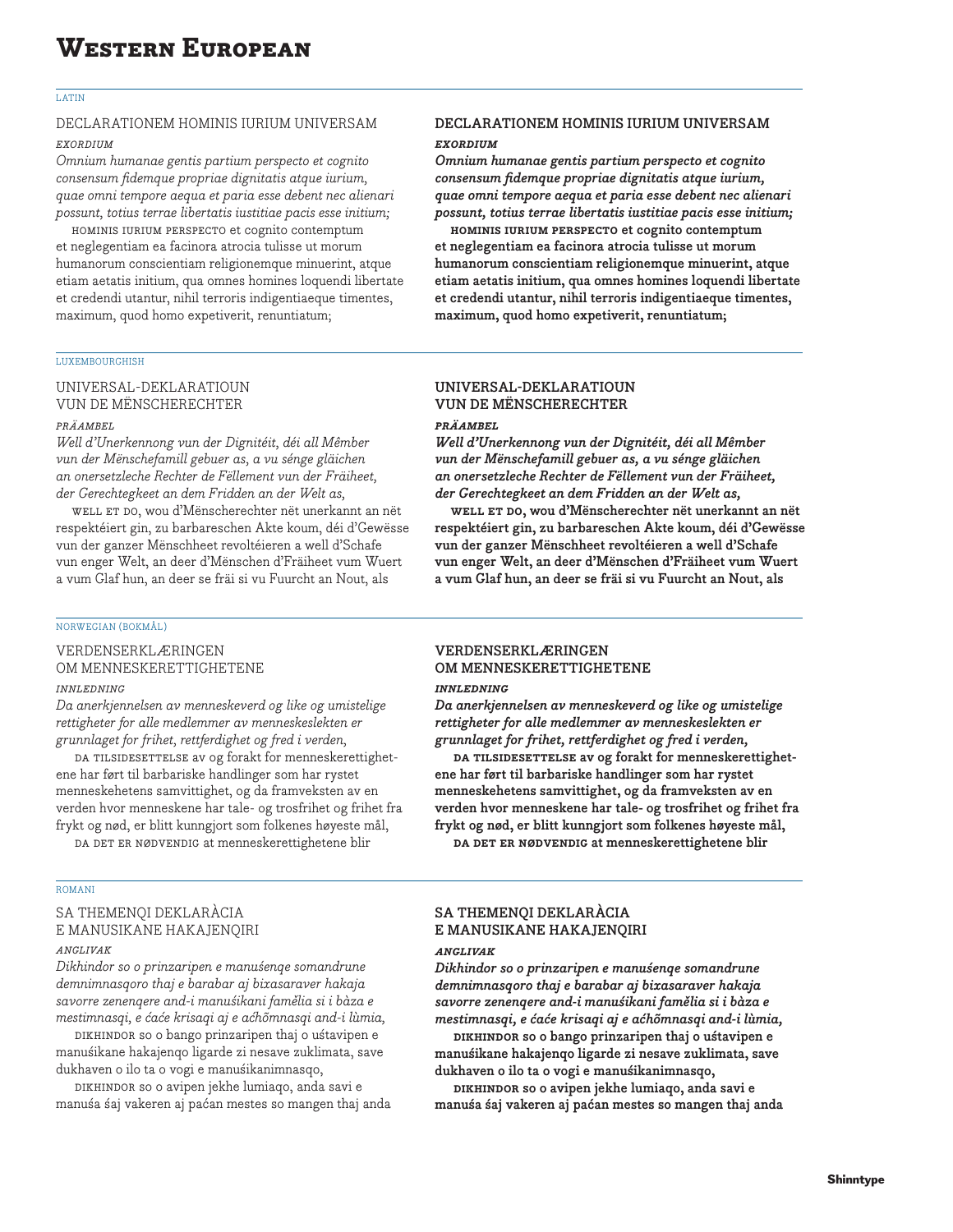### BASQUE

# GIZA ESKUBIDEEN ALDARRIKAPEN UNIBERTSALA

# *hitzaurrea*

*Kontuan izanik munduko askatasuna, justizia eta bakea giza familiako kide guztien berezko duintasunean eta eskubide berdin eta ukaezinetan oinarritzen direla;*

kontuan izanik giza eskubideak ez ezagutzearen eta gutxiestearen ondorioz, giza kontzientziari irain egiten dioten basakeriak gertatu izan direla; eta gizon-emakumeek, beldur eta gabezia orotik aske, hitz egiteko askatasuna eta sinesmen-askatasuna izango dituzten munduaren etorrera aldarrikatu dela gizakiaren helburu nagusi;

## CORSICAN

# DICHJARAZIONI UNIVIRSALI DI I DIRITTI DI L'OMU

# *introitu*

*Cunsidarendu ch'ellu ci voli à ricunnoscia a dignità propria di tutti i membri di a famiglia umana è i so diritti pari ed inalienabili par ch'elli sianu fundati a libertà, a ghjustizia è a paci ind'u mondu,*

cunsidarendu chì, ùn cunniscendu o sprizzendu i diritti di l'omu, si hè ghjuntu à atti barbari chì a cuscenza umana ni hè rivultata, è ch'ella hè stata chjamata a spiranza più alta di l'omu quilla di fà nascia un mondu duva elli saranu libari l'omi di parlà è di creda, libarati da u tarrori è da e miseria,

cunsidarendu ch'ella hè una primura maiò ch'elli sianu

# CROATIAN

# OPĆA DEKLARACIJA O PRAVIMA ĆOVJEKA *uvod*

*Budući da su priznavanje uroćenog dostojanstva i jednakih i neotućivih prava svih ćlanova ljudske obitelji temelj slobode, pravde i mira u svijetu,*

budući da su nepoštovanje i preziranje prava ćovjeka imali za posljedicu akte, koji su grubo vrijećali savjest ćovjećanstva i budući da je stvaranje svijeta u kojem će ljudska bića ućivati slobodu govora i vjerovanja i slobodu od straha i nestašice bilo proglašeno kao najviša tećnja obićnih ljudi,

budući da je bitno da prava ćovjeka budu zaštićena

## FAROESE

# HEIMSYVIRLÝSING UM MANNARÆTTINDI *inngangur*

*Tað verður at viðurkenna, at menniskjuni er virðing íborin, og at allir limir mannaættarinnar eiga somu ómissiligu rættindi, og hetta er støðið undir frælsi, rættvísi og friði í heiminum.*

har sum mannarættindini hava verið fyri vanbýti og vanvirðing, hevur tað havt við sær ræðuligar gerðir, sum hava skakað samvitsku mannaættarinnar, og ein heimskipan, har sum fólk nýtur talu- og trúarfrælsi og frælsi frá ótta og neyð, hevur verið boðað sum menniskjunar hægsta mið og mál.

# **GIZA ESKUBIDEEN ALDARRIKAPEN UNIBERTSALA**

## *hitzaurrea*

*Kontuan izanik munduko askatasuna, justizia eta bakea giza familiako kide guztien berezko duintasunean eta eskubide berdin eta ukaezinetan oinarritzen direla;*

**kontuan izanik giza eskubideak ez ezagutzearen eta gutxiestearen ondorioz, giza kontzientziari irain egiten dioten basakeriak gertatu izan direla; eta gizon-emakumeek, beldur eta gabezia orotik aske, hitz egiteko askatasuna eta sinesmen-askatasuna izango dituzten munduaren etorrera aldarrikatu dela gizakiaren helburu nagusi;**

# **DICHJARAZIONI UNIVIRSALI DI I DIRITTI DI L'OMU** *introitu*

*Cunsidarendu ch'ellu ci voli à ricunnoscia a dignità propria di tutti i membri di a famiglia umana è i so diritti pari ed inalienabili par ch'elli sianu fundati a libertà, a ghjustizia è a paci ind'u mondu,*

**cunsidarendu chì, ùn cunniscendu o sprizzendu i diritti di l'omu, si hè ghjuntu à atti barbari chì a cuscenza umana ni hè rivultata, è ch'ella hè stata chjamata a spiranza più alta di l'omu quilla di fà nascia un mondu duva elli saranu libari l'omi di parlà è di creda, libarati da u tarrori è da e miseria,**

**cunsidarendu ch'ella hè una primura maiò ch'elli sianu** 

# **OPĆA DEKLARACIJA O PRAVIMA ĆOVJEKA** *uvod*

*Budući da su priznavanje uroćenog dostojanstva i jednakih i neotućivih prava svih ćlanova ljudske obitelji temelj slobode, pravde i mira u svijetu,*

**budući da su nepoštovanje i preziranje prava ćovjeka imali za posljedicu akte, koji su grubo vrijećali savjest ćovjećanstva i budući da je stvaranje svijeta u kojem će ljudska bića ućivati slobodu govora i vjerovanja i slobodu od straha i nestašice bilo proglašeno kao najviša tećnja obićnih ljudi,**

**budući da je bitno da prava ćovjeka budu zaštićena** 

# **HEIMSYVIRLÝSING UM MANNARÆTTINDI inngangur**

**Tað verður at viðurkenna, at menniskjuni er virðing íborin, og at allir limir mannaættarinnar eiga somu ómissiligu rættindi, og hetta er støðið undir frælsi, rættvísi og friði í heiminum.**

**har sum mannarættindini hava verið fyri vanbýti og vanvirðing, hevur tað havt við sær ræðuligar gerðir, sum hava skakað samvitsku mannaættarinnar, og ein heimskipan, har sum fólk nýtur talu- og trúarfrælsi og frælsi frá ótta og neyð, hevur verið boðað sum menniskjunar hægsta mið og mál.**